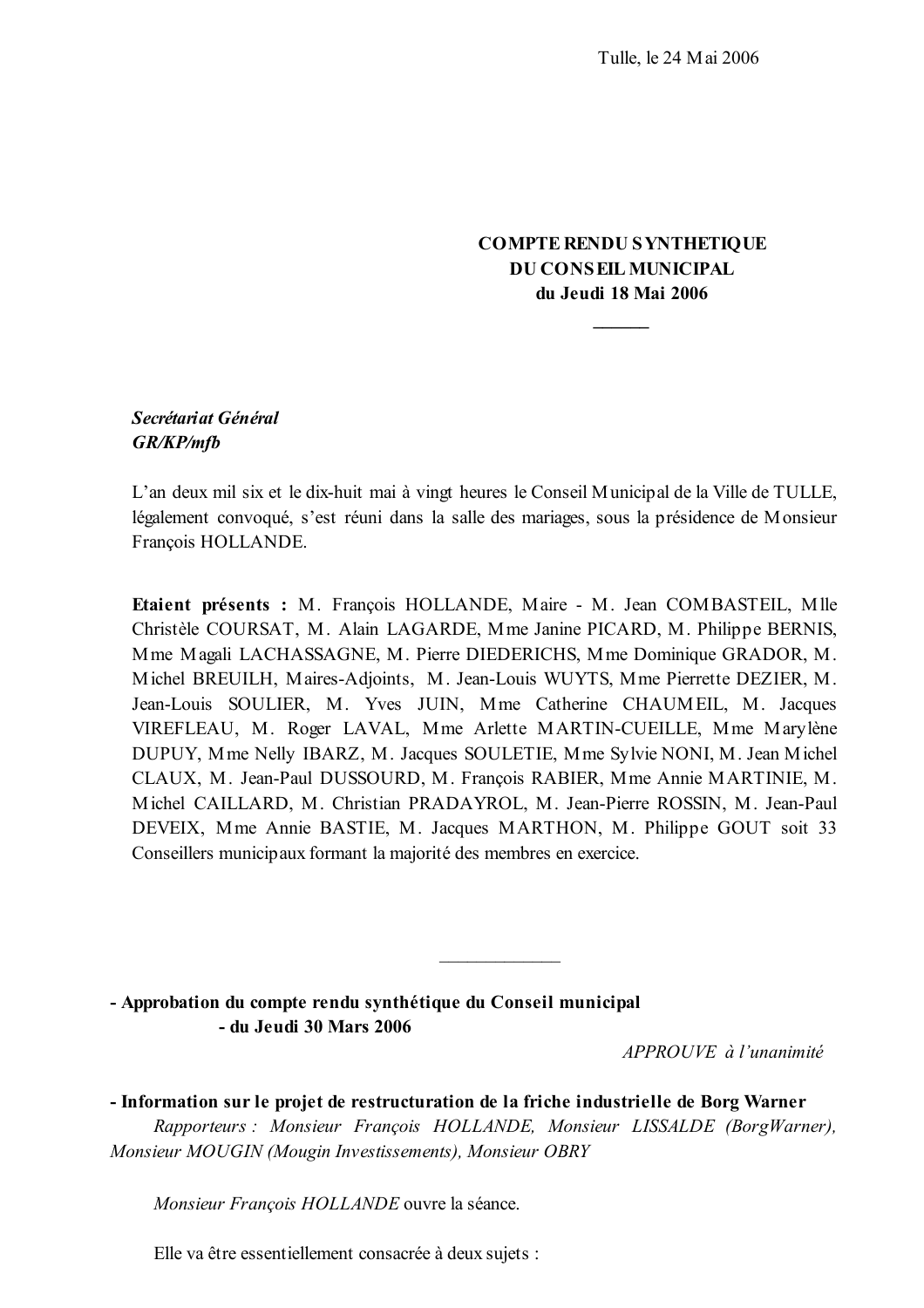le déménagement de l'usine Borg Warner sur le site de la Montane.  $\mathbf{L}$ 

Il accueille son directeur : Monsieur LISSALDE.

Il s'agit à la fois d'un évènement considérable sur le plan industriel mais aussi par rapport aux conséquences que ce déménagement laissant une friche va avoir.

Cette friche devra être réaménagée.

Les actionnaires de Borg Warner ont décidé de vendre les terrains et les bâtiments à un opérateur : CATINVEST qui va présenter ce que peut être son projet. Il faudra revenir sur ce projet lorsqu'il sera déposé et soumis, conformément à la règle, à la Commission Départementale de l'Urbanisme Commercial

le Musée du Cloître : le Projet Scientifique et Culturel, le financement de l'étude.  $\omega_{\rm{eff}}$ 

Il y aura aussi à voir d'autres points ayant trait aux affaires culturelles et notamment la présentation de la statue Baluze.

Il salue la présence, au-delà des membres du Conseil municipal et au-delà des personnalités qui vont intervenir :

- de Monsieur LISSALDE qui présentera la future usine BORG WARNER,
- de la Société CATINVEST pour dire ce qu'est aujourd'hui la réflexion engagée et les pistes qui sont proposées,
- de Monsieur PERRIER, Président de la Chambre de Commerce et d'Industrie, qui a bien voulu accepter cette invitation pour lui-même porter une réflexion au nom de son institution même s'il n'aura pas à le faire ce soir,
- d'un représentant de la Chambre des Métiers,
- de l'association des Commercants de Tulle,
- de Monsieur POUQUET qui a un autre projet qui mérite toute l'attention des élus.  $\mathbf{L}^{\text{max}}$

Il souhaite néanmoins, avant d'engager l'ordre du jour du Conseil municipal, dire combien les travaux de la Cathédrale, la St Clair produisent quelques embarras de circulation ou de stationnement

Cela était inévitable, il le savait.

Il est fait en sorte d'en contrôler les effets, d'en diminuer l'impact mais il n'était pas possible de différer les travaux ni de supprimer la St Clair.

Dès lors, il faut vivre pendant 15 jours avec cette contrainte là qui aboutit à ce que le parking Saint-Pierre soit bien utilisé aujourd'hui.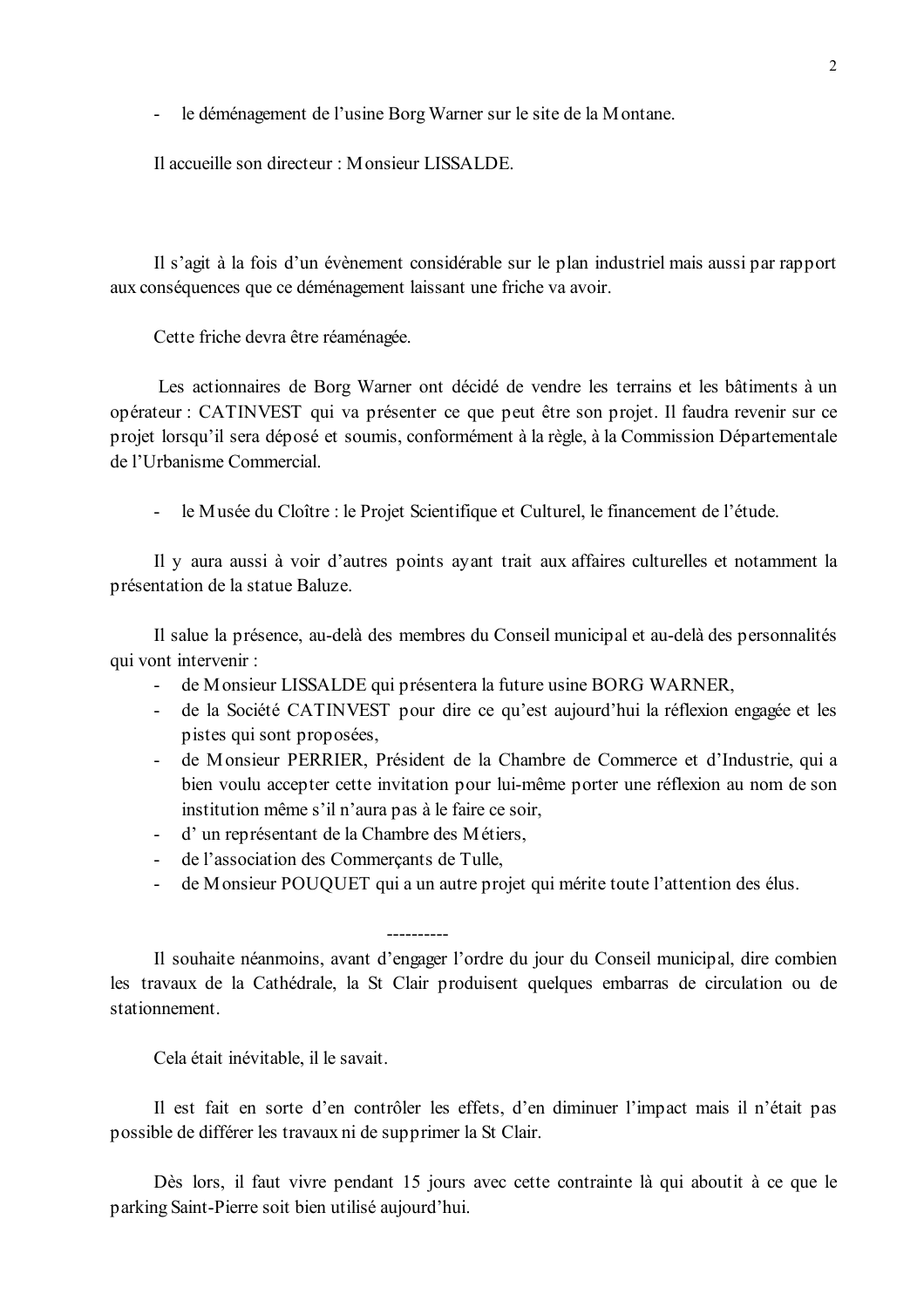C'était l'objectif de l'opération : à un moment il fallait forcer l'automobiliste à garer sa voiture où cela était souhaité qu'il puisse le stationner. Tous ces investissements n'ont pas été réalisés pour que le parking ne soit pas pleinement utilisé.

Mais cela conduit aussi les commerçants, notamment ceux du quartier de la Cathédrale, à souffrir pendant cette période là.

Une commission sera prochainement mise en place pour essayer d'évaluer l'impact de ces désagréments.

Il y a eu aussi à cause de la présence de la St Clair et des travaux, le déplacement du marché.

La semaine passée, il a été demandé aux forains de faire quelques efforts ce qu'ils ont fait et aussi aux habitués du marché de changer un certain nombre de leurs rites d'achat.

La St Clair va se terminer à la fin du mois.

Pour ce qui concerne les travaux de la Cathédrale, le plus important sera fait dans l'été ce qui génèrera un peu plus de liberté de circulation, même si tout ne sera pas terminé.

Il exprime, au nom du Conseil municipal, toutes ses excuses pour les travaux et demande en même temps la compréhension de chacun : il n'est pas possible de souhaiter à la fois la rénovation de la Ville, que le Quartier du Trech soit réanimé et en même temps de se plaindre qu'il y ait des travaux.

La Ville fait tout, en relation avec la SEMABL et les Services Techniques, pour qu'il y ait un maximum d'informations. Cela n'est pas facile. Des évènements, incidents provoquant une gêne inattendue peuvent se produire.

Cette période de tension existe. Il faudra faire avec.

Pour le déroulement des travaux, le retard lié au fait que les fouilles aient duré plus longtemps que prévu a été rattrapé.

Cependant, ces fouilles ont permis des mises à jour qui seront extrêmement précieuses pour les chercheurs et tous ceux qui s'intéressent à l'archéologie.

D'autres travaux se déroulent en ce moment. Ils sont moins problématiques quant aux effets sur la population :

- la réhabilitation du Centre Culturel et Sportif où l'on voit les effets des investissements.

- les travaux de DORSAL pour faire passer les lignes permettant l'arrivée du Haut Débit. Des travaux de voirie récents peuvent être endommagés par ce type d'équipement. Mais il n'est pas possible de vouloir le Haut Débit et ne pas avoir les câbles en permettant l'accès.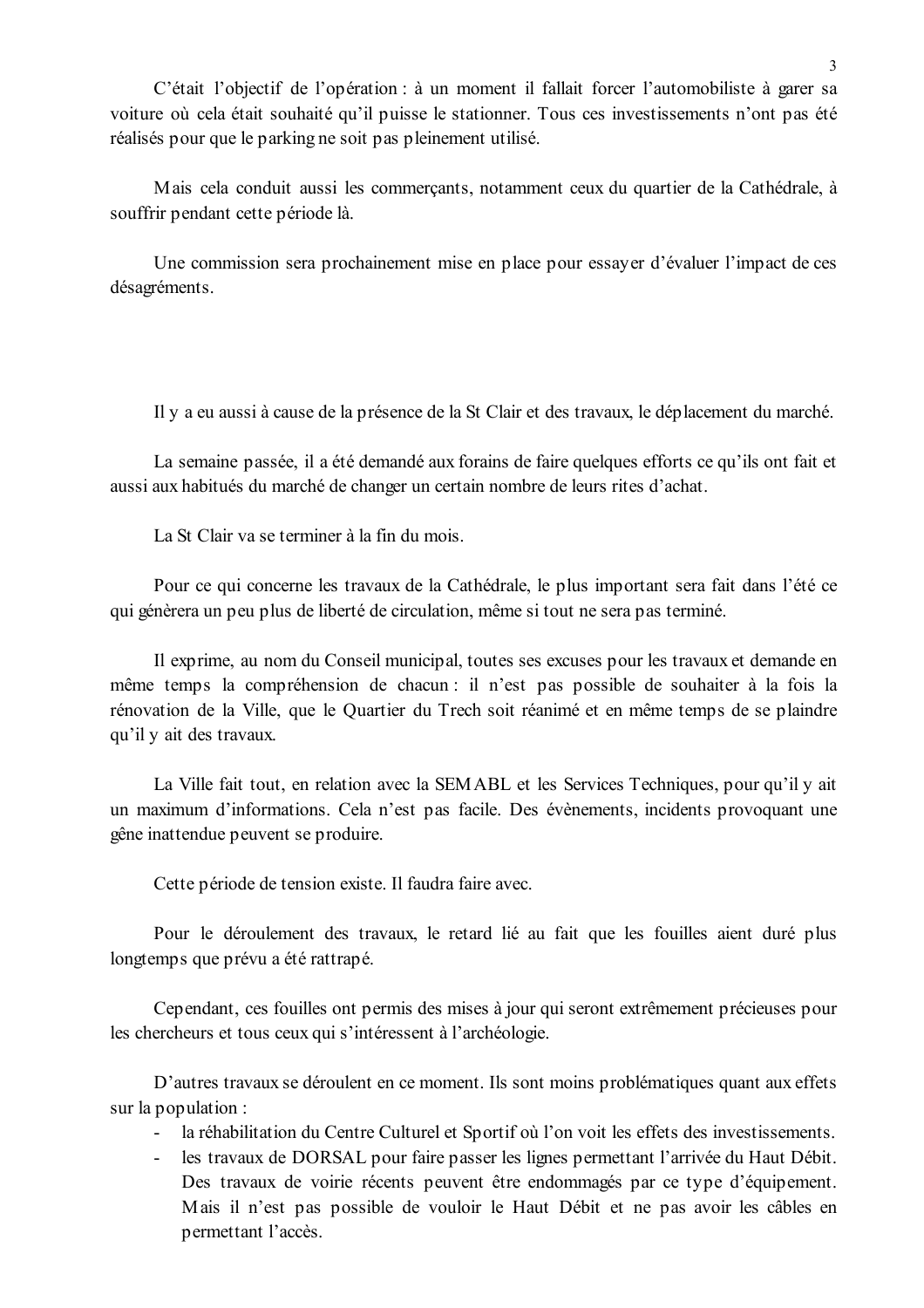Il n'a pas d'éléments à ajouter par rapport à l'activité tulliste.

Il donne la parole à Monsieur Lissalde en le remerciant d'avoir voulu cet investissement même s'il y avait des réticences, des craintes. Il a été possible par le dialogue social de lever un certain nombre d'appréhensions. Il a fait le choix d'investir ce qui était l'essentiel pour la Ville.

Son pari industriel commence à porter ses fruits car il y a plus de commandes que prévu ce qui peut avoir des effets positifs sur l'emploi.

Il le remercie pour les contacts qu'il a eu avec les élus du Conseil municipal, du Conseil Général, du Conseil Régional. Il y avait des subventions importantes mais le taux de retour en terme d'investissement a été élevé.

*Monsieur LISSALDE* dit qu'une usine de 16 000 m<sup>2</sup> a été construire. Des investissements américains particulièrement importants ont valu au patron mondial une récompense.

Au niveau du planning de déménagement : le chantier est très avancé, le bâtiment doit être livré le 15 Juillet.

Les équipements informatiques sont les premiers investissements qui vont aller sur le site de la Montane. Ils sont indispensables à la gestion de l'usine.

Il y a la problématique technique de devoir gérer deux équipements en même temps : le site de la Montane et le site Quai Continsouza.

Il est difficile de relier les deux sites en réseau informatique, fibre optique.

Les équipements industriels vont commencer à arriver sur le site à partir du 15 Août. Tous les équipements qui sont aujourd'hui sur le site actuel vont être déménagés sur le nouveau site. Cela va durer jusqu'à fin Novembre.

C'est un déménagement lourd : il s'agit d'une usine de production avec 300 employés, 100 000 000  $\in$  de chiffre d'affaire qui vit de l'industrie automobile sans arrêter les constructeurs.

Cela est possible grâce à une implication forte du personnel. Un dialogue important va se faire dans des conditions qu'il espère acceptables.

Cette usine va être inaugurée le 1<sup>er</sup> Décembre en fonctionnement.

Les clés de l'usine actuelle vont être remises fin décembre à CATINVEST, Mougin Investissements, pour qu'ils puissent lancer le projet.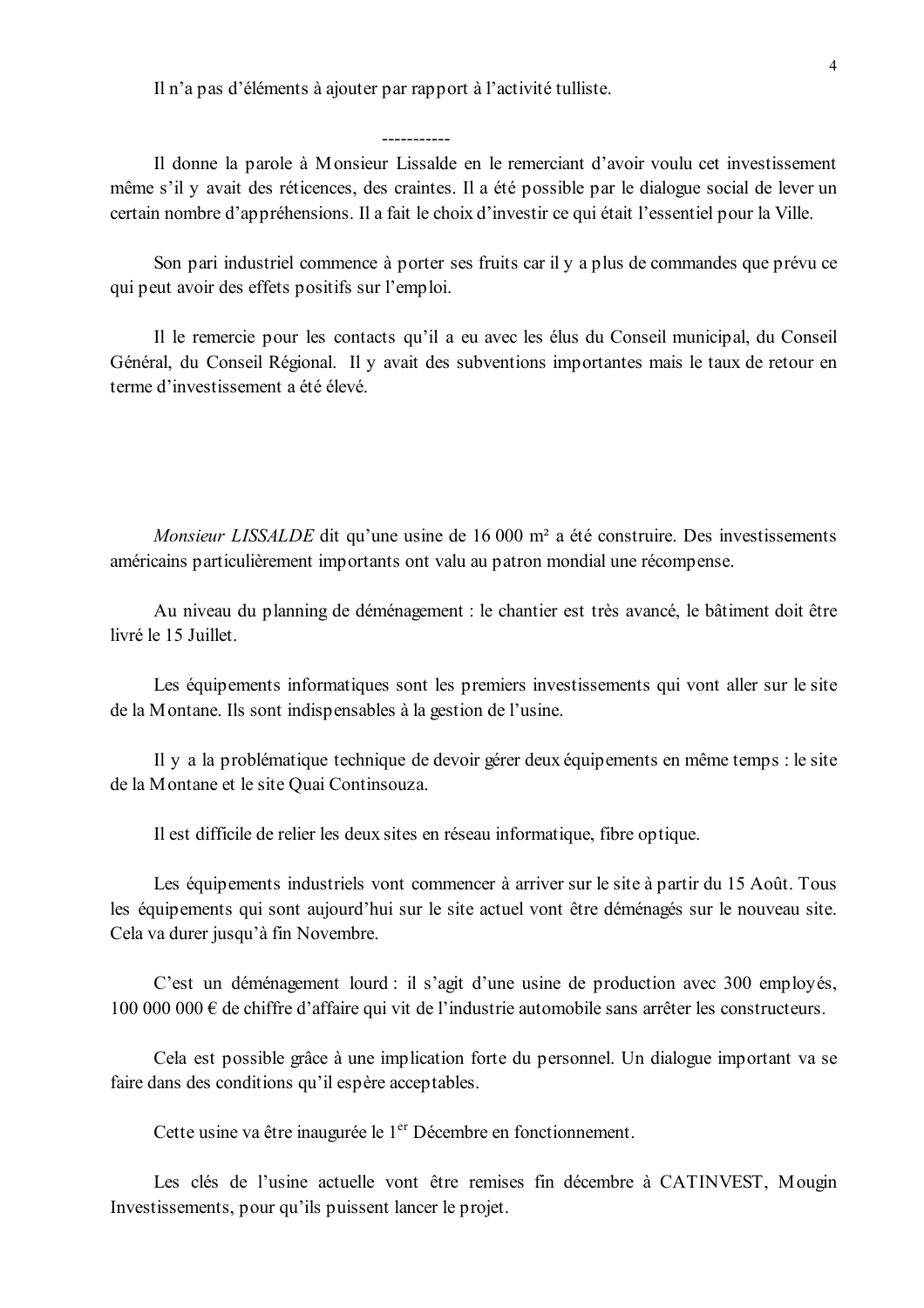Il y a eu dans ce projet une collaboration et une interaction permanente entre Borg Warner et le repreneur du site. Le site va passer par une phase de dépollution, de déconstruction qui vont être concomitantes.

A compter de début 2007, l'usine sera totalement autonome et active sur le site de la Montane avec des commandes importantes qui viennent d'arriver, des perspectives commerciales intéressantes

Il souhaite que cette zone se développe, amène le plus d'emplois possible, soit la plus active possible.

Pour être effective, il faut un tissu industriel le plus proche possible.

Monsieur François HOLLANDE demande le calendrier de déménagement et la date de départ définitif.

Monsieur LISSALDE rappelle que le déménagement commence mi-août jusqu'à fin novembre

L'usine sera totalement autonome sur le site de la Montane début Janvier.

Monsieur François HOLLANDE demande quand une nouvelle activité pourra avoir lieu sur le site actuel

Monsieur LISSALDE dit que des phases de pompage, de dépollution, commencent dans quelques semaines. Cela se fait de façon parallèle mais la dépollution et la déconstruction ne pourront commencer qu'en Janvier 2007, date à laquelle Borg Warner aura totalement quitté le site et vidé le site de tous ses meubles et équipements industriels.

Monsieur François HOLLANDE demande combien l'usine compte d'emplois à ce jour.

*Monsieur LISSALDE* dit que l'usine compte environ 280 emplois.

Il y a une montée en cadence de production assez importante.

Des démarrages de nouveaux produits, de technologies complexes se feront en 2007-2008 pour des clients européens et asiatiques.

Les effectifs pourraient compter 400 personnes dans les 4 à 5 ans à venir.

Monsieur François HOLLANDE remercie Monsieur Lissalde.

Monsieur Jean COMBASTEIL indique qu'une autre construction se situe sur la zone, en face de Borg Warner. Il s'agit de la réalisation par le SYMA d'un restaurant d'entreprises qui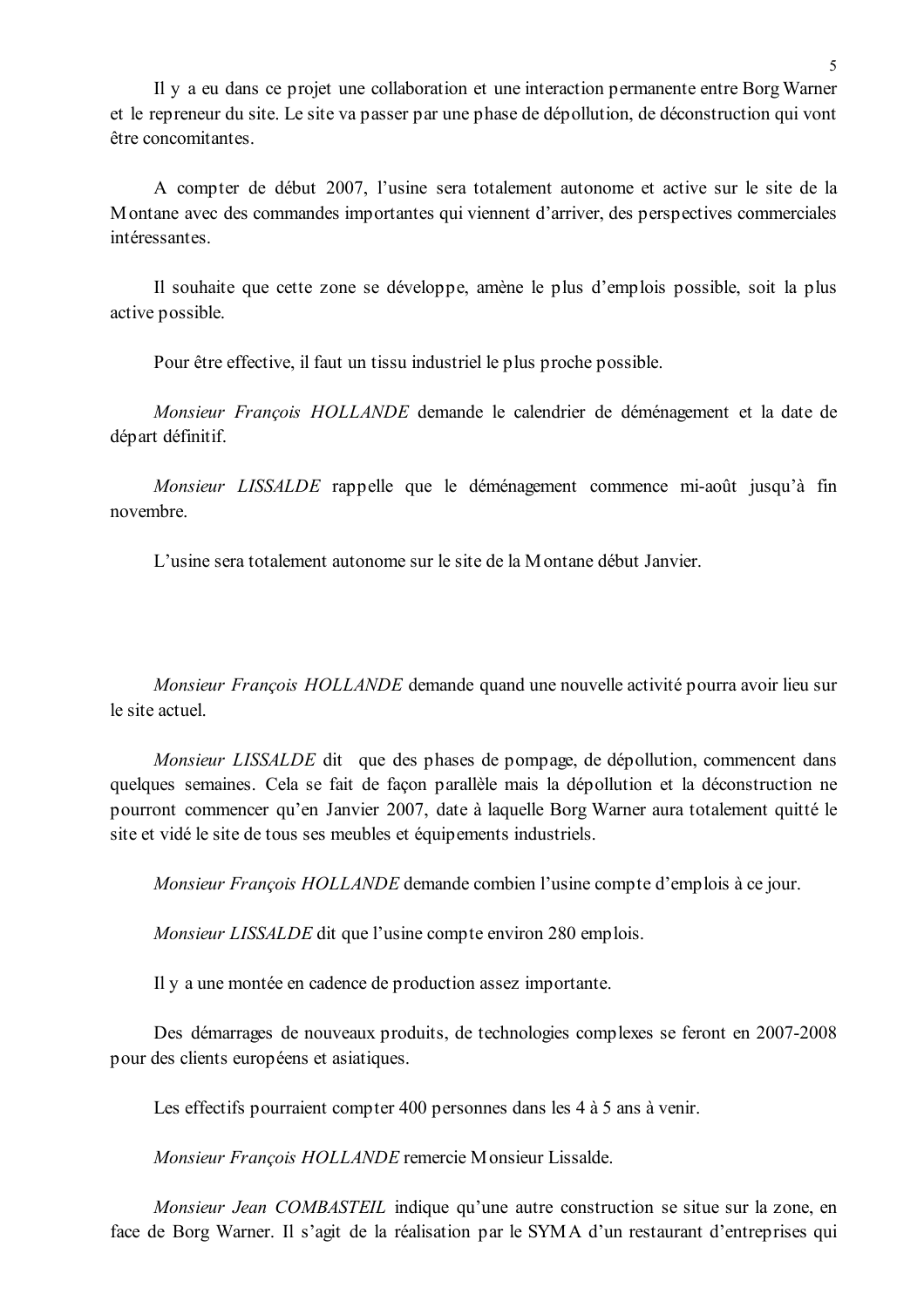concernera Borg Warner ainsi que toute entreprise sur la zone. C'est un élément de valorisation du site nécessaire

De même, a été lancée l'idée que cette zone puisse être desservie par le train pour les voy ageurs.

Il serait intéressant qu'il puisse y avoir un arrêt sur la zone afin d'avoir une liaison facile entre Tulle et la Montane dans la mesure où il y aura une aire de stationnement à côté de la médiathèque.

Cela serait important pour le personnel pour lequel le transport serait moins coûteux d'autant que la Région propose des avantages considérables pour les déplacements liés au travail.

Si ce moyen de transport ne pouvait aboutir, il faudrait voir quels moyens de transport public collectifs route pourraient être mis en place pour qu'habiter Tulle ou sa région et travailler à la Montane ne pose pas de problème, ne génére pas de déplacements coûteux.

Monsieur Christian PRADAYROL pense que c'est une bonne chose que Borg Warner se soit déplacé et soit resté en Corrèze.

En ce qui concerne la zone, les emplois arrivent.

Avec le groupe HAYAT, les implantations de messageries devraient générer la création d'au moins deux bâtiments devant créer au moins 250 emplois.

Le privatisation du restaurant permettra aux gens de déjeuner sur place.

Monsieur François HOLLANDE rappelle que GICRAM devait créer 1000 emplois.

Il donne la parole à Monsieur Mougin.

*Monsieur MOUGIN* indique qu'en Novembre 2003, il a rencontré Monsieur TISSIER.

La décision de racheter le site de Borg Warner a été rapide.

Il est possible de réussir à Tulle un projet commercial. La dépollution du site posait problème. Il remercie les services de la Préfecture. Monsieur Tissier et Monsieur Lissalde qui ont trouvé les moyens d'obtenir un arrêté préfectoral prévoyant la réutilisation d'un site industriel.

Son projet a pour objet la réalisation d'un ensemble commercial. Cette opération reprendra le site de Monsieur OBRY. Il s'agit de restructurer l'ensemble du secteur.

#### - Cf document annexe -

Monsieur MOUGIN dit que l'usine, située en limite de Corrèze, constitue un site intéressant pour le promoteur qu'il est.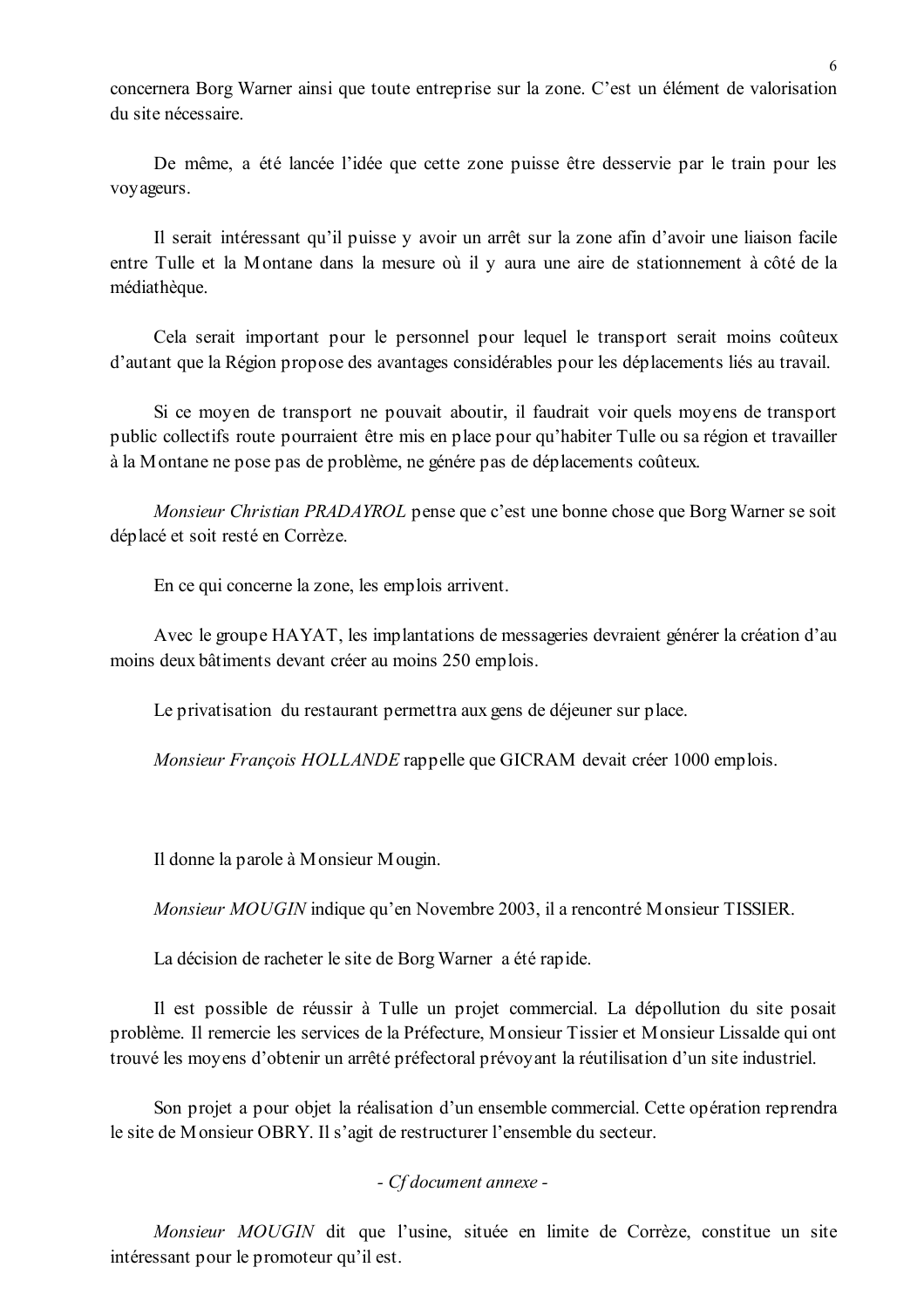L'usine et le site OBRY vont laisser place à un ensemble commercial qui s'appellera CITEA, nom déposé pour des ensembles commerciaux de centre ville ou de proximité de centre ville comme c'est le cas ici.

Un bâtiment va abriter le magasin OBRY Bricolage. C'est un rez-de-chaussée simple.

Il y a par ailleurs un ensemble de bâtiments qui va s'articuler sur un rez-de-chaussée plus un étage.

Un accès par la propriété de Monsieur OBRY permettra de rejoindre le Boulevard de Ventadour avec un passage par l'espace de la serre.

Une réunion a eu lieu ce matin avec la Direction Départementale de l'Equipement pour caler une étude concernant les flux de circulation afin de permettre à ce centre de fonctionner correctement

Une partie des magasins OBRY va être gardée. La partie neuve sera rasée.

Les locataires commerciaux qui se trouvent sur le site seront relogés dans le cadre de l'opération.

Pour l'architecture, les matériaux utilisés reprendront la couleur grège, le bois.

Il connaît la filière bois qui existe sur le Département.

Etant en fond de vallée, il parait difficile d'utiliser le bois. Il sera utilisé un matériau plus pérenne qui imite le bois : le bois bakélisé.

Monsieur VALADE, Directeur d'Intermarché, souhaite positionner son magasin et l'agrandir.

Il y aura un ensemble de moyennes surfaces et pas de petites boutiques. Ce sont toutes des surfaces faisant au minimum 300 m<sup>2</sup>. Le promoteur a interrogé un certain nombre d'enseignes déjà présentes sur la région de Tulle pour venir dans ce programme.

A l'étage, il y a quatre surfaces organisées sur la toiture des bâtiments Intermarché. Elle sont accessibles par le bas du parking et l'avenue de Ventadour.

Au total ce programme comprendra 400 places en rez-de-chaussée et 180 places à l'étage non compris les places résiduelles de l'actuelle opération OBRY qui après remodelage permettra de compter 50 à 60 places complémentaires sur l'opération.

Il y aura un ascenseur pour relier le rez-de-chaussée au 1<sup>er</sup> étage.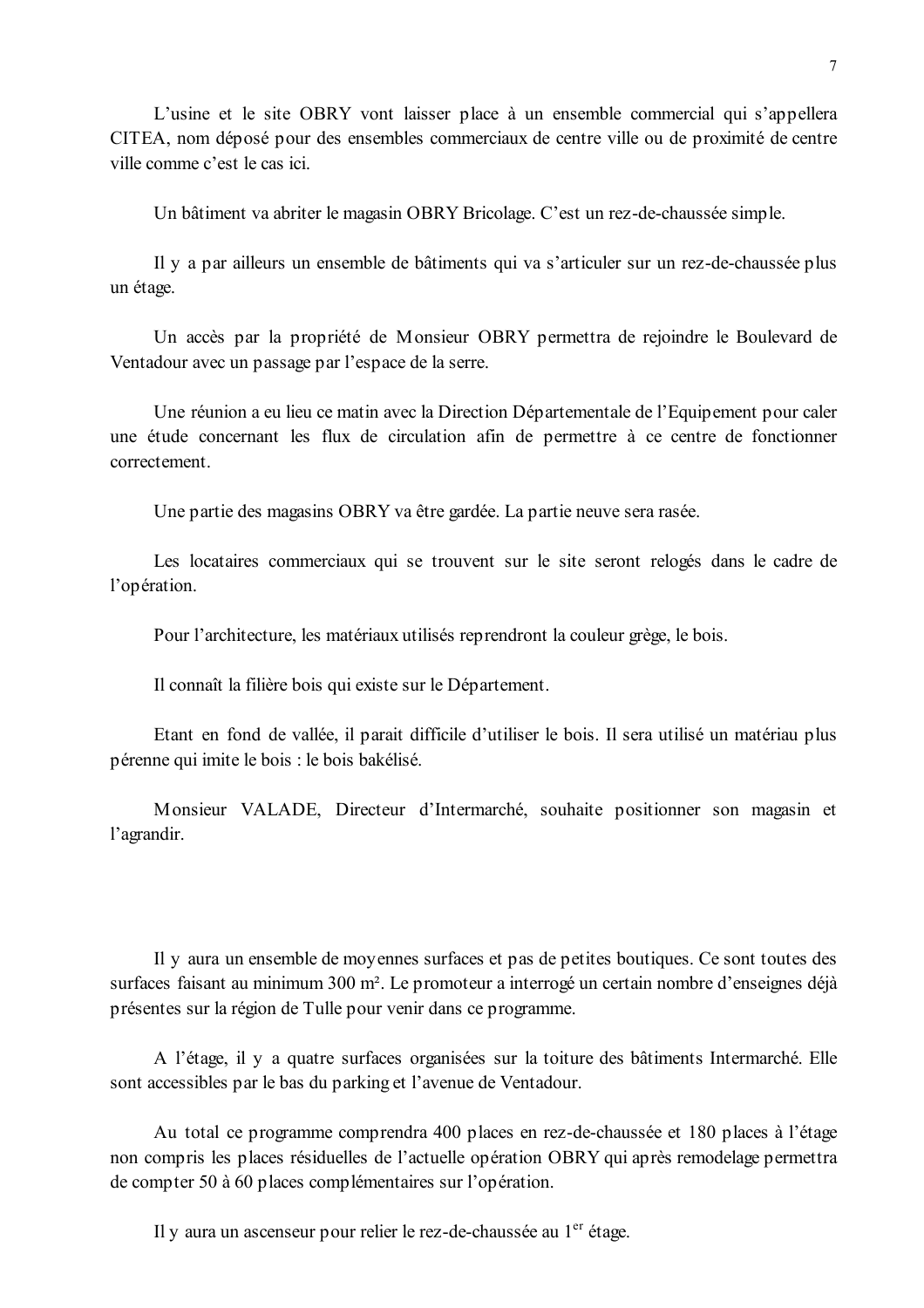L'ascenseur pourra accueillir 6 personnes avec caddie.

Monsieur François HOLLANDE propose une première série de questions sur l'aspect général du projet avant d'en arriver à sa configuration commerciale, aux intentions.

Monsieur Yves JUIN demande quelle sera la surface commerciale.

Monsieur MOUGIN dit que la surface du projet est d'environ 20 000 m<sup>2</sup> avec une surface commerciale d'environ 18 000 m<sup>2</sup>.

Monsieur Jean COMBASTEIL demande comment seront organisées les circulations.

*Monsieur MOUGIN* répond que la circulation s'organise autour de deux points forts qui sont:

- l'actuel accès le long de la Corrèze
- l'accès sur la partie haute qui va se faire sous le bâtiment actuel d'OBRY et qui va rejoindre l'avenue Ventadour sachant qu'il y a un aménagement à prévoir. C'est pourquoi a eu lieu ce matin une réunion avec la Direction Départementale de l'Equipement pour réaliser d'une part, une étude sur la circulation et d'autre part, prévoir les aménagements nécessaires tant en terme d'élargissement de voirie dans la mesure où il a la propriété des magasins OBRY et permettre une entrée (sortie sur le secteur au moyen d'un équipement approprié. Il semblerait, d'après les premières discussions, que l'aménagement d'un carrefour à feu puisse résoudre le problème.

Monsieur Christian PRADAYROL demande ce que représente, sur les 18 000 m<sup>2</sup>, les surfaces d'OBRY et d'Intermarché.

répond qu'Intermarché bénéficiera de 2 900 m<sup>2</sup> de surface Monsieur MOUGIN commerciale et de 4 000 m<sup>2</sup> de stationnement.

OBRY aura 4 500 m<sup>2</sup> de surface couverte et 800 à 900 m<sup>2</sup> de surfaces en extérieur.

Monsieur François HOLLANDE observe que 50 % de la surface sera occupée par Intermarché et OBRY.

Il demande à Monsieur OBRY et à Monsieur VALADE de quelles surfaces ils disposent actuellement.

Monsieur OBRY dit qu'il dispose de 3 200 m<sup>2</sup> de surfaces de vente.

Il y a autour du site animé des moyennes surfaces pour plus de 1 300 m<sup>2</sup> dont il est prévu une relocalisation. Les locataires actuels souhaitent se relocaliser sur le site

C'est une chance pour Tulle de développer un centre commercial au côté Est de la Ville, au pied du Centre Ville.

Il y a dix ans, il se demandait si la reprise de ce magasin était un bon choix.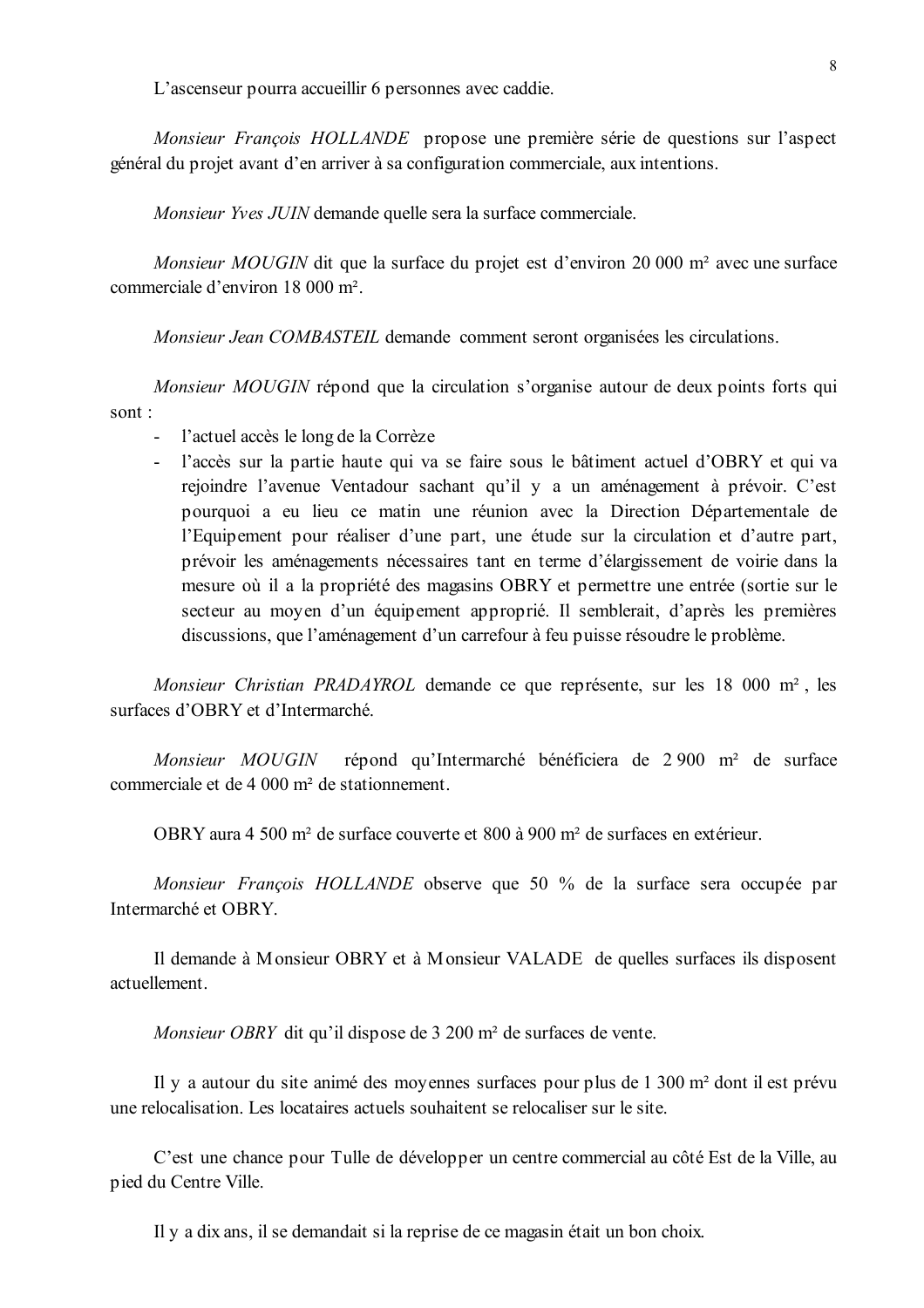Aujourd'hui il pense que la réalisation de ce projet va amener du dynamisme au commerce.

Monsieur François HOLLANDE demande ce que va devenir son actuelle installation.

Monsieur OBRY dit qu'une partie va être détruite.

Monsieur MOUGIN dit que le site OBRY va être entièrement restructuré. Les locaux accueillant Thiriet, la Halle aux Chaussures et le magasin de luminaires vont être rasés et réincorporés dans l'opération.

Une discussion est en cours avec le magasin de luminaires.

Les locaux d'OBRY vont être en partie rasés. Le facade du bâtiment conservé va être réhabilitée

Il faut respecter la réglementation en matière de vue et ne pas entraver le lit de la Corrèze.

Monsieur VALADE (Intermarché) dit qu'il est arrivé à Tulle en 2001. Il a réhabilité l'Intermarché sis Route de Naves dans un souci de se positionner sur un nouveau projet.

Monsieur François HOLLANDE demande quelle surface occupe son magasin actuel.

Monsieur VALADE indique que la surface du magasin actuel est de 1 080 m<sup>2</sup> contre 2 900 m<sup>2</sup> pour le nouveau qui sera axé sur l'alimentaire pour éviter de créer de la concurrence.

Monsieur François HOLLANDE demande ce que va devenir l'ancien site.

Monsieur VALADE dit que sa surface va être réduite à 500 m<sup>2</sup> pour conserver une activité sur le haut de la Ville.

*Madame Janine PICARD* demande si la station service sera maintenue.

Monsieur VALADE dit qu'elle devrait être maintenue. Cela permettrait d'avoir une station service à chaque sortie de Ville.

Monsieur Philippe BERNIS observe que le centre commercial comptera 2 accès : un à partir de l'avenue Ventadour à travers du parking sis devant l'actuel magasin OBRY et un autre devant l'immeuble HLM qui domine l'actuelle usine de la Marque en direction de la gendarmerie.

Monsieur MOUGIN dit que cet accès est pour lui confidentiel et secondaire. Il y a aujourd'hui des accès qui existent sur le parking du personnel de Borg Warner qui permettent d'aller aux logements surplombant l'opération.

Cet accès n'est pas un accès essentiel. Il s'agit de ne pas créer de cul de sac.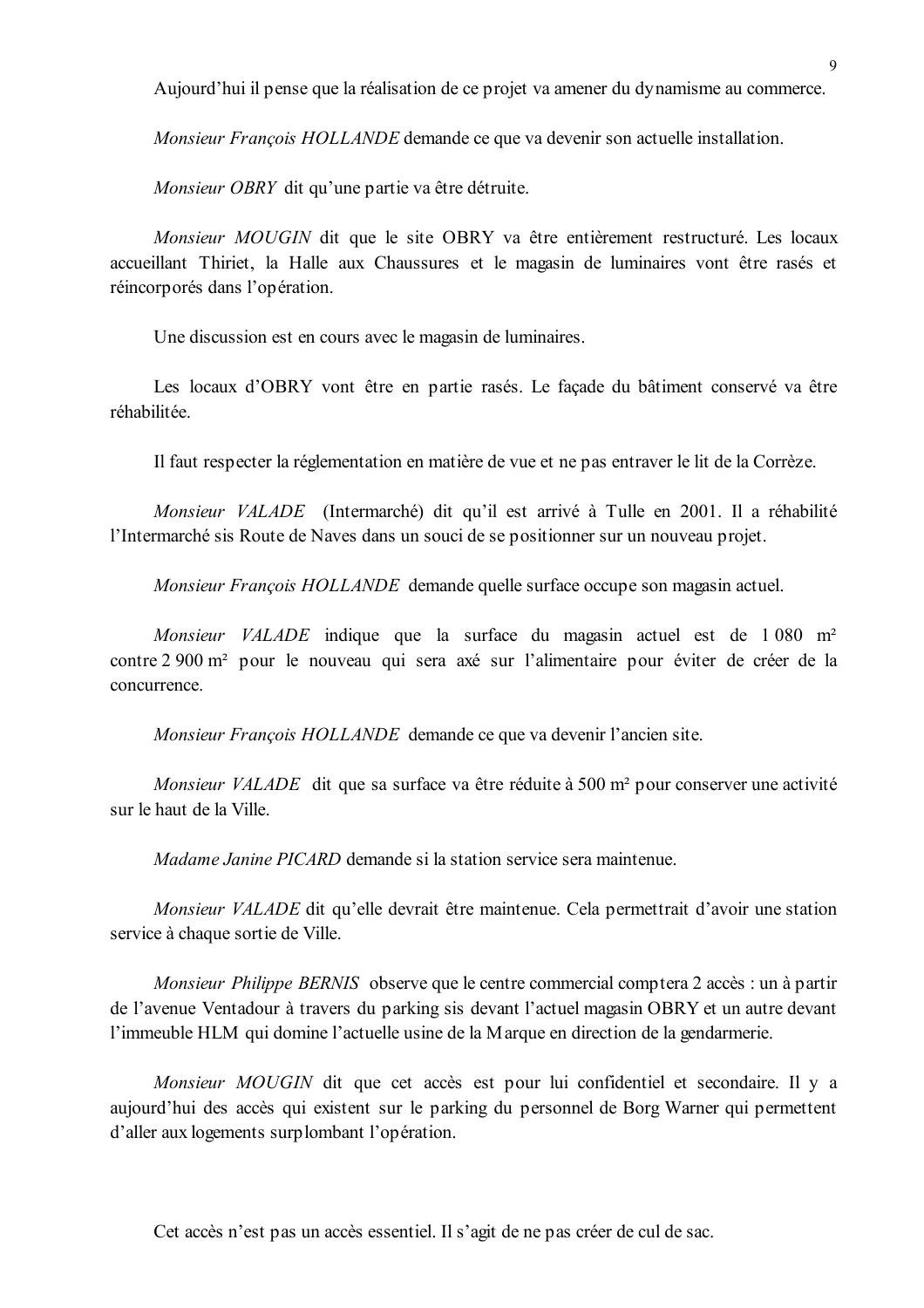La rue de la Botte est à sens unique en partie et n'est pas intéressante pour le projet en terme de circulation. Il ne souhaite pas mettre de trafic sur cette voirie.

Il y a deux accès qui l'intéresse : l'accès actuel de Borg Warner par la rue sise le long de la Corrèze et l'accès par l'avenue Ventadour ce qui permettra d'irriguer la nappe de parking haute par l'avenue Ventadour sachant que cela permet de reboucler avec le parking du bas et pour les gens qui sont en bas de ressortir par l'avenue Ventadour. Cela permettrait de créer ces échanges et éviterait de surcharger le giratoire situé plus bas.

Monsieur Philippe BERNIS dit qu'il n'y a donc pas réellement de possibilités de bouclage depuis l'avenue de Ventadour jusqu'au quai le long de la Corrèze.

Monsieur MOUGIN dit qu'il y en a une.

*Monsieur Philippe BERNIS* demande si le gabarit de cette voie sera suffisant pour accueillir des bus

Monsieur MOUGIN dit que cela est impossible en raison d'un problème technique de hauteur sous le magasin actuel OBRY.

Il faudra discuter de la nécessité ou non d'avoir un accès bus. Il est à l'écoute des demandes et préoccupations.

Monsieur Philippe BERNIS demande s'il est prévu un cheminement piéton le long de la Corrèze.

Monsieur MOUGIN dit que cela fait partie des discussions qu'il convient d'avoir dans le cadre de la réalisation de ce projet.

Il ne devrait pas y avoir de souci particulier dans la mesure où cette partie de la voirie possède déjà un trottoir.

Il faut ensuite obtenir un cheminement le long du trottoir et trouver les points de pénétration.

Le pont prévu sera réalisé avec un ou deux trottoirs.

Monsieur Philippe BERNIS demandait s'il y aurait un cheminement piéton dans le site luimême

*Monsieur MOUGIN* répond qu'il s'agit d'une impasse. Il faut voir quels sentiers piétons pourraient exister.

Monsieur Jean COMBASTEIL évoque le fait qu'il avait été évoqué que la voie qui rejoint le niveau de l'usine à la gendarmerie pourrait devenir un espace public.

Cela pourrait être intéressant pour le fonctionnement du quartier même si ce n'est pas très intéressant pour les clients du supermarché.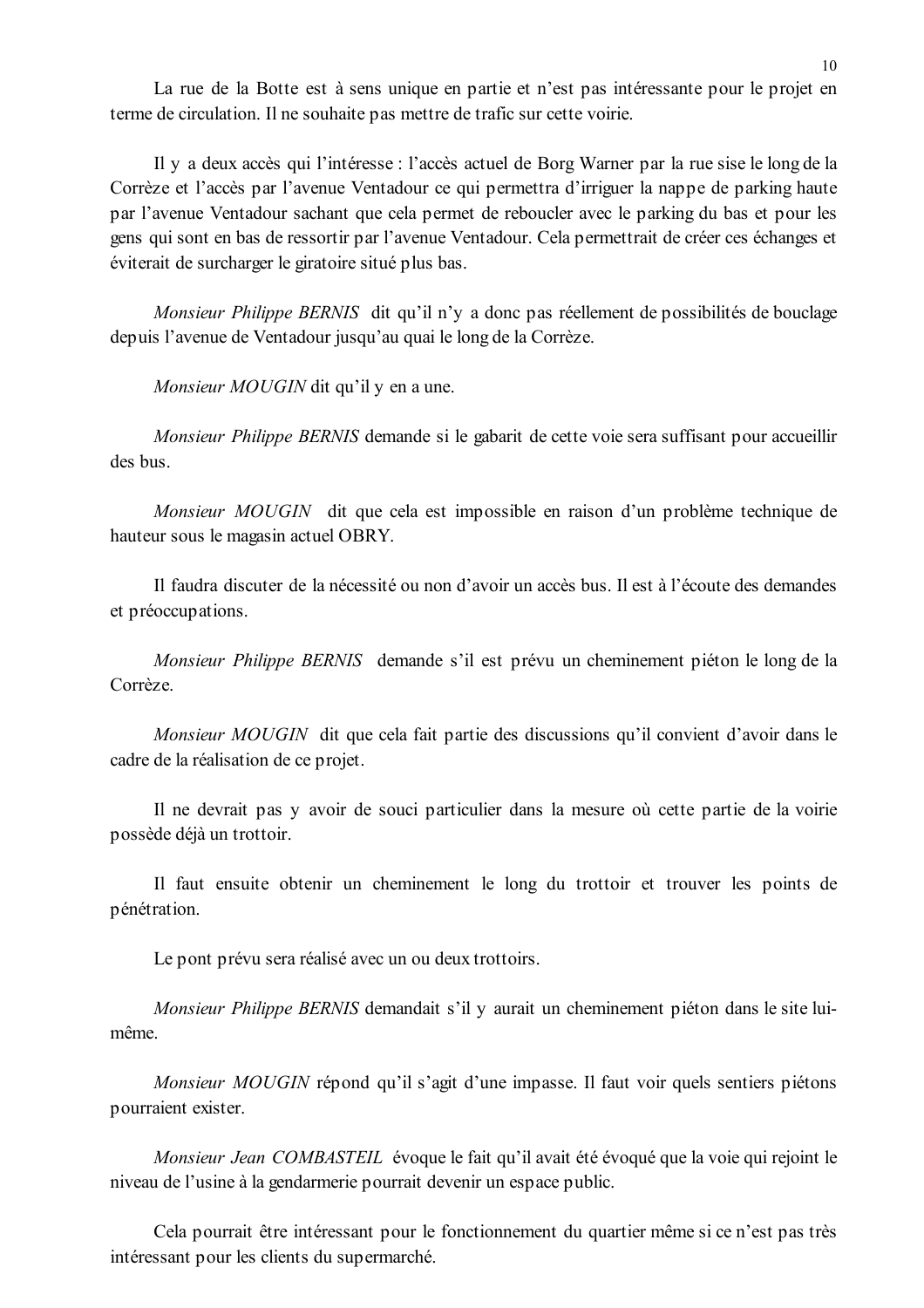Le cheminement le long de la Corrèze en crête de talus dans l'enceinte du centre commercial, arriverait sur le bois qui est aujourd'hui propriété de la Gendarmerie mais que celle-ci souhaite échanger depuis longtemps contre d'autres terrains. Aussi, une Déclaration d'Utilité Publique avait été faite.

Cela permettrait de rejoindre le site de la Baignade, de l'Auzelou et permettrait de créer une continuité

*Monsieur MOUGIN* dit qu'il s'agit de points de détail avant leur importance et permettant de relier les quartiers entre eux et de faire en sorte que l'opération s'insère dans l'urbanisme local.

Monsieur Christian PRADAYROL revient sur la superficie nouvelle créée.

Sont créés 3 500 m<sup>2</sup> pour Monsieur OBRY et 3 500 m<sup>2</sup> pour Monsieur VALADE.

Il reste 11 000 m<sup>2</sup> à occuper.

Il est indiqué que des boutiques de 300 m<sup>2</sup> au minimum seront créées.

Il en résultera 11 000 m<sup>2</sup> commerciaux supplémentaires.

La Ville de Tulle et le Bassin de Tulle ont-ils la capacité d'absorber une superficie aussi conséquente compte tenu des surfaces commerciales existantes.

C'est le fond du débat.

Il n'a rien contre le positionnement du promoteur commercial qui réalise de belles opérations.

Or, le débat pour la Ville de Tulle ne se situe pas là.

Il y avait une autre opportunité qui était de faire une opération publique c'est-à-dire de maîtriser cet aménagement avec une acquisition du site par la Ville ou la Communauté de Communes

La Ville n'a pas exercé son droit de préemption.

Il avait été voté l'an passé la modification des statuts de la Communauté de communes.

Cette opération est-elle proportionnée par rapport à la Ville ?

Monsieur François HOLLANDE dit qu'il y a :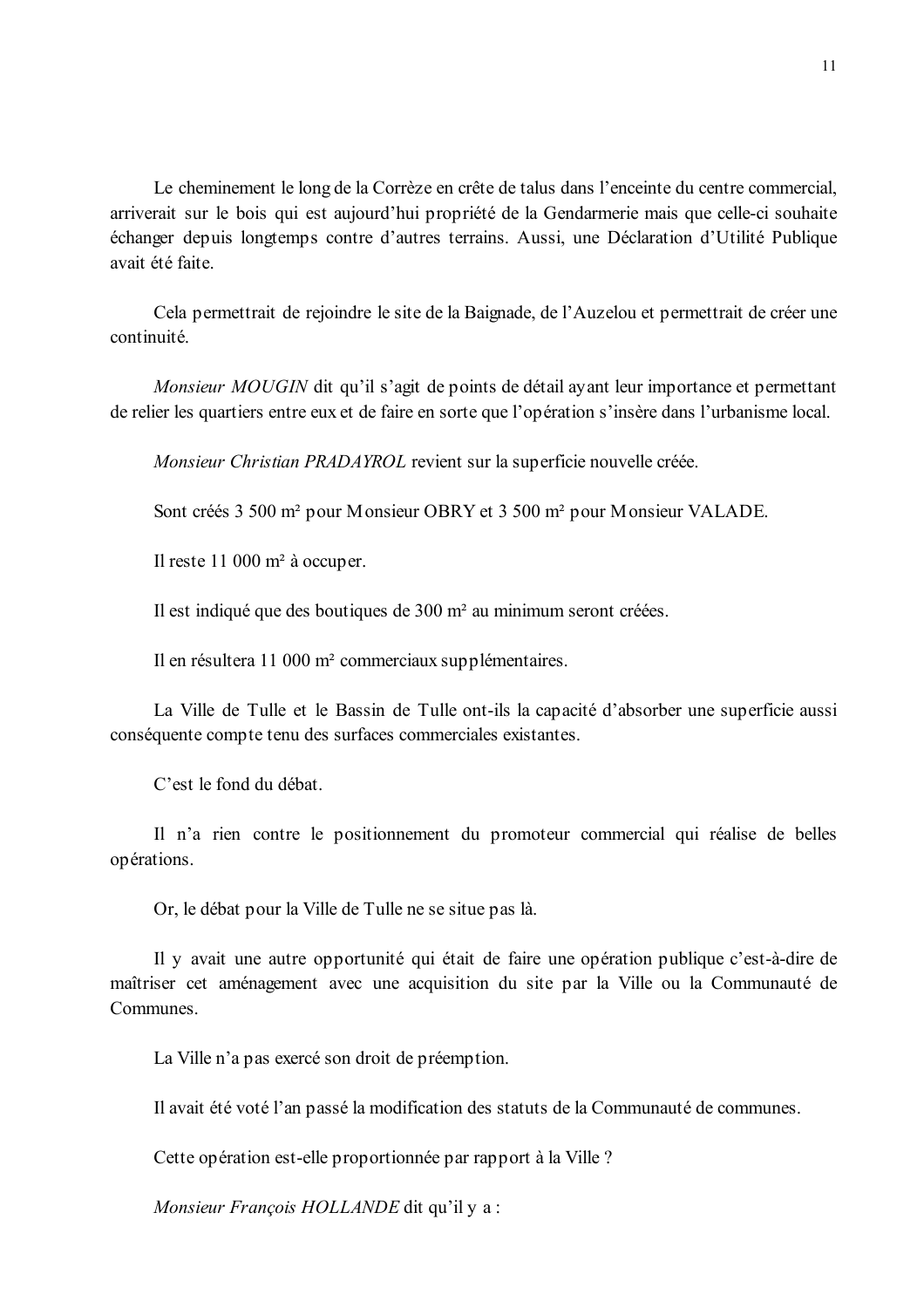- une question adressée à la municipalité qui est de savoir ce qu'il fallait faire : fallait-il laisser un opérateur privé racheter à un autre opérateur privé ou fallait-il préempter, acheter, équiper et aménager ?

- une question qui est de savoir si 10 000 ou 11 000 m<sup>2</sup> correspondent à des surfaces qui par rapport à la population du Bassin de Tulle, qui peut être attiré par cette zone (qui ne va pas à priori s'approvisionner dans le Bassin de Tulle) paraissent dans la norme ou non. Y a-t-il des risques de transfert du centre ville vers cette zone? Va-t-il y avoir des transferts de centres commerciaux à centres commerciaux ? Va-t-il y avoir une nouvelle clientèle ?

Il demande quelle est la norme par rapport à la population.

Est-elle compatible avec ce qui est vu ailleurs ?

Monsieur MOUGIN répond par l'affirmative.

Il rappelle que 3 bâtiments se trouvant sur le site d'OBRY vont rejoindre l'opération soit  $14,000$  m<sup>2</sup> de relocalisation

Il ajoute que les élus ont souhaité qu'une réflexion soit menée pour que les surfaces commerciales installées ne génèrent pas une mise en concurrence des commercants du centre ville.

Par ailleurs, des contrats ont été pris avec d'autres commercants travaillant dans des moyennes surfaces qui n'étaient pas bien positionnées. Ce fut le cas avec GEMO qui va rejoindre l'opération. Une autre enseigne du groupe occupera alors des locaux actuels de GEMO.

Intersport a également été contacté mais souhaite rester sur son site actuel.

Ont ensuite été regardés les métiers manquants :

- la puériculture : Aubert va s'installer sur une surface de 600 m<sup>2</sup>
- le jouet : un spécialiste va s'installer.  $\omega_{\rm{eff}}$

Il indique qu'actuellement le premier vendeur de jouets à Tulle est Leclerc.

La Halle aux Chaussures et la Halle aux vêtements vont s'installer sur le nouveau site.

Le promoteur indique qu'il recherche un spécialiste en produits électroménager grand public.

Des opérateur locaux ont été contactés. A ce jour, le projet n'a pas abouti.

En ce qui concerne les articles de sport, une offre complémentaire serait la bienvenue mais les négociations n'ont pas abouti.

Il indique qu'une pharmacie tulliste chercherait à se relocaliser sur le site.

Il ajoute que Monsieur VALADE demande l'installation d'une station essence sur le site Avenue Ventadour.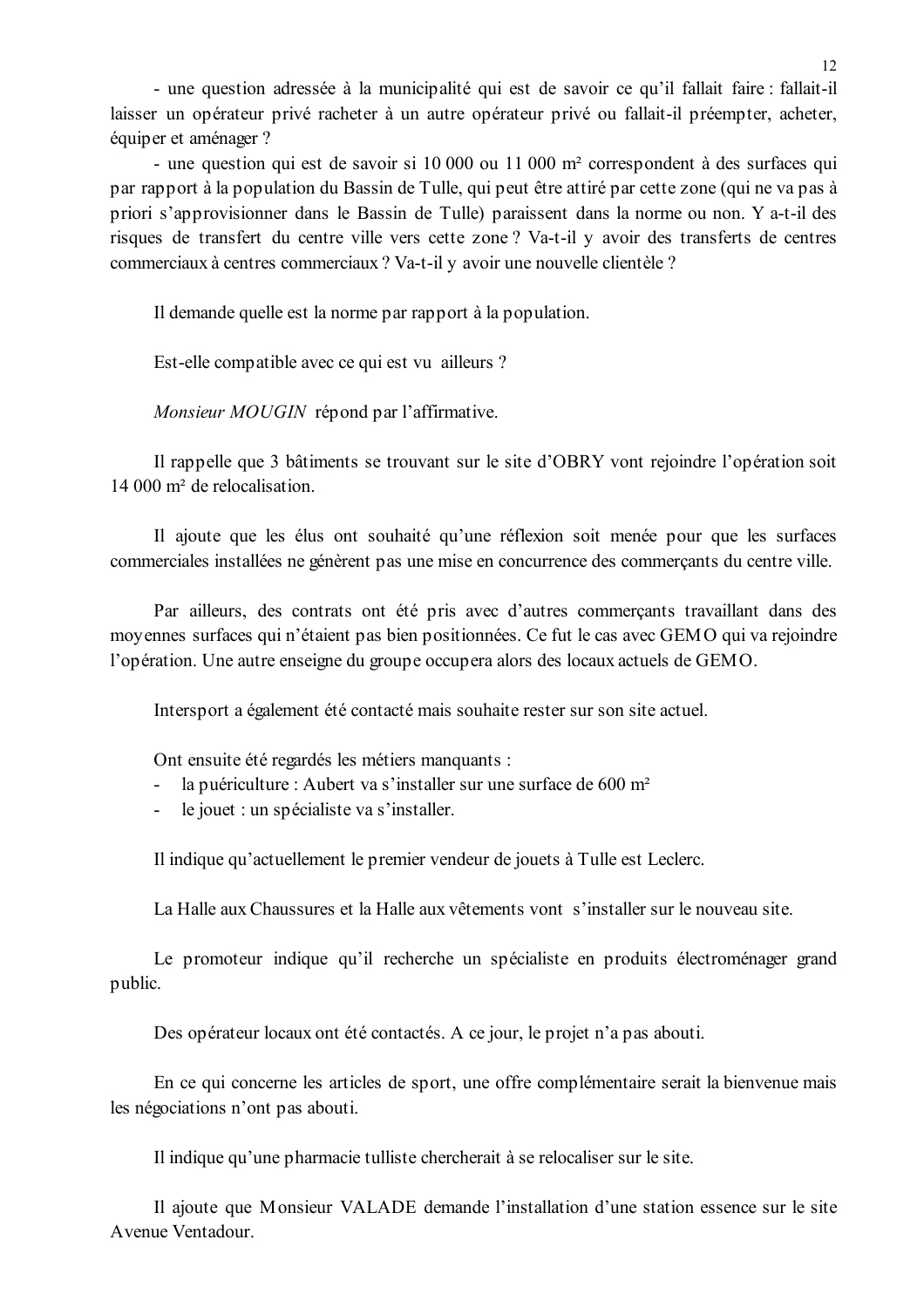Enfin, il précise que l'actuel bâtiment bain-cuisine de OBRY accueillera un centre auto.

Monsieur François HOLLANDE demande quel a été le prix d'achat du site.

Monsieur LISSALDE répond que le site a été vendu 2 400 000  $\epsilon$ .

Le coût de la dépollution s'élève quant à lui à 1 200 000 €.

Monsieur MOUGIN dit que l'investissement global afférent à cette opération se chiffre entre 17 000 000 € et 18 000 000 €

Monsieur François HOLLANDE demande à combien s'élève le coût de la démolition du site.

*Monsieur MOUGIN* dit que le chiffrage est en cours. Il devrait être d'un peu moins de 1 000 000  $\in$ 

Monsieur François HOLLANDE dit que si la Ville avait voulu racheter ce site, il eu fallu qu'elle puisse v consacrer 4 000 000  $\epsilon$ .

Il n'aurait jamais engagé, au nom du Conseil municipal une somme de cette importante.

Aucun Conseil municipal n'aurait d'ailleurs accepté de racheter une telle surface à ce prix.

Qu'aurait fait la Ville :

- $\Delta \phi$ se retrouver promoteur commercial? Ce n'est pas son rôle.
- faire des logements alors qu'il y a tant à faire sur le parc HLM et sur le parc privé ?  $\mathbf{L}^{\text{max}}$
- faire un jardin : cela aurait coûté cher le brin de pelouse.  $\mathbf{r}$

Il y a un risque pour l'opérateur car il n'est pas sûr d'avoir ses autorisations.

Le risque pour la Ville était de se retrouver avec une friche pendant de nombreuses années alors même que des commerces souhaitaient venir.

La Ville aurait pu faire l'agent immobilier, sans avoir cette spécialité et faire venir Intermarché, OBRY qui auraient demandé les mêmes surfaces.

Qu'aurait ensuite fait la Ville ?

Les commerçants n'auraient pas souhaité être isolés et auraient demandé la venue d'autres commercants autour d'eux.

Le choix n'était pas de faire un peu de commerce ici, un peu de logement ailleurs, un peu de promenade sur le même site.

Ce devait être une opération globale et c'est pour cela que la Ville a fait le choix de la confier à des opérateurs privés, sous son contrôle.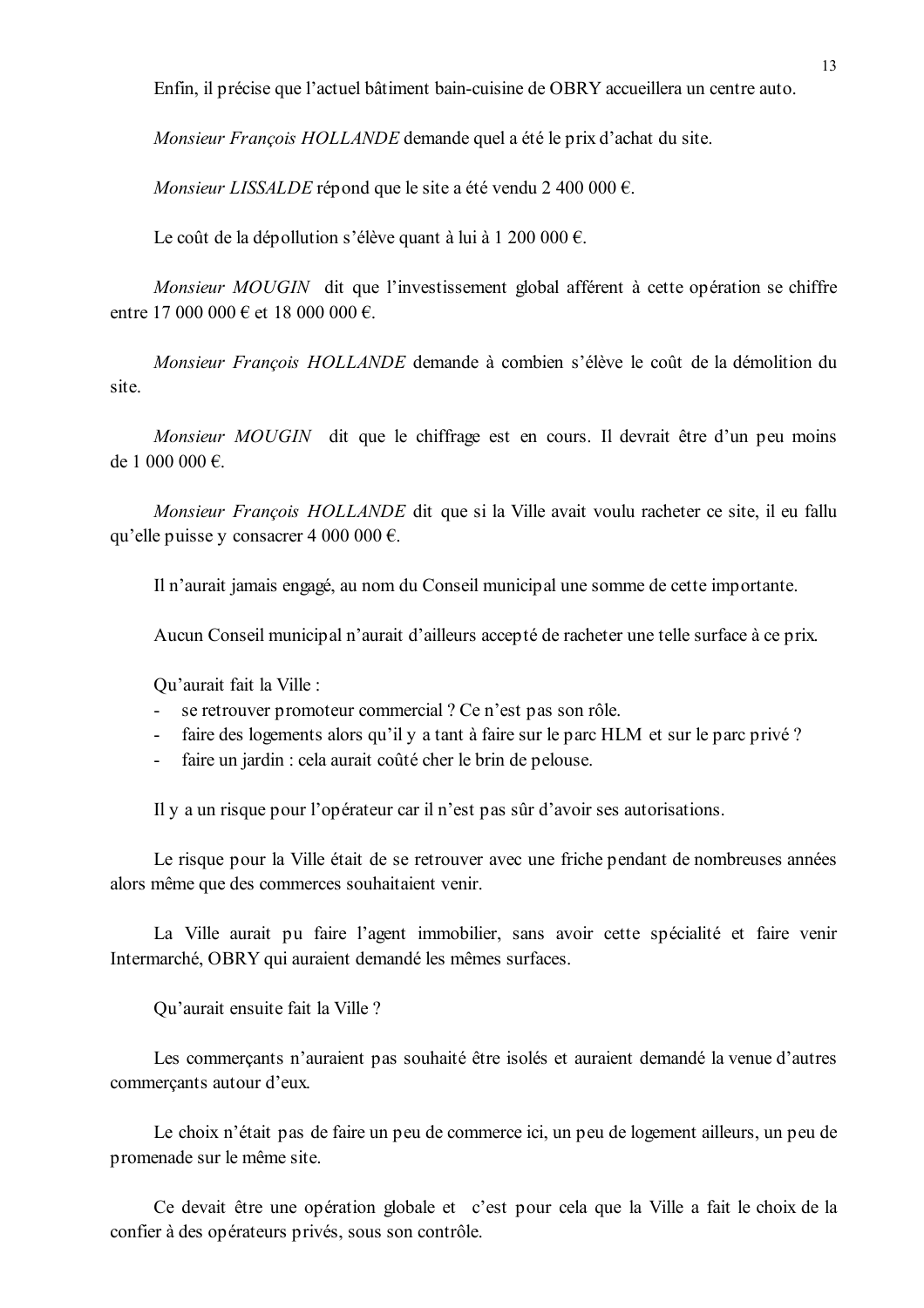Il y aura des commissions départementales. La Ville comme la Communauté, la Chambre de Commerce et d'Industrie, la Chambre des Métiers auront à se prononcer.

Il sera veillé à ce qu'il n'v ait aucune conséquence dommageable sur le commerce du centre ville

Le risque est pris par le promoteur et l'organisation est réalisée par les spécialistes.

Ceux qui ne connaîtraient pas les étiquettes politiques des uns et des autres pourraient être surpris.

Les libéraux demandent que la collectivité publique achète, équipe. Il n'est pas certain que, il y a 20 ans, une autre municipalité aurait fait ce choix.

Il est vrai que c'est plus facile quand on a recours à l'argent public.

Or, il n'y a pas d'argent public, il n'y a pas de possibilité, pas de ressource.

Même s'il y en avait, il fait le choix de consacrer l'argent public où il doit être investi en priorité et ce n'était pas sur cette zone.

Il n'y aurait pas eu d'opérateurs privés, de possibilité de cession, il aurait sans doute été fait pression sur l'entreprise pour que le prix soit moins élevé.

A un moment les règles du marché doivent jouer mais sous le contrôle des acteurs publics. C'est pourquoi il y a un contrôle sur les surfaces commerciales, sur le permis de construire. Les règles d'architecture, paysagères doivent être respectées.

Ce qui se fera sur cette zone sera incomparable par rapport à la situation existante.

Il n'était pas demandé à l'usine d'être belle mais de fournir des emplois. En revanche pour une surface commerciale on a cette exigence aujourd'hui.

Le choix a été fait ainsi. Il n'a aucun regret sur cette affaire.

Il observe qu'il ne s'agit là que d'une étape du processus. Il faudra y revenir.

Il demande à Jean COMBASTEIL ce qu'aurait pu faire la Communauté.

Monsieur Jean COMBASTEIL dit que Monsieur PRADAYROL a l'habitude d'administrer la Communauté de Communes par correspondance.

Malheureusement la Communauté a aussi ses limites et ses difficultés d'action.

Il pense que c'est l'aboutissement d'un long processus.

La Communauté a été fortement impliquée à un moment donné. Cela a donné lieu à des débats au sein de la Communauté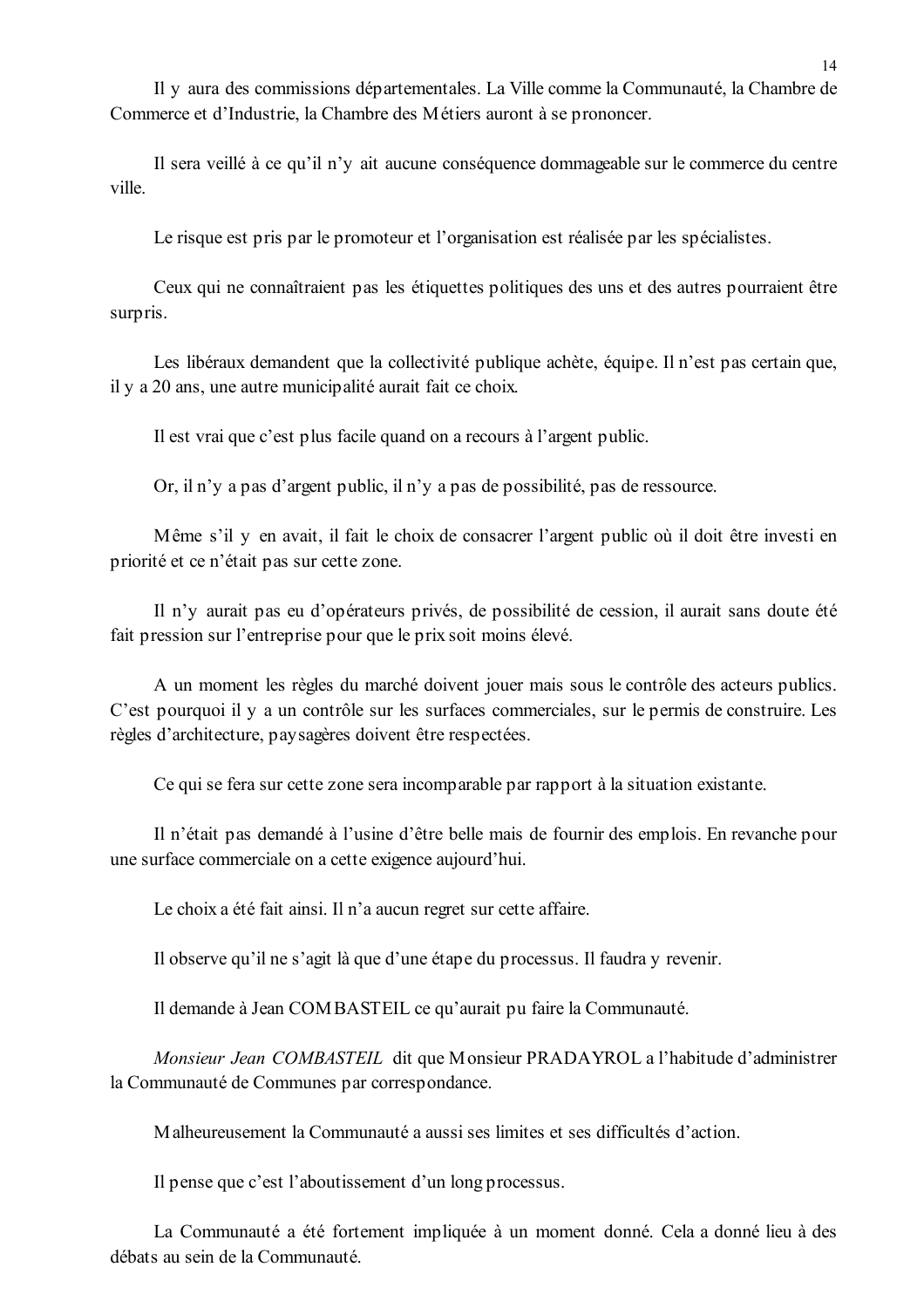La Communauté ne s'en est pas désintéressée. Elle a même modifié en conséquence ses statuts pour pouvoir répondre.

Les évolutions se sont faites finalement de façon heureuse. Un privé a vendu à un autre privé.

La puissance publique n'intervient pas.

Il y a avait un site de production. Il va perdurer. Les conditions de production sont considérablement améliorées

Il y a sur le site de la Montane un outil qui n'est pas comparable à celui existant à Tulle même si ce dernier est historique. Il permet d'offrir un autre visage d'une industrie locale centrée sur une autre production qui a un certain avenir. Si le déplacement n'entraîne pas une disparition de la Taxe Professionnelle, le niveau de Taxe Professionnelle actuel ne sera pas retrouvé au moins dans un premier temps.

Si ce site n'avait pas été réutilisé, la destruction des bâtiments aurait généré une perte de Taxe Professionnelle considérable pour Tulle.

Quelques emplois devraient être créés.

Même s'il y des relocalisation de sites existants, il est probable que lorsque l'on passe de 1 000 m<sup>2</sup> à près de 3 000 m<sup>2</sup>, cela nécessite bien quelques emplois supplémentaires.

Cela est important.

Le coût financier (2 400 000  $\epsilon$  selon l'estimation des Domaines) était important.

La surface totale du site est de 46 000 m<sup>2</sup> soit 80 € le m<sup>2</sup>.

Le prix de vente sur la zone de la Montane est de 10  $\in$  le m<sup>2</sup>.

Le prix de vente sur la zone des Alleux est de  $5 \in \text{le m}^2$ .

Il semble difficile dans ce cas de trouver des clients à  $80 \in \text{le } m^2$ .

Les petites entreprises de production ne seraient pas intéressées.

Pour y parvenir, il faudra que la Ville ou la Communauté acceptent de perdre une part des sommes engagées.

Pour ce qui concerne les petites entreprises, la Communauté pour  $2000000 \in \text{cree}$  l'Hôtel d'entreprises.

L'Hôtel d'entreprises est réalisé sur un autre site industriel. Cela s'est négocié dans d'autres conditions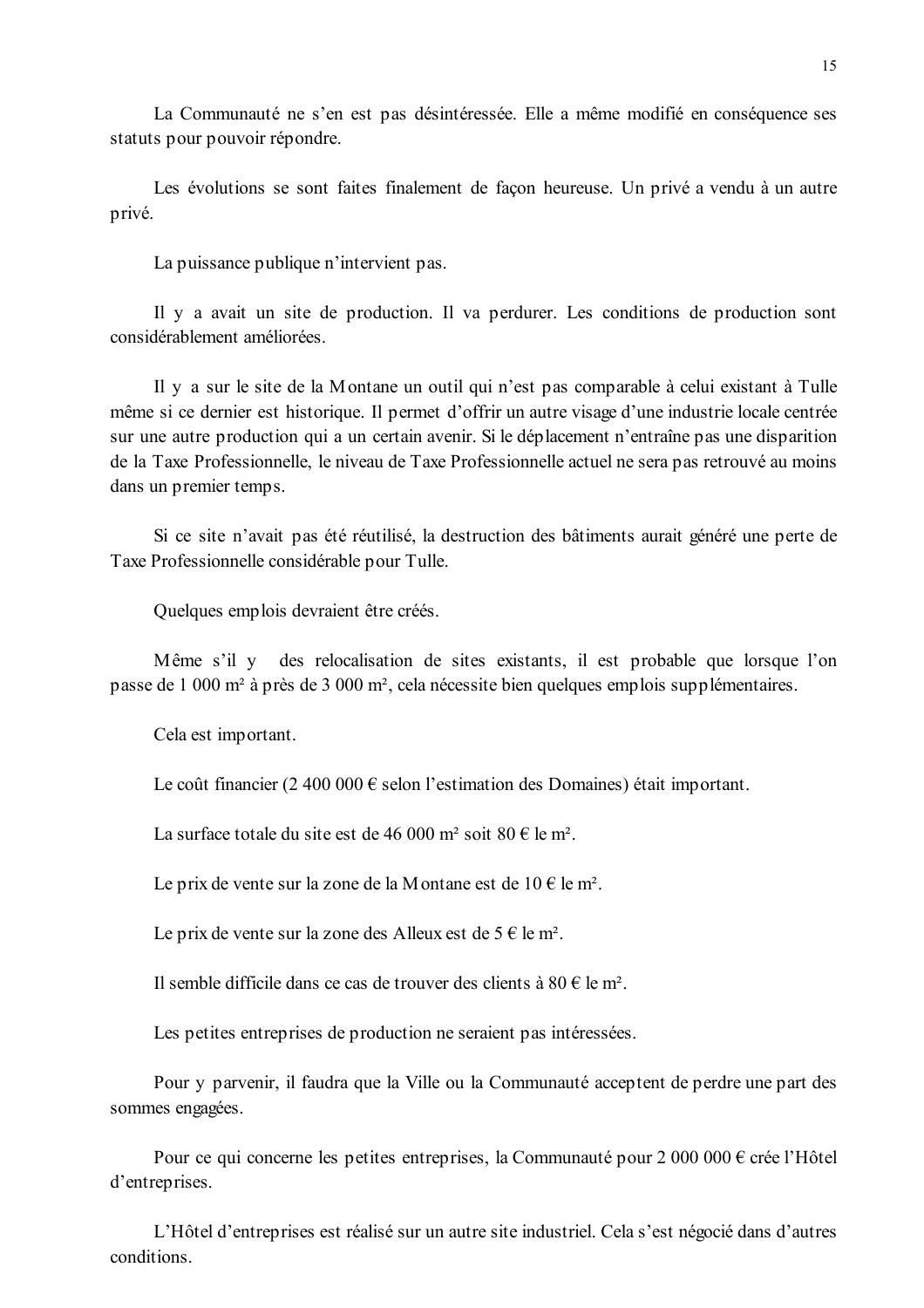Il parait difficile de faire du logement sur ce site avec les opérations menées sur le centre ancien...

Il n'est pas logique de faire un espace public dans l'un des lieux de la Ville le plus arboré et qui se trouve à quelques centaines de mètres du site de la Baignade qui ne demande qu'à se développer.

Il trouve que le choix fait constitue une chance pour Tulle.

Il ne sait pas s'il n'y aura pas d'incidence sur le commerce.

L'intervention de la Ville est équilibrée. Il y a ce qu'elle aide à faire : elle n'a pas préempté pour cette opération.

Il ajoute qu'il y a tout ce que fait la Ville sur les quais, la place de la Cathédrale. Cela va servir le commerce de proximité, équilibrer l'intervention de la Ville.

La Ville ne va pas être à la dévotion de la grande surface et dédaigneuse du petit commerce.

Il rappelle la politique d'ORAC, de FISAC menée ; la politique d'aide aux devantures.

Il lui semble que l'action de la Ville est parfaitement équilibrée.

Ce site doit être considéré comme prioritaire.

Il est fondamental dans l'équilibre économique, commercial, urbanistique de la Ville.

C'est la première fois que Tulle peut avoir un site commercial à sa taille, non démesuré, à quelques centaines de mètres du Centre Ville. Peu de villes ont cette chance. Il serait bien d'arrêter avec ces constructions qui ont fleuri autour des grands sites urbains.

Il y a là un acte fort. Il faut être exigeant avec les promoteurs. Il faut leur demander des aspects architecturaux de qualité. Il ne faut pas créer des bâtiments qui se dégradent rapidement.

Le permis de construire n'est pas encore délivré. La CDEC démarre.

La Communauté va intervenir sur l'aménagement du pont, d'un accès car cela parait être du rôle de l'intervention publique en cette circonstance.

La Communauté va intervenir avec la Ville et en liaison avec d'autres partenaires pour baisser le coût

Cette opération constitue un acte de reconstruction, de réhabilitation, d'attractivité de la Ville

Il reste fidèle à ce que la liste conduite par François HOLLANDE avait dit au moment des élections : un des thèmes était « Améliorer l'attractivité de la Ville »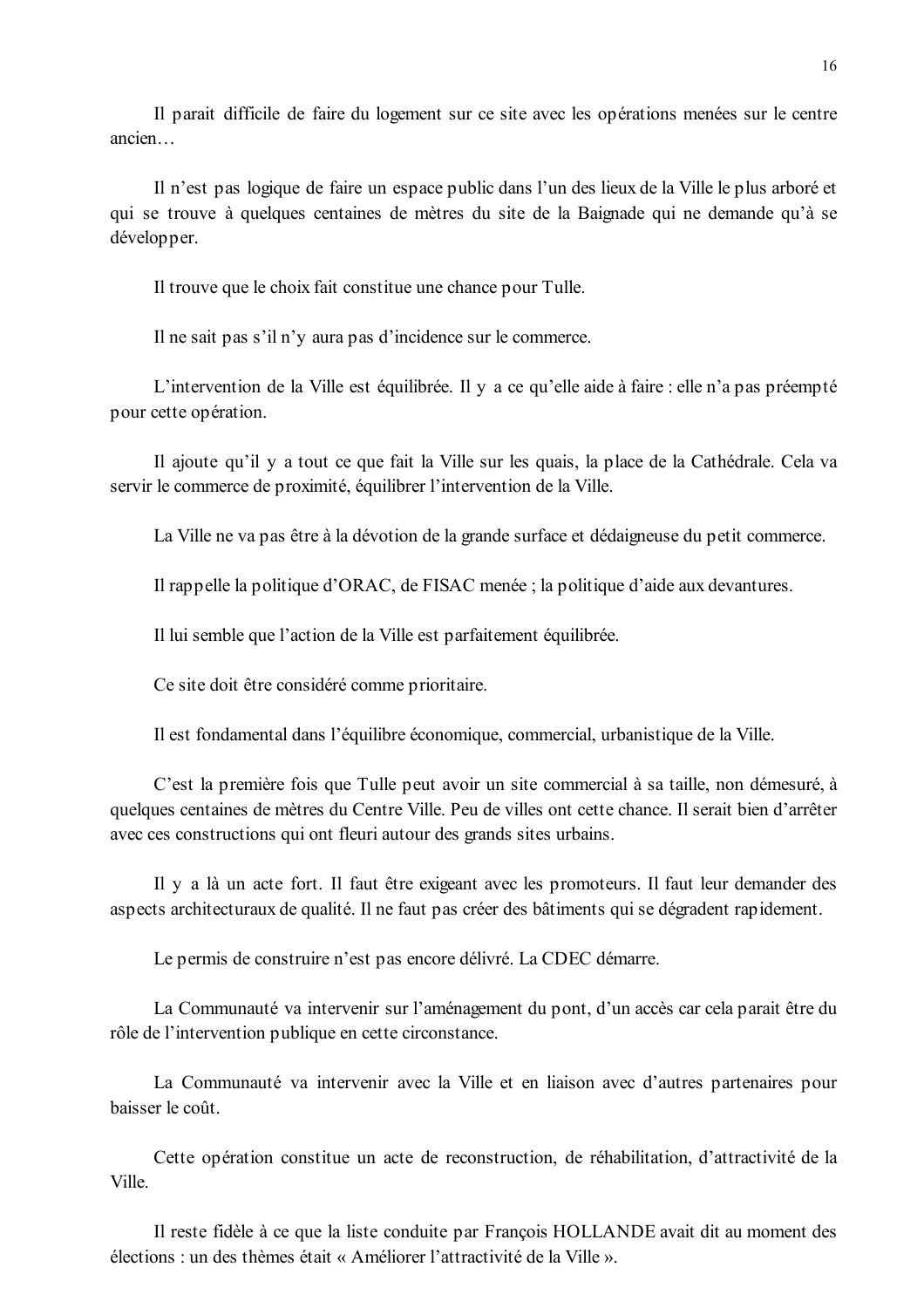Il est certain que cet objectif là a été permanent dans l'action. Cela en est un des aspects non des moindres.

Monsieur Christian PRADAYROL dit que les rôles sont inversés puisque la majorité laisse faire le libéralisme et que l'opposition demande une intervention. Il a été dit qu'il y aurait une CDEC et la délivrance du permis de construire. Il ne voit pas comment la réalisation de cette opération pourrait être refusée.

Pour revenir au montant de l'investissement qui est de 2 400 000  $\epsilon$ , une concertation aurait pu avoir lieu.

Les choses se sont décidées mais le Conseil municipal n'en a jamais parlé. Il y a eu quelques discussions au niveau de la Communauté de Communes.

Il lui semble qu'en Charentes-Poitou, une dame pratique la démocratie participative.

Il aurait fallu consulter les tullistes et leur demander qui souhaitait la réalisation de ce projet.

Il se demande si la majorité des Tullistes souhaitent un Centre Commercial de 18 000 m<sup>2</sup> sur le site de l'usine Borg Warner.

Est-il véritablement répondu aux préoccupations des gens de la Ville.

Les élus ont des responsabilités qu'il convient d'assumer vis-à-vis des électeurs.

Ils doivent savoir si la population formule ce souhait de création d'un centre commercial sur ce site

Il pense qu'il aurait fallu une concertation préalable sur l'utilisation possible de ce site. Il n'était pas ruineux d'engager 2 400 000 €. Il fallait réfléchir à ce qui pouvait être fait sur le site.

Partir sur un projet qui lui parait disproportionné, non pas sur les surfaces existantes qui se transfèrent ce qui est très bien, mais les surfaces nouvelles qui arrivent.

Il n'y a pas une population de bassin qui va permettre del'absorber. Il y aura des dommages collatéraux qui se traduiront peut être en centre ville par des fermetures de magasins.

Il ne le souhaite pas.

Il est indiqué qu'il n'y aura pas de galeries marchandes mais des espaces de 300 m<sup>2</sup> ou plus qui vont déréguler l'activité.

Il aurait peut être fallu demander aux commerçants tullistes si une petite galerie marchande ne leur permettrait pas d'ouvrir un autre magasin.

Il conviendrait de créer une commission extra-municipale en concertation avec le promoteur pour étudier véritablement l'opération.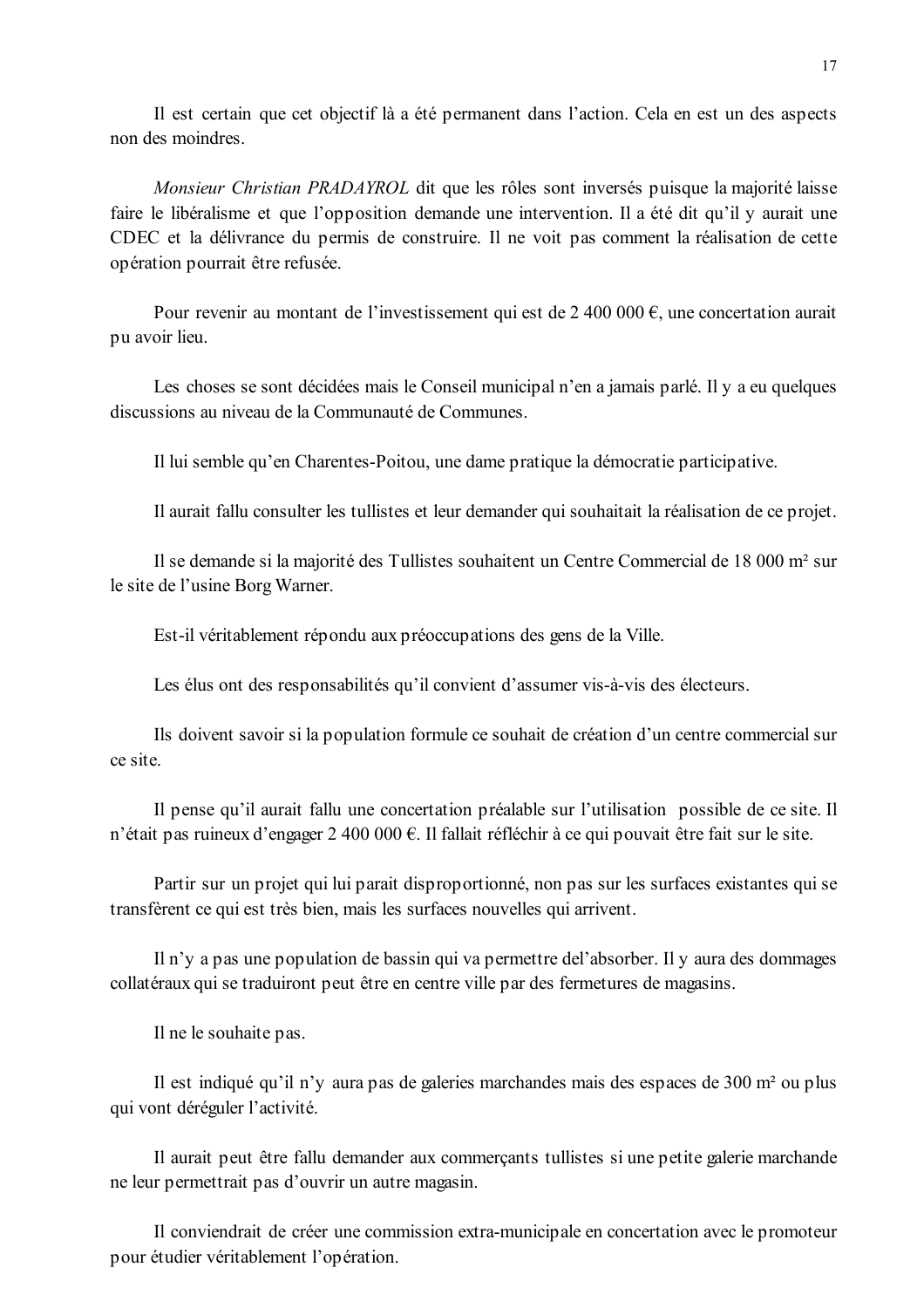Monsieur Michel CAILLARD dit que son groupe n'a rien contre le déplacement de l'Intermarché, ni contre le fait que des promoteurs travaillent à l'aménagement de cette zone.

Des questions ont été soulevées. Elles demeurent sans réponse et les inquiétudes sont toujours là.

Il souligne avec satisfaction les discours qui accompagnent le déménagement de Borg Warner sur la zone de la Montane

Il aurait aimé que la majorité municipale tienne les mêmes propos lorsque l'affaire du déménagement a été annoncée et tout le monde sait que cela n'a jamais été le cas.

Le train est maintenant pris en marche. Il s'en réjouit.

Concernant l'aménagement de cette zone, les Tullistes savent que la question de la topographie de la Ville a toujours été présentée comme un point négatif à son développement économique pénalisant tout projet public ou privé.

Il y a l'opportunité d'une zone de plusieurs hectares à proximité du centre ville.

Cela aurait nécessité une concertation et une réflexion autres que ce qui a été proposé.

L'opposition est mise devant le fait accompli alors que la Communauté s'était dotée de la compétence en matière de récupération et de réhabilitation de tels sites.

Par ailleurs, il y a un risque très important de déséquilibre du commerce tulliste.

Il est dit que cela génèrera un équilibre avec le bas de la Ville. Il y a eu confirmation aujourd'hui dans la Presse que le bas de la Ville allait être doté de surfaces supplémentaires.

Cette opération ne va pas attirer plus de personnes à Tulle, ce ne sont ni les Brivistes, ni les Ussellois qui vont venir dans les surfaces de Tulle. C'est la population Tulliste qui va se répartir différemment au détriment du commerce de centre-ville qui peut paraître parfois dans une situation relativement sensible. Il ne souhaite pas faire état des gênes liées aux travaux place de la Cathédrale rencontrées actuellement.

Pour la gestion de la Commune comme de la Communauté de Communes, c'est un choix mais il faut également que les Tullistes et les secteurs dynamiques de Tulle s'y retrouvent.

Il s'agit là des remarques et des réserves qu'ils souhaitaient apporter sur un projet qui doit rester un des projets les plus structurants à Tulle de ces dernières années.

Mademoiselle Christèle COURSAT pense qu'il est regrettable de mettre plus de pression sur les entreprises commerciales et artisanales du centre ville en leur faisant encore plus peur alors qu'elles ont déjà peur par rapport à une activité économique qui à l'échelle du Département, de la Région, de la Nation, ne va pas très bien. Les commercants le disent notamment dans le quartier du Trech ce qui, il est vrai, est renforcé par les travaux d'aménagement.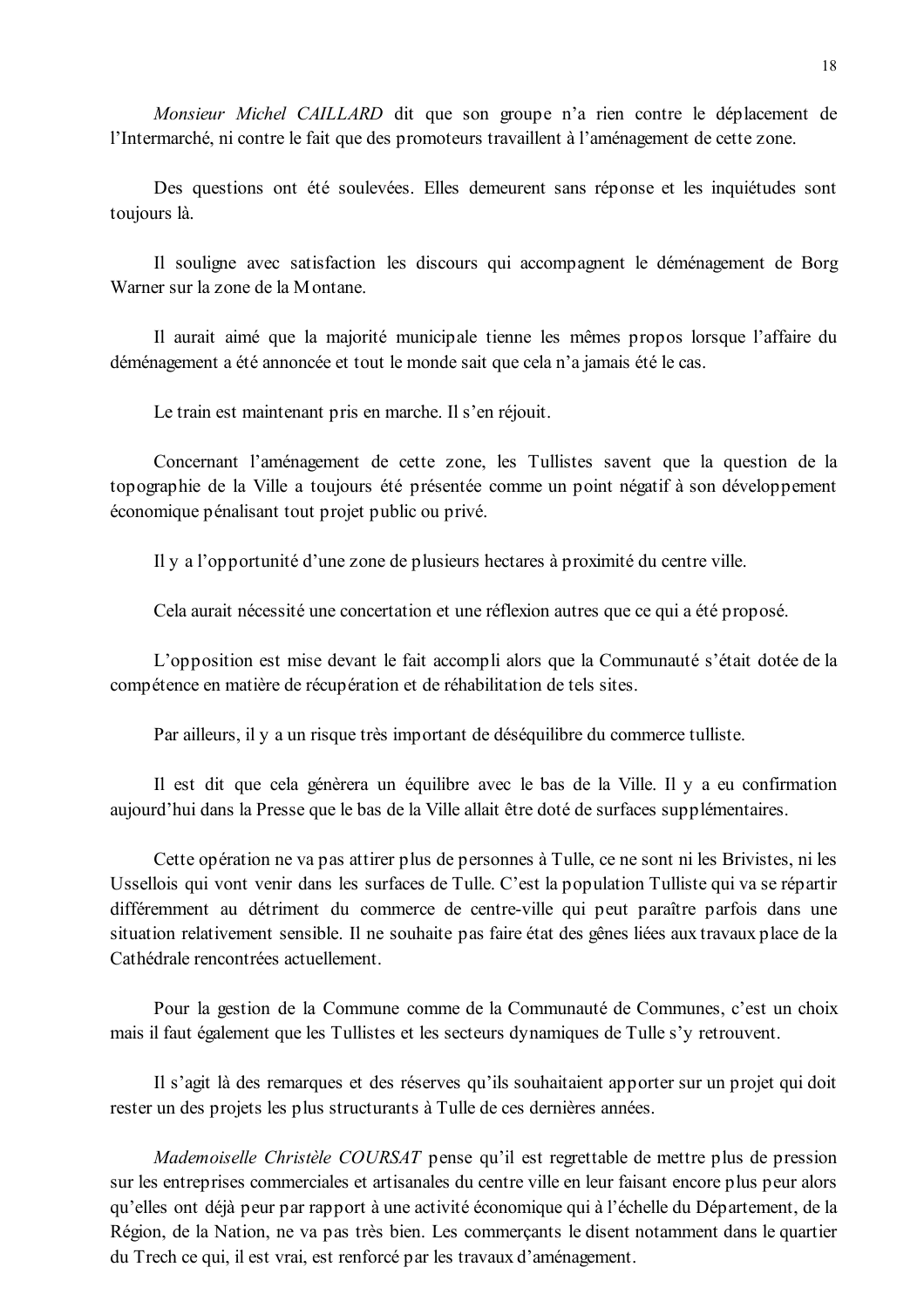Cependant, elle tient à préciser qu'une commission s'est mise en place au niveau de la Préfecture du Département pour l'élaboration d'un schéma département d'équipement commercial qui est le document de référence pour ce qui est l'observatoire départemental d'équipement commercial à l'échelle du territoire corrézien.

Des études ont été menées à l'échelle des bassins de vie dans le bassin de la Ville de Tulle

Cela est intéressant lorsque l'on s'aperçoit de la différence entre la densité commerciale par rapport à quelques activités en particulier à l'échelle du bassin de Tulle et du département.

Il y a des activités sur la Ville de Tulle qui manquent. C'est un état de fait.

Certes cela va générer de la concurrence. Mais est-ce vraiment de la concurrence ou au contraire cela ne va t-il pas permettre à des clients de trouver des nouveaux produits qui aujourd'hui ne sont pas offerts sur la Ville de Tulle.

Cela ne va-t-il pas drainer une nouvelle clientèle qui se trouve sur des zones telles que Egletons voire au-delà.

L'objectif est de mettre en place un nouveau programme d'investissement qui va en accompagnement de l'attractivité du centre ville.

Elle rappelle les efforts fournis pour capter la nouvelle clientèle sur la Ville de Tulle. La Ville a travaillé avec l'association des commerçants. Elle a elle-même mobilisé des fonds avec l'ensemble des services municipaux, des élus. Tout le monde était motivé par des opérations de promotion; sur le fait de se battre pour faire venir de gens sur la Ville de Tulle.

L'opération Noël est une chose.

Mais la Ville suit l'Association des Commerçants par rapport à toutes les activités de promotion de leurs entreprises.

Il y a eu des opérations FISAC, des opérations poursuivies aujourd'hui à l'échelle de la Communauté de Communes

L'opération est d'attirer de nouveaux clients sur la Ville de Tulle.

Il est nécessaire de satisfaire la population la plus large possible.

*Monsieur Christian PRADAYROL* dit qu'il faut être objectif. Il n'y a pas de critique sur l'action qui est menée en matière d'ORAC, de FISAC ... Cela est très bien. Cela a toujours été approuvé et encouragé. Ces opérations ont été étendues à la Communauté de Communes. Le débat n'est pas là. Il s'agit de savoir si 11 000 m<sup>2</sup> supplémentaires sont adaptés à la Ville de Tulle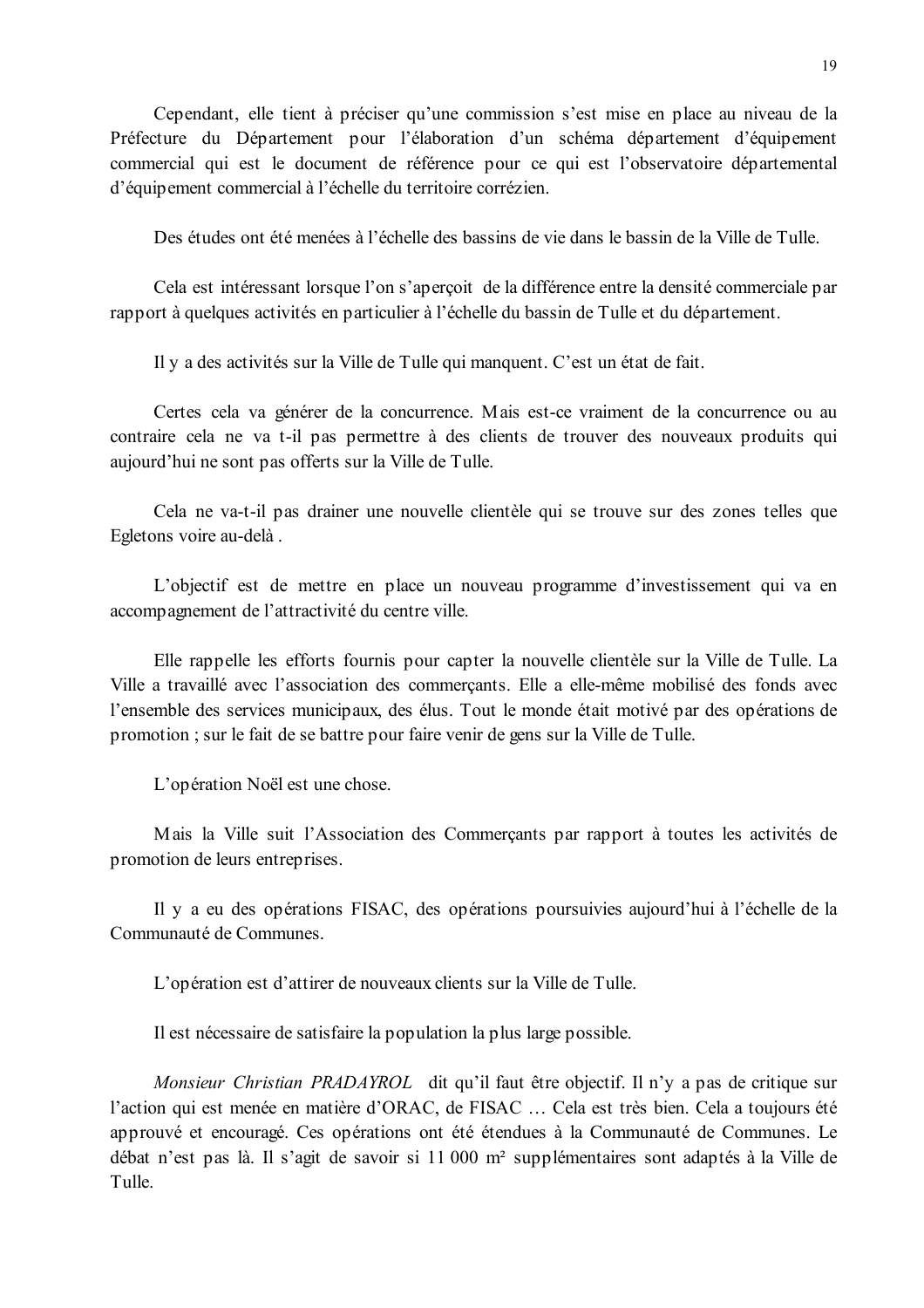Madame Magali LACHASSAGNE souhaite répondre par rapport à la démocratie participative. Il n'y a pas qu'en Charente-Poitou que de la démocratie participative est faite. A Tulle, ont été mis en place des liens avec la population pour avoir leur ressenti.

Effectivement, il n'a pas été mené d'enquête sur la nécessité de construire un centre commercial ou autre chose sur ce site. Cela par souci d'efficacité, de rapidité mais aussi d'économie pour les finances de la Commune.

Il est certain qu'elle a entendu que beaucoup de Tullistes voulaient sauver les emplois à Tulle en faisant en sorte que cela ne coûte pas cher aux finances de la Commune, ni en impôts.

Monsieur François HOLLANDE conclu que dans un schéma idéal, il aurait préféré que l'usine de la Marque puisse être démolie et reconstruite sur place.

Monsieur LISSALDE et son prédécesseur ont fait toutes les études requises et ont choisi d'aller sur une zone distante de 12 km, et donc de quitter la Ville de Tulle. Cela a fait du mal, pas simplement en matière de ressources financières, mais aussi symboliquement. Car c'était la dernière usine qui restait sur le territoire urbain de Tulle.

Il reste la manufacture d'armes avec quelques substituts. L'avenir des usines n'est sans doute plus dans les centres-villes.

Il n'a pas non plus été facile pour les personnels de l'accepter même s'ils auront sûrement une grande fierté une fois qu'il seront dans la nouvelle usine.

Les déplacements génèreront des kilomètres en plus même si Borg Warner a veillé à compenser une partie du surcoût.

Mais c'est un fait, l'usine ne sera bientôt plus là.

Il est donné l'impression que cette question est évoquée pour la première fois or, il a le sentiment qu'elle l'a été très régulièrement.

Il y a de l'incohérence des deux côtés.

Depuis toujours l'Opposition municipale libérale demande de racheter le site tout en disant que la Ville est trop endettée, dépense trop, qu'il y a trop d'impôts et qu'elle est trop assistée. Il indique que sur ce dossier, la Ville n'aurait pu obtenir aucune subvention de l'Etat pas plus de la Région ou du Conseil Général.

La Ville aurait dû réaliser cette opération sur ses propres fonds. Ces choix ne sont pas évoqués pour la première fois et ce n'est pas la première fois que des remarques qui méritent d'être entendues ont été formulées.

Il y a eu aussi ce débat à la Communauté de Communes.

Il avait été souhaité, il y a quelques mois, qu'une petite commission travaille avec tous les protagonistes pour suivre les propositions commerciales faites.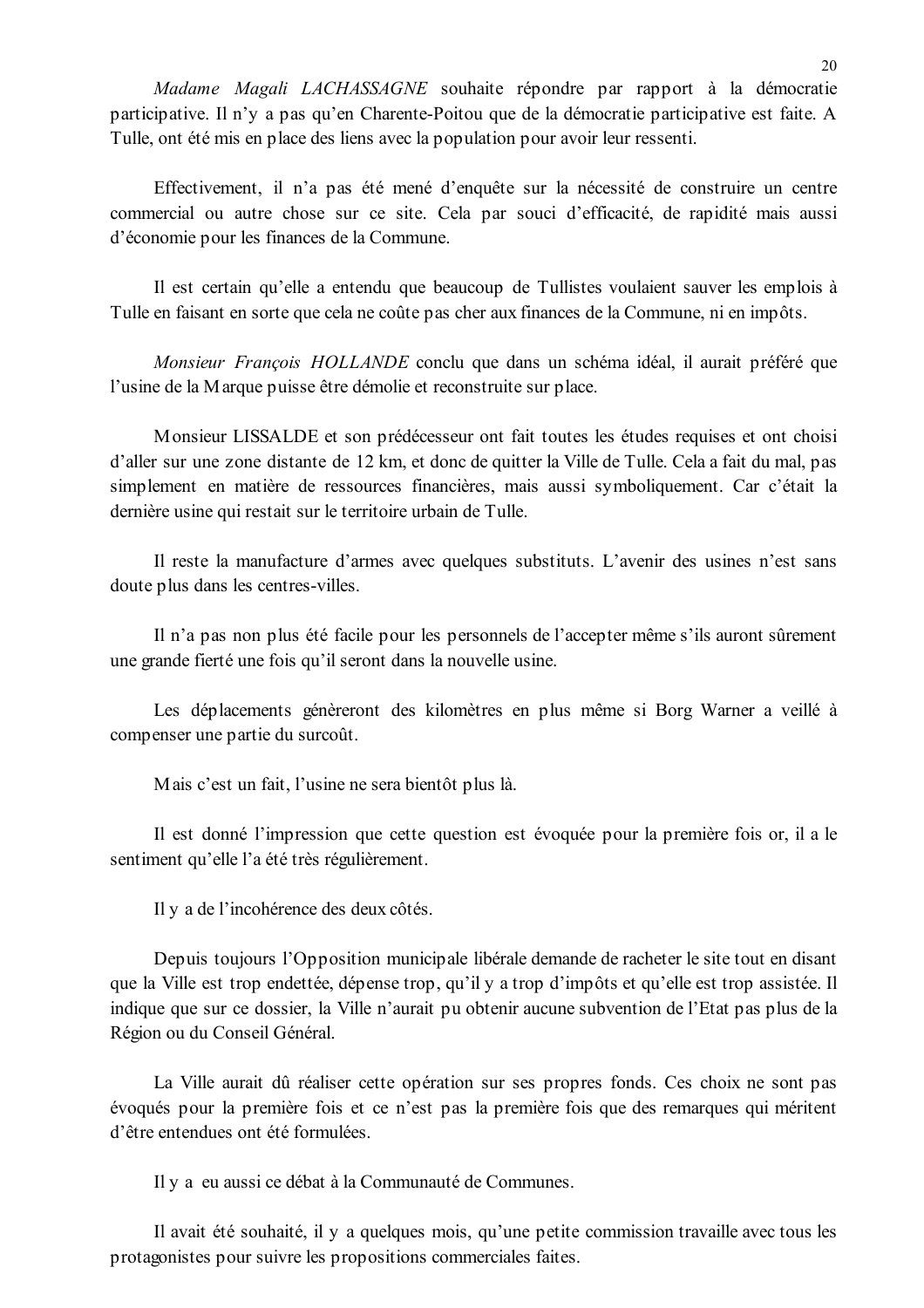Il est vrai qu'il y aura une CDEC. Ce n'est pas une formalité pour l'entreprise. Il n'est pas facile de passer cet échelon là.

Il faut avoir l'accord de la Ville, de la Communauté, des Chambres Consulaires, d'autres collectivités.

Si le projet est bon, il sera soutenu par la Ville. Sinon cela sera dit et une discussion aura lieu en Conseil municipal.

Si des enseignes ne conviennent pas et peuvent en menacer d'autres, cela sera dit. Il en ira de même sur le plan architectural.

Quant aux effets sur le commerce de centre-ville, il n'y en aura pas.

Il n'y aura pas d'effet sur les commerces alimentaires. Il rappelle que c'est sur intervention de la Ville qu'il a fallu reprendre un commerce avenue Victor Hugo et réimplanter par volontarisme une enseigne. Le problème de l'alimentaire c'est qu'il n'est plus en ville. Il souhaiterait qu'il v soit davantage. Il n'v a rien à craindre sur ce point.

Il n'y a pas de grandes enseignes commerciales en centre ville. Il y en a en périphérie qui peuvent se déplacer.

Les conséquences seront regardées précisément.

Sur l'habillement, ce qu'il y a en centre ville est un habillement de marque que l'on ne trouve pas dans les enseignes de produits plutôt banalisés.

C'est ainsi qu'il faut concevoir le commerce en centre ville. Ce doit être un commerce de spécialité, de qualité avec quelque chose qui ne peut pas être donné en surfaces moyennes et grandes.

C'est avec cette exigence de suivi, de formation, de qualité qu'il faut défendre le commerce du centre ville. L'ORAC y a contribué.

Il peut dire en revanche comment a été repris le commerce de centre ville il y a 4 ans, le nombre de boutiques qui étaient fermées.

Il faut voir ce qui s'est réouvert ou modernisé depuis 4 ou 5 ans. Il a fallu engager des actions mais aussi une confiance dans la dynamique urbaine.

Ce qu'a dit Jean Combasteil est vrai : un commerce s'installe lorsqu'il a le sentiment qu'il va y avoir des flux de population en centre-ville.

Ce qui est fait sur l'avenue Victor Hugo doit avoir des effets bénéfiques sur le commerce.

L'avenue Victor Hugo a puissamment bénéficié sur le plan commercial d'une réinstallation.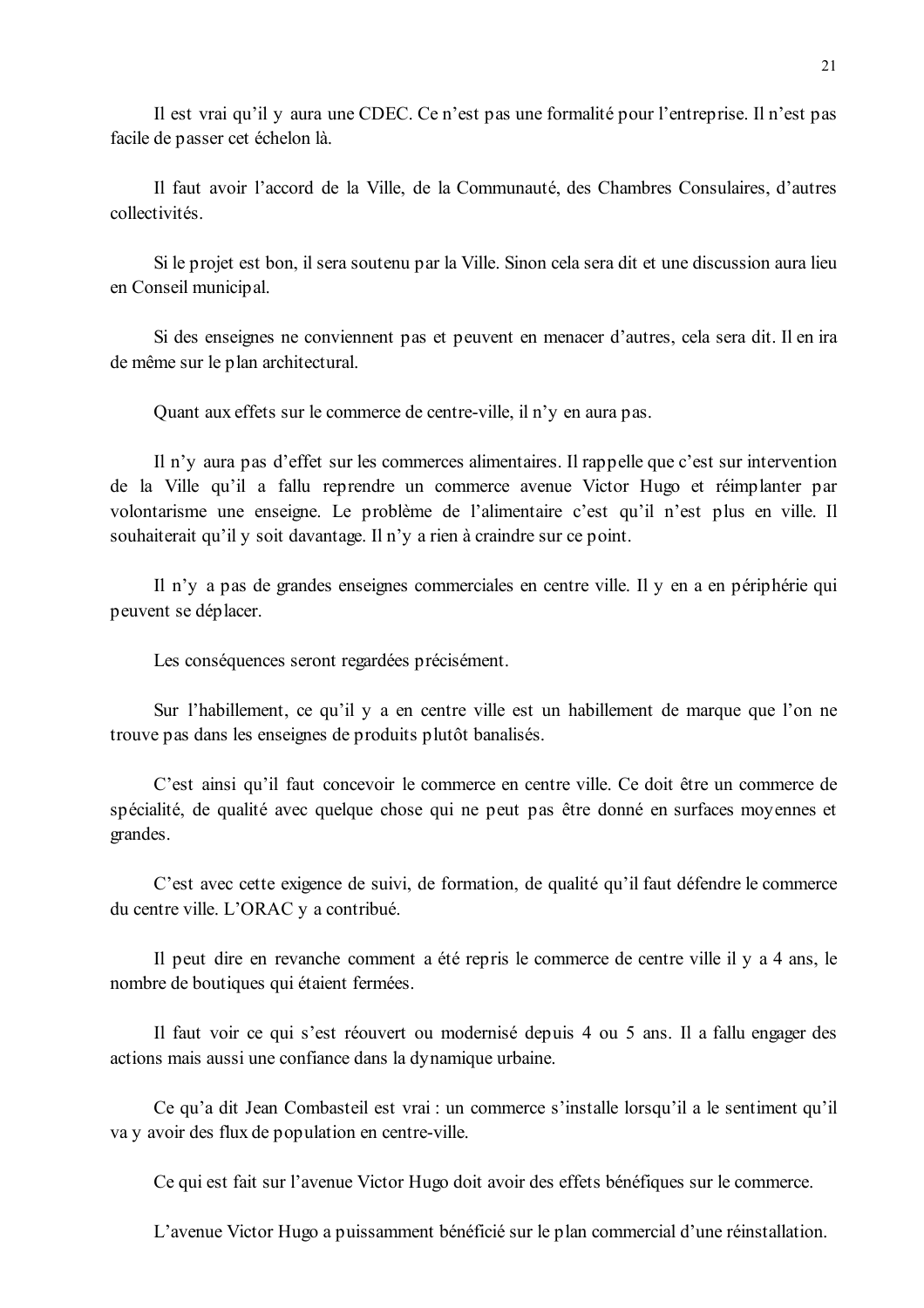Cela va prendre forcément quelque part.

Il y aura sans doute des mouvements entre grandes surfaces. C'est la concurrence. Il est pour la concurrence libre et non faussée. La concurrence doit être saine.

C'est plutôt sur le secteur de Brive que cela va prendre. Ce sont les personnes du Pays de Tulle qui vont faire leurs courses à Malemort, à Brive ou sur la route de Limoges qu'il faut faire revenir en leur offrant toute une gamme de produits.

Il est pour que, tout au long de la période de mise en œuvre de ce projet mais aussi d'autres projets, toutes les composantes du Conseil municipal, les Chambres consulaires, les associations de commercants soient totalement informées et associées. Une commission sera créée comme cela s'est fait au niveau de la Communauté de Communes de facon à ce que chacun puisse avoir toutes les données du problème.

Il souhaite que Monsieur MOUGIN puisse revenir lorsqu'il sera dans la phase de dépôt de présentation plus précise du projet.

*Monsieur MOUGIN* souhaite que cette action soit menée en partenariat avec les élus. (l'implantation d'un centre commercial de 20 000 m<sup>2</sup> ne se fait pas comme cela.)

Il indique que l'idéal serait d'ouvrir le centre commercial fin 2008 voire début 2009.

Les travaux de dépollution, décontamination débuteront début 2007.

### Affaires culturelles -

- Présentation du rapport d'activités du Musée du Cloître André Mazeyrie Rapporteurs : Monsieur Pierre DIEDERICHS, Madame Isabelle ROORYCK

#### LE MUSEE DU CLOITRE

#### **IL FUT LABELLISE "MUSEE DE FRANCE" LE 4 FEVRIER 2003**

#### C'EST UN SERVICE IMPORTANT DE LA VILLE, CHARGE DE METTRE EN VALEUR UN PATRIMOINE **EXCEPTIONNEL**

Il occupe une abbaye fondatrice de la Cité depuis le IV ème siècle autour des saints Martin de Tours et Hilaire de Poitiers pour la tradition : certitude historique tangible d'occupation des lieux et d'un premier moustier au VII ème siècle, autour de saint Calmine de Laguenne.

Il témoigne d'une histoire prestigieuse avec notamment, pour seul point évoqué ici, la possession du sanctuaire du Rocamadour pendant près de 1000 ans et l'incidence d'un relais important sur les chemins de Saint Jacques, en plein renouveau.

Tulle : ville abbatiale puis épiscopale, sous mouvance des pontifes d'Avignon au XIV ème siècle dont l'abbaye est le principal témoignage de cette haute époque unique dans l'histoire.

D'où l'héritage d'un jovau architectural parmi les plus beaux de France appartenant à l'Etat – en partage avec le service de l'abbatiale cathédrale - et loué par la ville à seule fin de son musée à découvrir et à sauver, à remettre en valeur et à faire fructifier sur les plans tant patrimonial que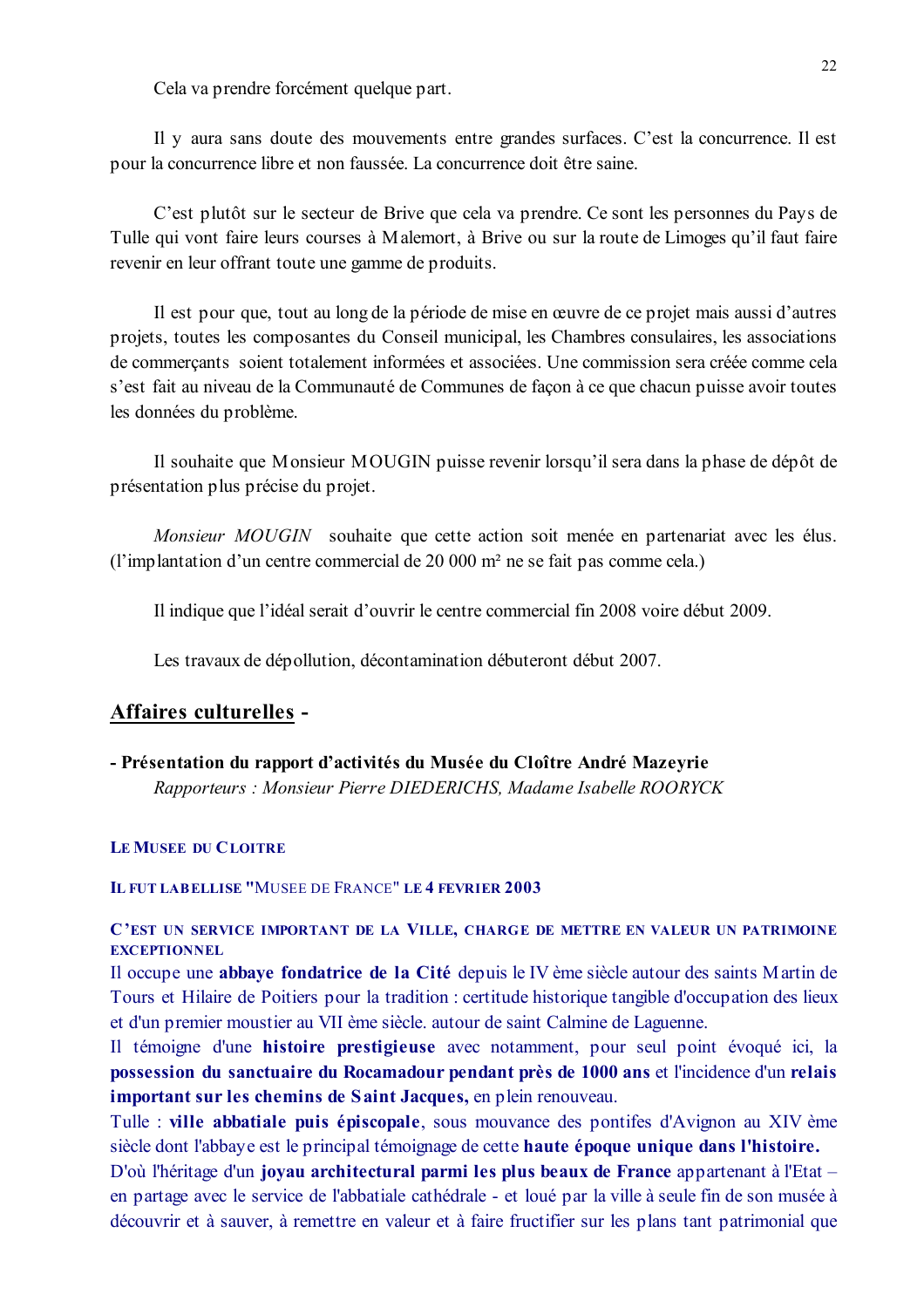culturel, touristique et économique, dans le contexte heureux et opportun de la rénovation du centre ancien et de l'environnement de la cathédrale en particulier.

En rappel : le bail de location à reconduire explicitement tous les 9 ans a pu enfin être renouvelé en début 2005 après plus de 15 ans de vacance de statut par lacune de l'Etat qui ajoute au bénéfice de la ville la disposition de la pièce qui devra accueillir le Trésor de la cathédrale.

#### **RAPIDE ETAT DES LIEUX**

Un site complexe, riche et même exceptionnel pour certains éléments d'architecture - la salle capitulaire et ses peintures murales gothiques, et pour certaines pièces des collections : ce site préserve et présente le témoignage de l'archéologie vivante d'un espace monastique, l'histoire de la ville sur 2000 ans, et celle des environs depuis la Préhistoire, des collections variées et surprenantes, avec quelques éléments constituant même de véritables trésors nationaux

Un site fondateur donc, de la ville, un témoin capital et emblématique de son parcours, de son interprétation, un lieu fondamental de son prestige.

Plus de 1600 m<sup>2</sup> comprenant l'aile ouest et qui se développent sur le cloître, le jardin, la salle capitulaire.

Plus de 2000 objets présentés. Des centaines encore en réserve. De superbes perspectives d'enrichissements assurés.

Un potentiel historique, documentaire, scientifique, culturel, artistique et créateur inépuisable...

Important pour fidéliser et attirer un flux touristique : ouverture au public sur 361 jours de l'année avec ouverture en continu le mardi toute l'année, en semaine tout l'été et une constante importante d'une permanence chaque jours : un touriste ne fait jamais le déplacement pour rien...

# UNE GESTION DENSE, VOIRE LOURDE et jonglant sur un équilibre raisonnable des disponibilités étroites

#### Un personnel resserré:

- un seul cadre, conservateur du patrimoine diplômé cadre A 1 ère classe
- une secrétaire adjoint administratif
- un agent du patrimoine à huit mois de la retraite, seul temps plein du service d'accueil

- deux agents avec contraintes de santé (Cotorep CEC et reclassement technicien de surface)

- un agent technique en arrêt très longue maladie à deux ans de la retraite.

Ce personnel dévoué, consulté pour la réalisation des projets, s'emploie à ce que tourne le service avec ses moyens pour faire réussir les projets et programmes mais non sans beaucoup de difficultés – déjà pour évidentes raisons de conditions physiques ou de compétence et de dispositions naturelles pour certains.

Cette équipe est cependant encore insuffisante tant au plan conservation et administration, que gardiennage, accueil, sécurité.

Locaux anciens peu adaptés aux exigences modernes d'accessibilité, de conservation, de sécurité et de conditions de vie du personnel. L'espace pose d'importants problèmes de déploiement à tous niveaux pourtant indispensable.

### Responsabilité du chef de service sur trois sites :

- le musée du Cloître André Mazevrie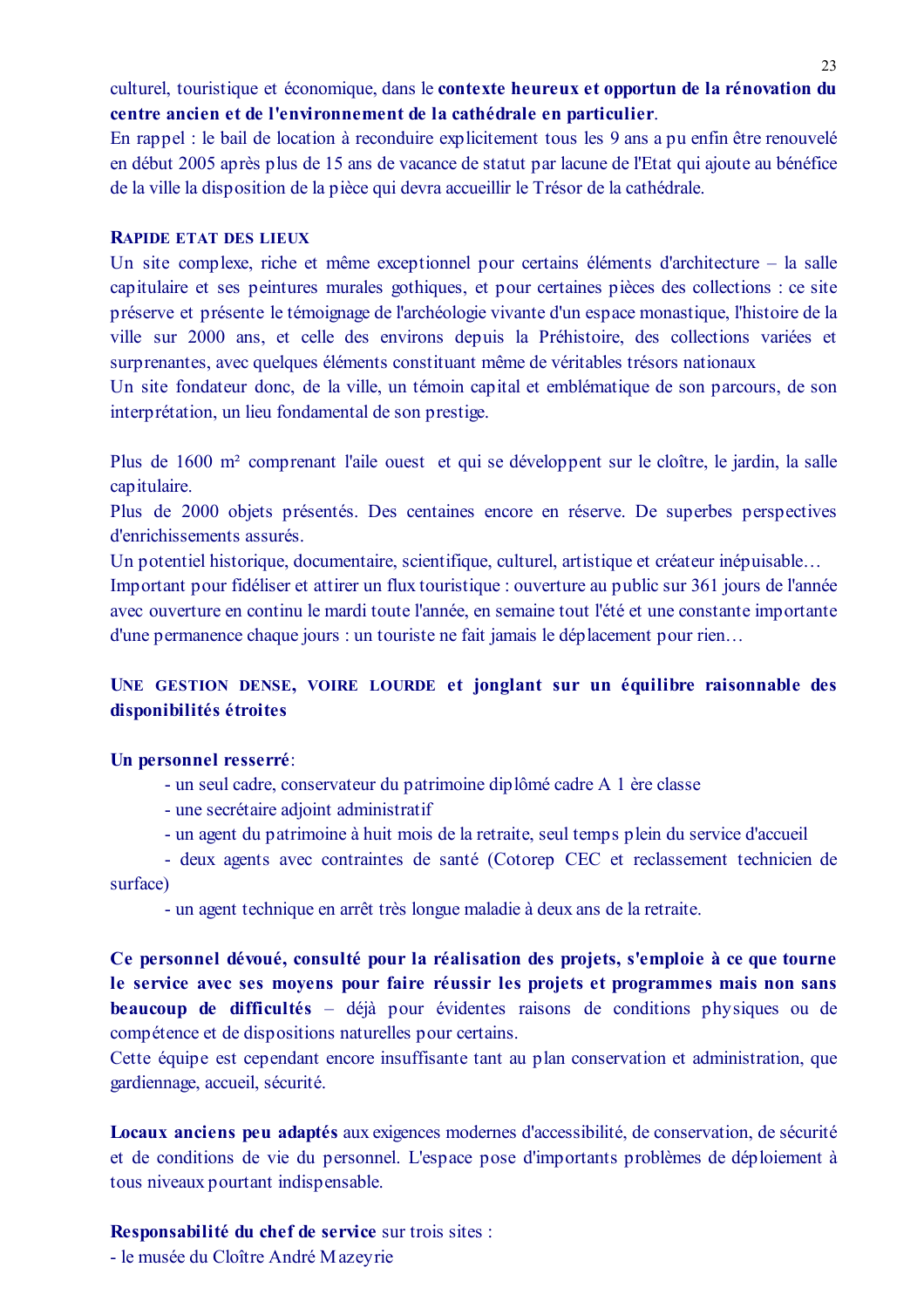- l'église Saint Pierre avec manifestations en belle saison et gestion du site

- le musée de la Résistance : responsabilité administrative de l'agent en charge du musée

#### Fréquentation

Elle est en progression remarquable depuis 2000 notamment

Plus de 41000 entrées en 2005 : résultat pouvant être grandement amélioré tant sur l'extérieur que, surtout auprès des tullois (environ 3 %).

- $-$  En 1999 : 23950;
- $-$  en 2000 : 36581;
- fléchissement à 27794 en 2003, année de la grande canicule.
- Remontée remarquable depuis.

Ces entrées concernent pour les trois quarts environ le rez-de-jardin d'accès gratuit et les entrées exonérées en aile ouest. Près de 3000 entrées seulement sont payantes et concernent l'aile ouest visitée alors en hors d'œuvre, pour un total de quelques  $5000 \in$  de recettes.

Ceci pose la question de la justification du maintien d'un droit d'entrée partiel et/ou d'une gratuité pour l'une ou l'autre zone ou l'ensemble, engendrant de nombreux problèmes de gestion des entrées ainsi que de pertinence du parcours et de la découverte de l'ensemble des espaces.

Ces chiffres de fréquentation du public ne concernent pas les innombrables échanges, contacts, renseignements par courrier papier, messagerie, téléphone.

#### **Budget**

sans augmentation sur les trois années précédentes à quelques  $20 \in \text{près}$ :

- 13.300  $\epsilon$  pour le fonctionnement

#### $-13.900 \text{ }\epsilon$  pour l'investissement

- avec subventions de la DRAC : 1000  $\epsilon$  pour animations et expositions; 1000  $\epsilon$  pour acquisitions et restaurations

Jamais de budget exceptionnel même pour acquisitions.

#### ANNEE DU MUSEE 2005 : UN BILAN OUI AUTORISE UNE LEGITIME SATISFACTION

Cette année charnière marquant non pas la fondation du musée qui remonte à 1819 en Préfecture, mais son installation dans le site de l'abbaye a été célébrée.

Elle s'est voulue témoin de l'activité, du rôle, de l'impact fondateur du musée, dans la vie culturelle, patrimoniale, touristique de la cité et du pays de Tulle.

L'ensemble des manifestations illustre l'essentiel de la politique du musée qui s'ouvre tant sur la mise en valeur et la connaissance des collections, l'encouragement de l'art contemporain, le soutien aux artistes, l'ouverture au monde (Proche-Orient, Afrique...), l'implication historique dans des faits de justice (procès de Mme Lafarge...), sur des commémorations (juin 1944, 1945-la Shoah) et dans l'actualité rejoignant les grands principes de civilisation et faits de société (captivité de Florence Aubenas), l'implication de partenaires les plus variés, ouverts, étendus en catégories d'âges, de provenances, d'intérêt, de goût, de dons et talents (nuit des copistes, journées du patrimoine, fête de la science) impliquant le théâtre, la musique avec de prestigieux moments comme le Festival de la Vézère, ... etc., sans exclure les grands problèmes contemporains tels que la préservation de la Planète par le biais du travail sur le jardin et de son support d'étude et de contemplation.

Ce surcroît de travaux de recherche, de manifestations, d'activité, création d'évènements se réalise

<sup>-</sup> avec l'équipe du musée et les services municipaux pour leur réalisation: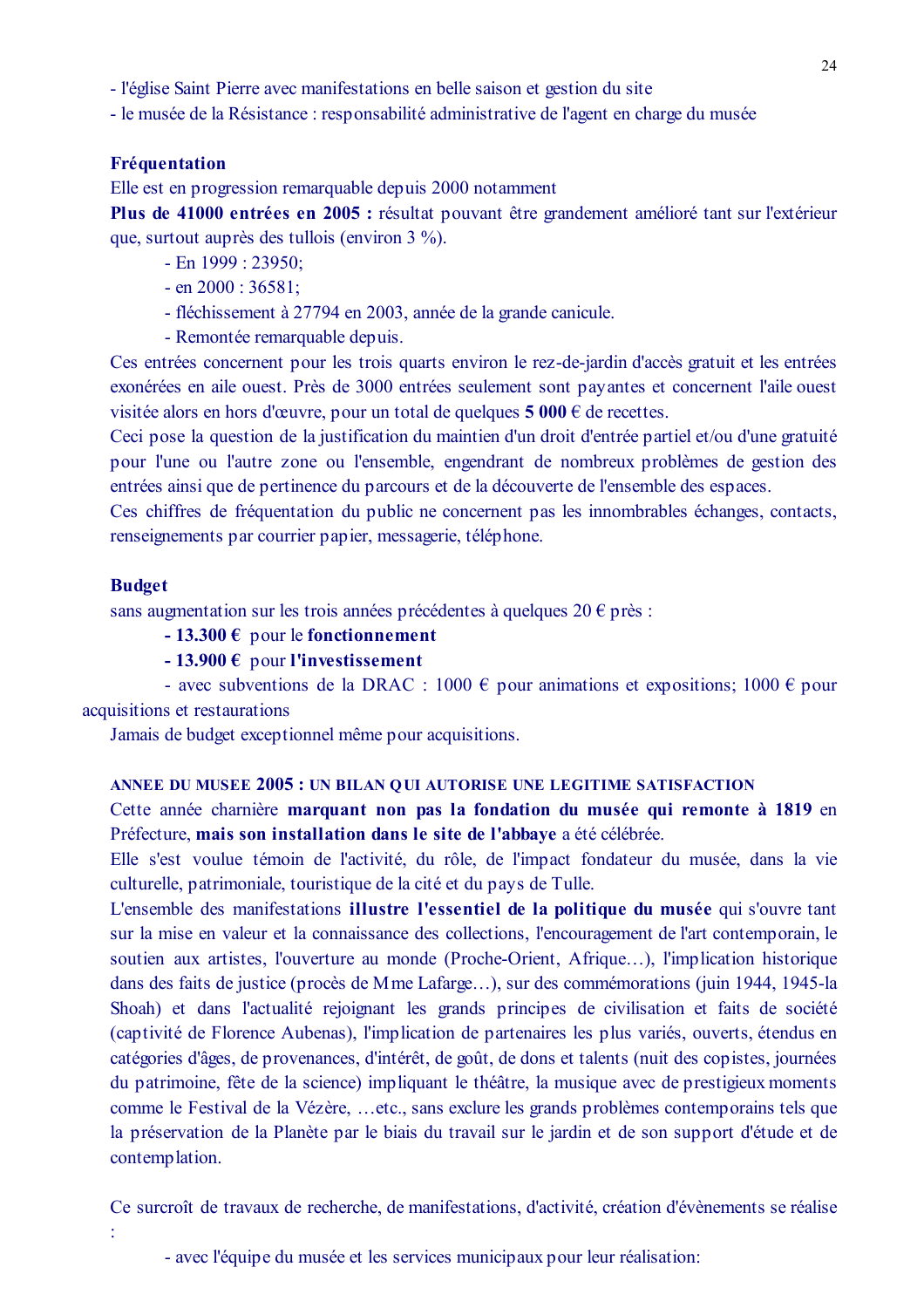- avec chaque fois un lien tangible et réfléchi avec la pertinence du site, des collections, du projet scientifique et culturel, de la mission.

### Ainsi l'on peut comptabiliser:

- de multiples approfondissements scientifiques et historiques, des champs d'action et des résultats

- la consolidation par le service des Espaces Verts, du jardin médiéval créé en 2000 et qui remporte un vif succès

- 12 expositions dont une, la première du genre, itinérante, sur le "poinct de Tulle"

- 19 conférences dont Jean-Marie Pelt et André Turcat

- 13 concerts, 1 pièce de théâtre, un spectacle de musique et danse, un lâcher de colombes, une manifestation de prestige autour du festival de la Vézère, l'accueil d'un partenariat de mécénat avec une banque, un accueil de congrès, un voyage d'étude en Syrie (aux frais du conservateur) en vue d'un futur partenariat avec un musée syrien

- des journées nationales : musique, musées, patrimoine, poésie, assortis de spectacles, récits et récitals...

- création d'un évènement à vocation européenne : la première nuit des copistes à partir du thème central de l'exposition d'été, en partenariat et sur sa proposition avec le service de la Communication : nuit que tout un chacun a reconnu comme absolument magique.

- un accueil en résidence d'un artiste pendant trois semaines

- 13 études scientifiques, de nombreux travaux en chantiers
- la réalisation du premier CD et DVD visite catalogue du musée
- la création d'une affiche générique
- 15 publications sur des objets du musée
- 8 conférences de presse
- une vingtaine d'articles sur le musée
- une dizaine d'interventions TV, autant en radio

- visites au public spécialisé tant auprès des sourds et malentendants qu'auprès des détenus de la Maison d'arrêt, etc......

Importance voulue des partenariats ouverts sur la ville, le pays, le monde : ces liens ne réduisent certes pas le travail, mais ils apparaissent indispensables pour jouer le plus possible le rôle multimédia, multiculturel et social que doit tenir tout vrai musée contemporain

Pour les enrichissements : ce n'est pas encore le domaine le plus satisfaisant mais tout de même - 10 acquisitions d'objets divers plus 120 dessins de Martin Lersch, réalisés spécialement pour le musée, sur son site, son environnement, ses collections

- des restaurations en cours pour bientôt terminer de rapatrier des œuvres envoyées à Versailles voici 25 ans

- à prévoir en conservation préventive, sauvetage et remise en valeur un énorme travail concernant au moins les 4/5èmes des collections

#### LE PATRIMOINE ET LES ENJEUX

#### Projet scientifique et culturel

Préparé depuis 2000, et même en amont depuis 1985 pour les premières balises Le présent projet a été déposé en mars 2005

RENOUVEAU SPECTACULAIRE DES AMIS DU MUSEE : association que j'avais fondée en 1982, avec comme premier but de sauver l'art et l'artisanat du Poinct de Tulle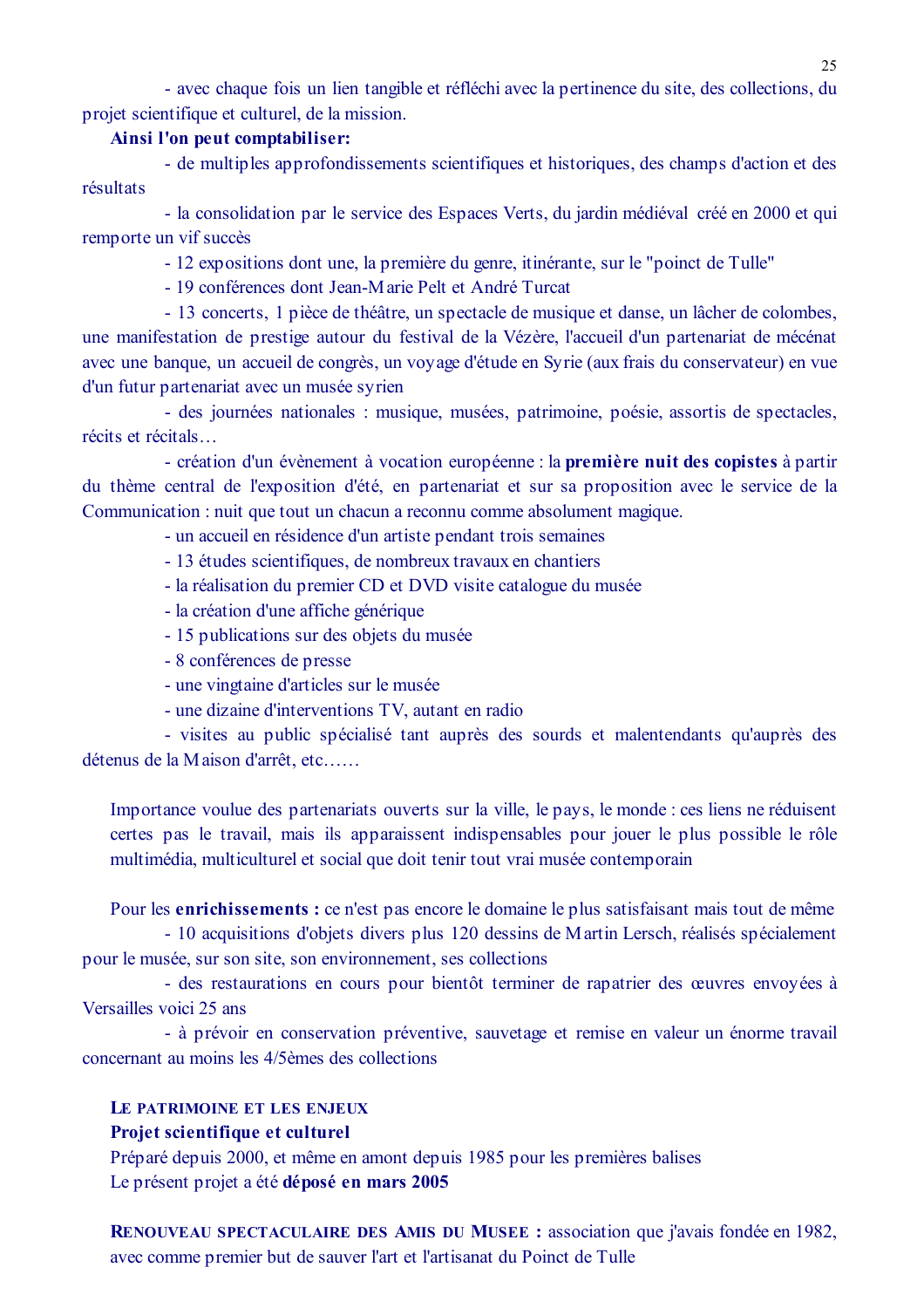Réactivés par le Président Soulié durant trois ans, les Amis du Musée ont désormais un fonctionnement à plein rôle et plein régime depuis l'arrivée du président Zimmermann en novembre 2004, lequel a quadruplé les adhérents, accompagné les travaux, initié le colloque international Baluze et conçu une politique de développement extrêmement concrète et ambitieuse, avec un organe de liaison qui fait date : la lettre trimestrielle du Griffon.

#### **POINTS A AMELIORER**

- budget à optimiser pour acquisitions et restaurations et incitation à mécénat par fait d'entraînement

- communication et moyens publicitaires à densifier, notamment par activation d'un site Internet déjà élaboré

- personnel nécessaire à augmenter et qualifier davantage, pour répondre aux réelles exigences de la loi sur les musées de 2002 et bénéficier du plein rôle de ce jovau de la Cité pour le bénéfice de tous

- locaux à rénover et à agrandir (administration, accueil, exposition)

- actions de conquête du public scolaire et autres ciblages à intéresser : mise en place d'un service pédagogique, imposé par la Loi Musées 2002, conditions sine qua non du label Musée de France

#### **PROGRAMME 2006**

#### Semaine culturelle turque

Expositions notamment Chagall et Aragaon, Henry le Chénier Nuit des musées Nuit des copistes. Soirée Renaissance Exposition thématique artistique et politique cet été Henry Guérin, maître verrier à St Pierre Colloque Baluze et création d'une statue sur commande des Amis du Musée

programme 2007 : année européenne de la Nature autour des célébrations de Linné et Buffon

#### **EN CONCLUSION**

Le musée doit donc trouver les moyens d'assumer sa vocation emblématique, fondatrice et rayonnante à l'image du dynamisme dont son équipe s'attache à donner le maximum, et particulièrement en cette année 2005, qui semble se prolonger en 2006, pour passer à une échelle supérieure comme il le mérite, afin de jouer tout son rôle au service du développement culturel, patrimonial et touristique de la Ville, tel que son maire et député l'ambitionne et tel que l'ensemble de son Conseil municipal doit pouvoir compter sur l'abbaye musée du cloître, en sachant que ce type de lieu fait partie des plus attractifs et des plus visités en France.

D'où le rôle économique que l'on peut en déduire, et ce si précieux supplément d'âme, de plaisir, d'enrichissement culturel qui fait mieux aimer, plus entreprendre et vivre avec plus d'intensité encore dans une cité et un pays assurément en plein réveil.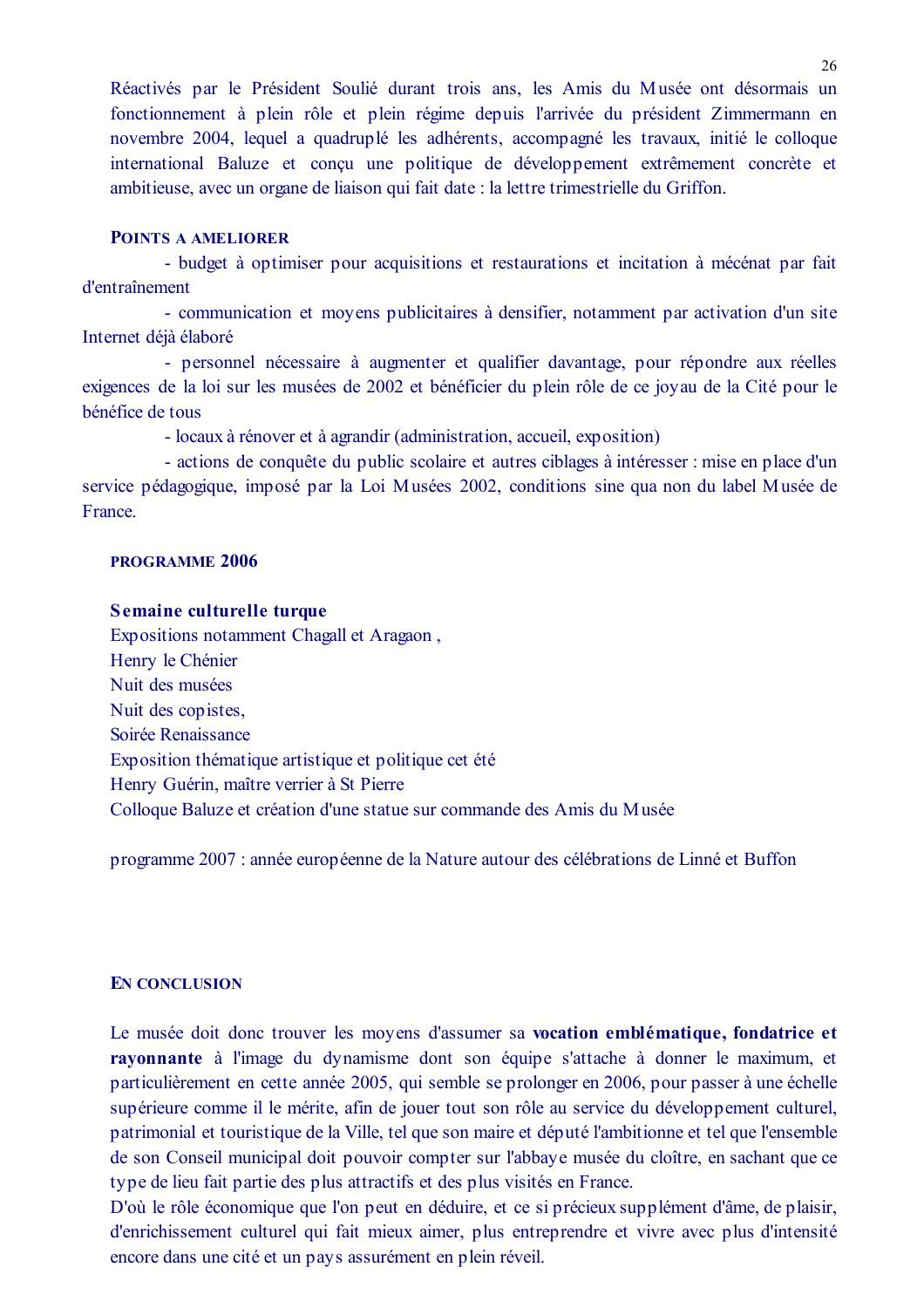### 1a- Présentation du projet scientifique et culturel du Musée du Cloître André Mazeyrie - validation du projet - demande de subvention pour le financement de l'étude

Rapporteur: Monsieur Pierre DIEDERICHS

Monsieur Pierre DIEDERICHS dit que comme tout Musée, le Musée du Cloître doit présenter un Projet Scientifique et Culturel qui doit présenter les priorités de développement pour l'avenir du Musée.

Le Projet Scientifique Culturel devra être définitivement validé par le Conseil Municipal.

Le conservateur du Patrimoine en charge du musée du Cloître a rédigé et transmis le Projet Scientifique et Culturel du musée pour avis le 31 mars 2005 à Monsieur le Maire qui l'a soumis à la Direction Régionale des Affaires Culturelles du Limousin le 2 juin 2005. Celle-ci, par courrier accusant réception le 14 juin 2005, a bien voulu préciser que le dossier dès lors, faisait l'objet d'une instruction auprès des services mêmes de la DRAC mais aussi des services de la Direction des Musées de France

Il remercie pour leur travail Madame ROORYCK ainsi que la Société des Amis du Musée et son Président qui ont beaucoup contribué à l'élaboration du document

Ce Projet Scientifique et Culturel, document de base appelé à évoluer, se divise en grands chapitres :

l'histoire du musée - labellisé "Musée de France" le 4 février 2003 - depuis sa création en 1819

les orientations proposées pour un renouveau du musée, et leurs mises en œuvre 

 $\overline{a}$ les propositions portant sur l'évolution et les transformations nécessaires pour s'orienter, comme l'a demandé la Direction des Musées de France, vers un centre d'interprétation de l'histoire de la Ville et du pays de Tulle, ainsi qu'une valorisation des collections, avec des trésors encore méconnus, recentrées sur l'essentiel et notamment sur l'art sacré, en adéquation avec le site et son histoire.

Dans le cadre du réaménagement indispensable du musée, il est proposé d'articuler le départ des opérations par la création de la Chambre du Trésor de la cathédrale (jamais encore présenté) permettant communication - et donc gestion des visiteurs - de cette salle que l'Etat vient de mettre à disposition de la Ville pour son musée, avec ce dernier. Dans les études préalables à cette réalisation (7 septembre 1997) Jean-Jacques Sill, architecte en chef de Monuments Historiques, spécifie qu'en créant une liaison avec le musée au premier étage on améliorerait en outre considérablement la sécurité du public, en introduisant une deuxième escalier (module de secours) qui fait défaut au musée.

Une étude de faisabilité confiée à un expert ou à un cabinet de spécialistes, est ensuite indispensable en préalable à la réalisation du Projet Scientifique et Culturel du Musée du Cloître.

Les références demandées aux candidats pour cette étude figureront sur un cahier des charges et devront comporter entre autres : une très bonne connaissance des contraintes, besoins et gestions d'un musée et de son public, des impératifs liés à la diffusion patrimoniale et aux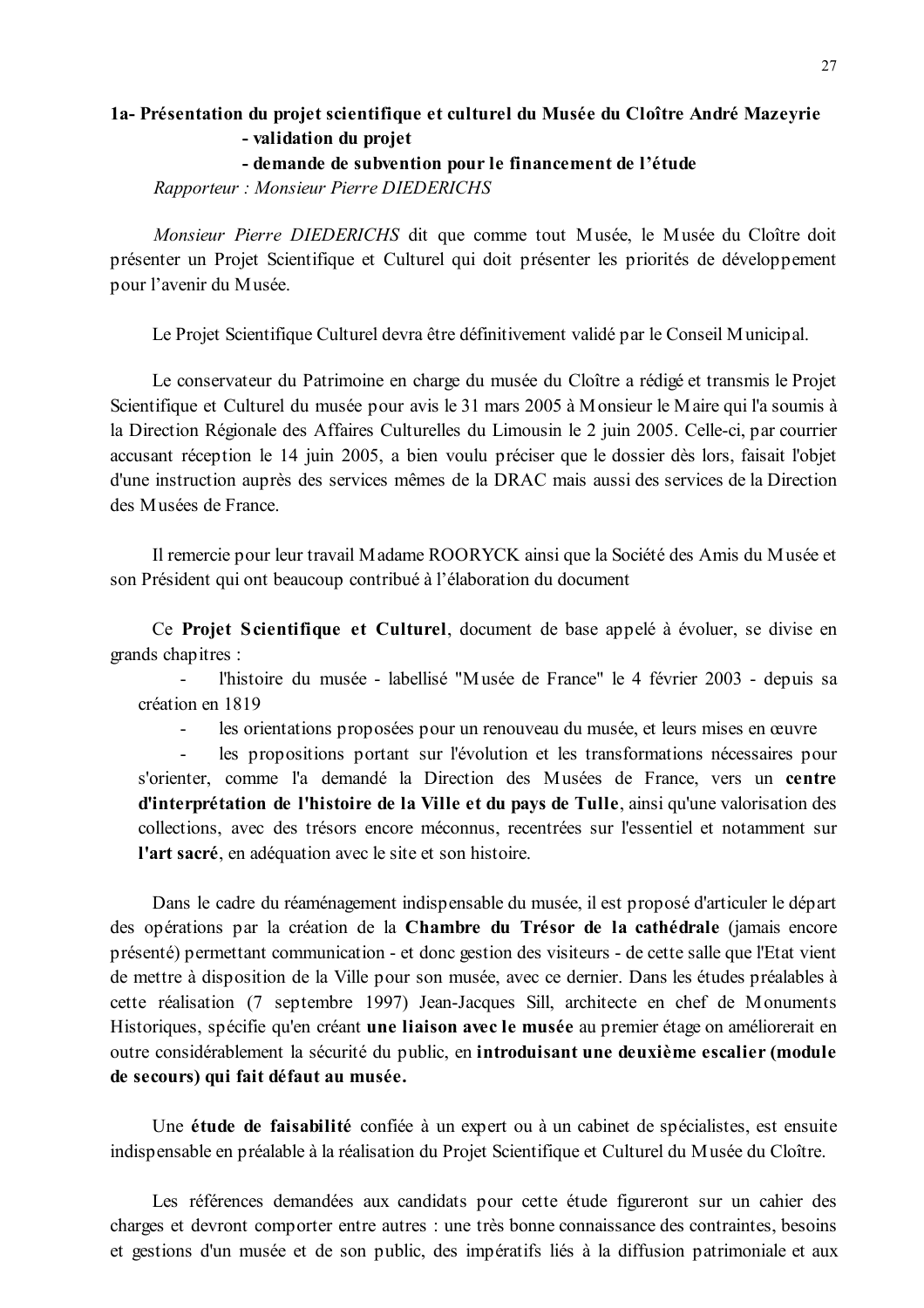problématiques de conservation et de restauration, aux modes de subventionnements institutionnels et privés, et préciser la durée de la mission.

A différents titres les administrations suivantes devront être associées à cette étude :

- l'Etat en sa qualité de propriétaire des bâtiments classés parmi les Monuments Historiques

- le Ministère de la Culture et de la Communication et son représentant, l'Architecte en chef  $des M H$ 

- la Direction des Musées de France

- la Direction Régionale des Affaires Culturelles du Limousin

- le Service Départemental de l'Architecture et du Patrimoine de la Corrèze

- la Ville en qualité de locataire des bâtiments et espaces réservés à son musée de statut municipal, et au nom du dit Musée du Cloître de Tulle,

Afin d'aider au financement de cette étude, La Ville de Tulle peut solliciter différentes subventions auprès du Conseil Régional du Limousin, du Conseil Général de la Corrèze, de la Direction Régionale des Affaires Culturelles du Limousin.

#### Le Conseil Municipal est donc sollicité pour :

- valider les orientations du Projet scientifique et culturel

- se prononcer sur les étapes d'articulation de ce projet réalisant en premier le Trésor de la cathédrale

- autoriser Monsieur le Maire à engager, par voie d'appels d'offres à candidatures, le lancement d'une étude de faisabilité du Projet Scientifique et Culturel du Musée du Cloître de Tulle

- solliciter du Conseil Régional du Limousin, du Conseil Général de la Corrèze, de la Direction Régionale des Affaires Culturelles du Limousin, des subventions les plus élevées possible pour aider au financement de cette étude

- favoriser de tout son poids l'implication la plus rapide possible de l'Etat propriétaire, au regard de l'urgence d'une prise en compte de la situation sanitaire des bâtiments en particulier sur les toitures, sur le réseau électrique et pour une étude spécifique de la protection des bâtiments lors des crues les plus fréquentes.

Monsieur Michel CAILLARD salue les efforts faits par l'équipe d'animation du Musée tant les professionnels que les bénévoles.

Dès lors que la place de la Cathédrale sera réhabilitée, il sera important que le Musée trouve toute sa place. C'est un ensemble important du point de vue culturel dans le développement de la **Ville** 

Il a été rappelé par Madame Rooryck que la fréquentation concernait pour 3 % les Tullois. Comment pourrait être augmenté ce pourcentage?

Des actions auprès des écoles ont été souhaitées. En existe-t-il déjà ?

Il a relevé que le Musée était toujours dans l'attente d'un équipement logiciel demandé depuis 1995. Qu'en est-il ?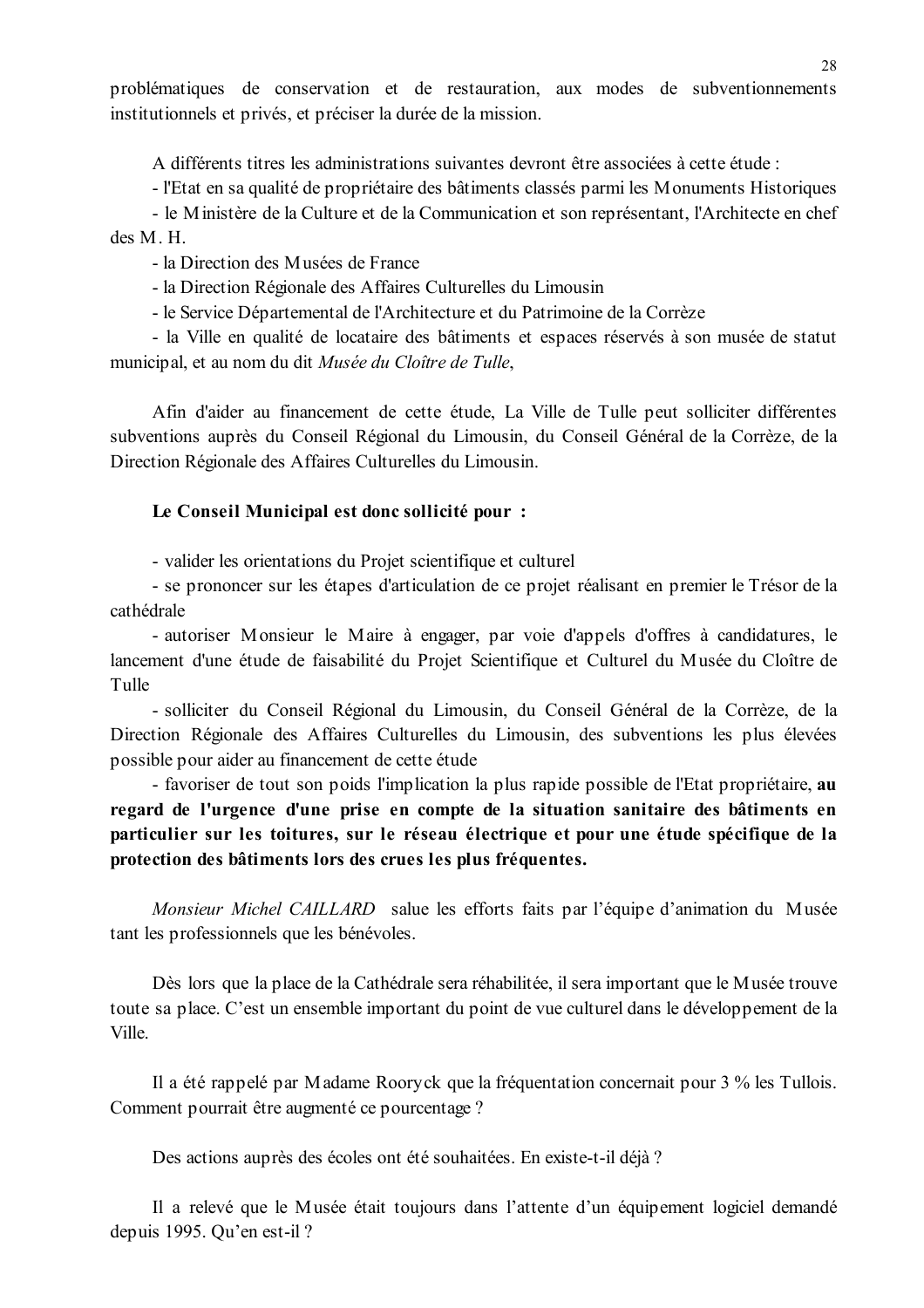*Madame ROORYCK* répond que le Musée dispose de ce logiciel depuis environ 2 mois. 3 agents ont été formés.

Un vrai travail scientifique va pouvoir démarrer au niveau de l'inventaire.

Pour que les tullistes puissent venir davantage, il faut faire un gros effort de communication.

Il peut y avoir un contact de bouches à oreilles. Le rôle des Amis du Musée est important.

Le Musée et le service communication de la Ville ne peuvent pas tout faire seuls.

Cela passe aussi par les écoles.

Pour les actions, elle est en relation avec l'Inspection Académique.

Beaucoup de choses sont proposées dans le cadre de la semaine de la science. Quand des expositions sont faites surtout lorsqu'elles ont un rapport avec l'Histoire ou des thèmes du programme, le Musée envoie toutes les informations, documentations, invitations aux écoles. Malheureusement les retombées sont pitovables par manque de movens matériels, de temps.

Il est difficile donc de mobiliser les équipes scolaires.

Des animations telle que la Nuit des Musées, la Nuit des copistes font venir du monde.

Beaucoup de tullistes ne connaissent pas le Cloître, ni le Musée.

Probablement que l'aménagement de la Place de la Cathédrale va permettre une meilleure lisibilité de ces lieux

Monsieur Pierre DIEDERICHS dit qu'il est important qu'une partie des tullistes se réapproprient le Musée.

Il salue les efforts qui sont faits au travers d'un certain nombre d'initiatives : la Nuit des Musées qui est une initiative nationale, la Nuit des copistes est une initiative originale prise en commun par Madame Rooryck et le service communication.

En 2005, c'était la première édition et il y a eu une fréquentation exceptionnelle.

L'opération va se renouveler cette année. Il pense que c'est quelque chose d'innovant qui a suscité une admiration dans diverses couches de la population et parmi les jeunes.

Il y a des atout importants à mettre en valeur et il faut saisir l'opportunité de la rénovation du centre ville pour avancer dans ce sens.

APPROUVE à l'unanimité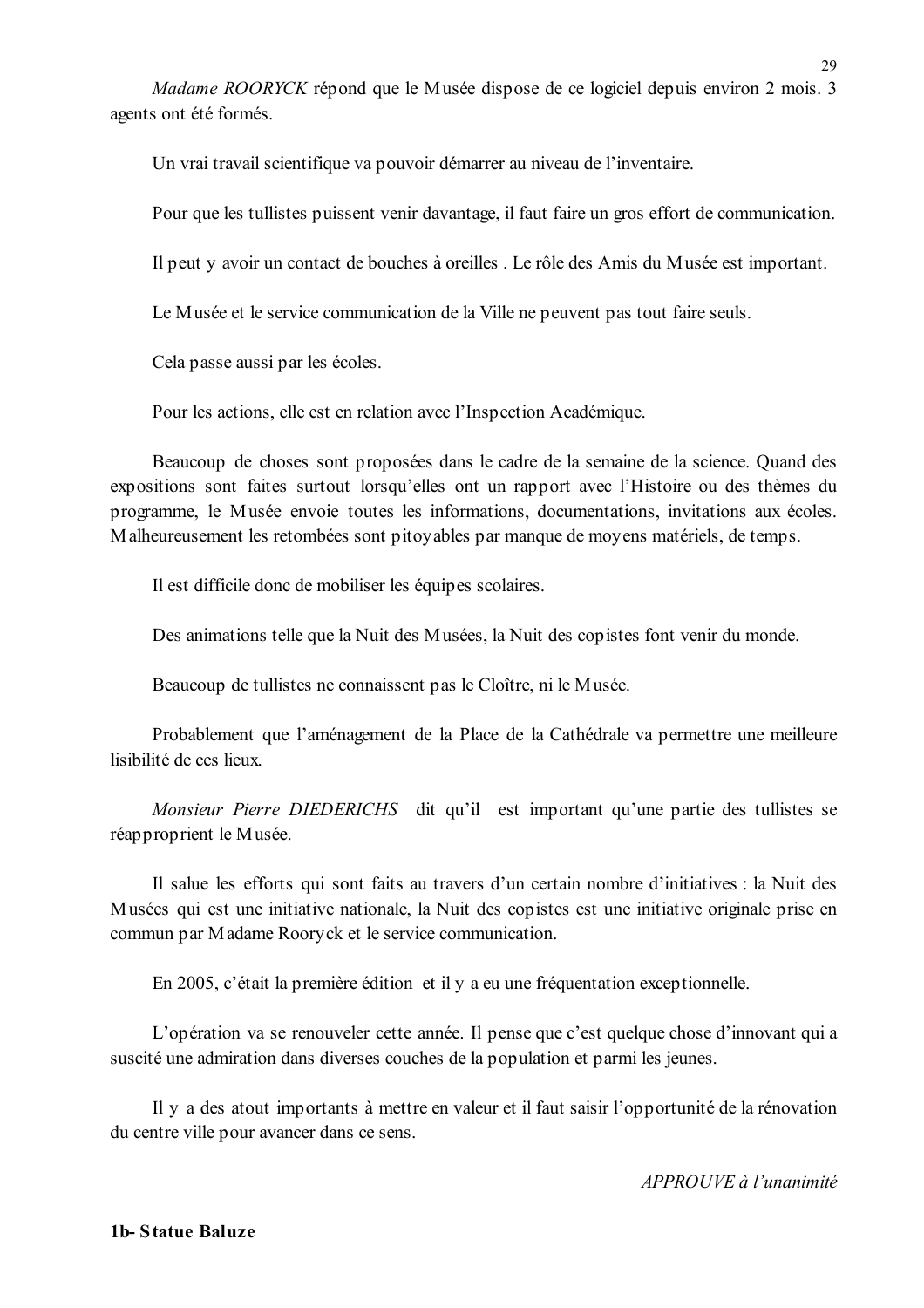#### - Présentation de la maquette

Rapporteurs : Monsieur Pierre DIEDERICHS, Monsieur ZIMMERMAN (Président des amis du Musée du Cloître), Madame Naceira KAINOU

#### - Cf document annexe -

La maquette de la statue d'Etienne Baluze (1630 – 1718) illustre tullois - opération concue et menée par les Amis du Musée du Cloître de Tulle et leur président, Bernard Zimmermann, aboutissant à la création d'un monument commémoratif sur le quai Baluze récemment réhabilité, et accompagnée d'un colloque scientifique international à l'automne 2006. L'artiste sculpteur Naceira Kainou présentera elle-même son œuvre.

### - Financement de la statue

# Il est proposé au Conseil municipal l'attribution par la Ville de 5 000  $\epsilon$  à l'association « Les Amis du Musée » pour le financement de la statue Baluze.

 $APPROIIVE$  à l'unanimité

Monsieur Pierre DIEDERICHS dit qu'il s'agit d'un événement important pour le patrimoine et l'histoire de Tulle. L'initiative prise autour du personnage d'Etienne Baluze provient de l'association des Amis du Cloître.

Le temps fort de cette initiative aura lieu en automne : les 20 et 21 Octobre de cette année.

Elle va se concrétiser par un colloque universitaire important avec des personnalités de grande qualité dont un universitaire d'origine tulliste : Jean Boutier qui est particulièrement attaché à Tulle et d'une très haute compétence.

Ce colloque et les diverses conférences et communications auxquelles il donnera lieu mettront en valeur le rôle historique d'Etienne Baluze.

Pour conforter cette lisibilité, il a été décidé de commander un buste d'Etienne Baluze qui sera positionné dans le lieu emblématique lié à ce personnage qui est le quai Baluze.

Est présente ce soir l'artiste Naceira Kainou chargée de réaliser ce buste.

*Monsieur ZIMMERMAN* indique qu'un colloque international va se tenir. Y participeront notamment un universitaire polonais et un universitaire américain.

Etienne Baluze fut professeur de théologie au Collège de France. C'était un homme de réseau d'information au service de la puissance publique.

NACEIRA KAINOU dit que le buste est actuellement à l'état de terre en attente de cuisson avant d'être coulé par la Monnaie de Paris.

Il s'agira d'un Bronze de 70 cm de large et de 40 cm de haut.

Il sera installé sur le quai Baluze, près de la Cathédrale.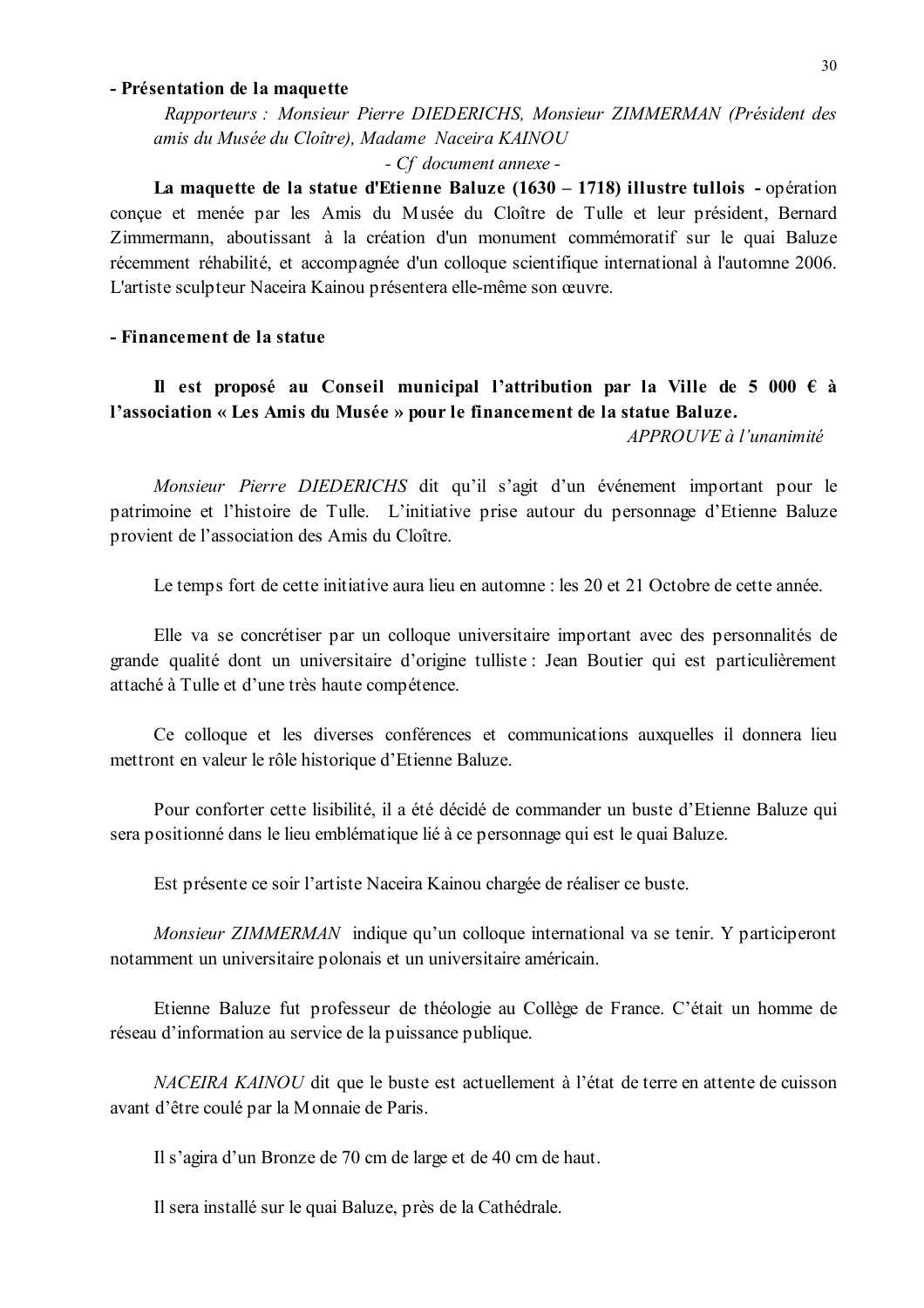Elle souhaite que la statue soit posée sur un socle d'environ 1,30 m afin qu'il reste à hauteur d'homme

Elle dit qu'elle est allée à la rencontre de Baluze en prenant connaissance de son œuvre, de ses travaux

Cela lui a permis de découvrir sa personnalité : c'était un homme très curieux, qui s'est fait remarquer par son intelligence et qui aimait bien vivre.

Elle a essayé de prendre en compte ces traits de caractère dans la réalisation de sa sculpture.

Monsieur Pierre DIEDERICHS précise que Naceira Kainou est aussi peintre avec des options esthétiques très différentes en ce qui concerne son activité de peintre et son activité de sculpteur.

aura lieu à la même période une exposition des peintures de Naceira Kainou Il pense qu' au Musée du Cloître.

Monsieur Yves JUIN demande quel type de socle sera utilisé.

NACEIRA KAINOU répond que ce sera un socle en granit de la Région choisi à Eyrein.

Monsieur François HOLLANDE demande quand sera prête la statue.

*Monsieur ZIMMERMAN* dit que la statue de Baluze sera installée pour l'inauguration le 20 Octobre

Il ajoute que c'est un évènement pour la Monnaie de Paris.

Les dirigeants de cette institution avaient décidé de fermer l'atelier de fonte malgré la présence des fondeurs.

Cet évènement est important à la fois pour la présentation du savoir et la qualité de ces ouvriers.

# 2- Approbation de la convention d'objectifs de l'association Des Lendemains Qui Chantent liant la Ville, le Conseil Régional, le Conseil Général, la Direction Régionale des Affaires Culturelles du Limousin et l'Association « Des Lendemains Qui Chantent » Rapporteur: Monsieur Pierre DIEDERICHS

La convention d'objectifs entre l'association Des Lendemains qui Chantent, la Ville de Tulle, le Conseil Général de la Corrèze, le Conseil Régional du Limousin, la Direction Régionale des Affaires Culturelles et la Direction Départementale de la Jeunesse et des Sports définit le cadre général et les modalités d'intervention des différents partenaires et en particulier de la Ville de Tulle qui s'associe au Projet culturel de l'association et lui confie les missions suivantes dans le cadre de la délégation de service public :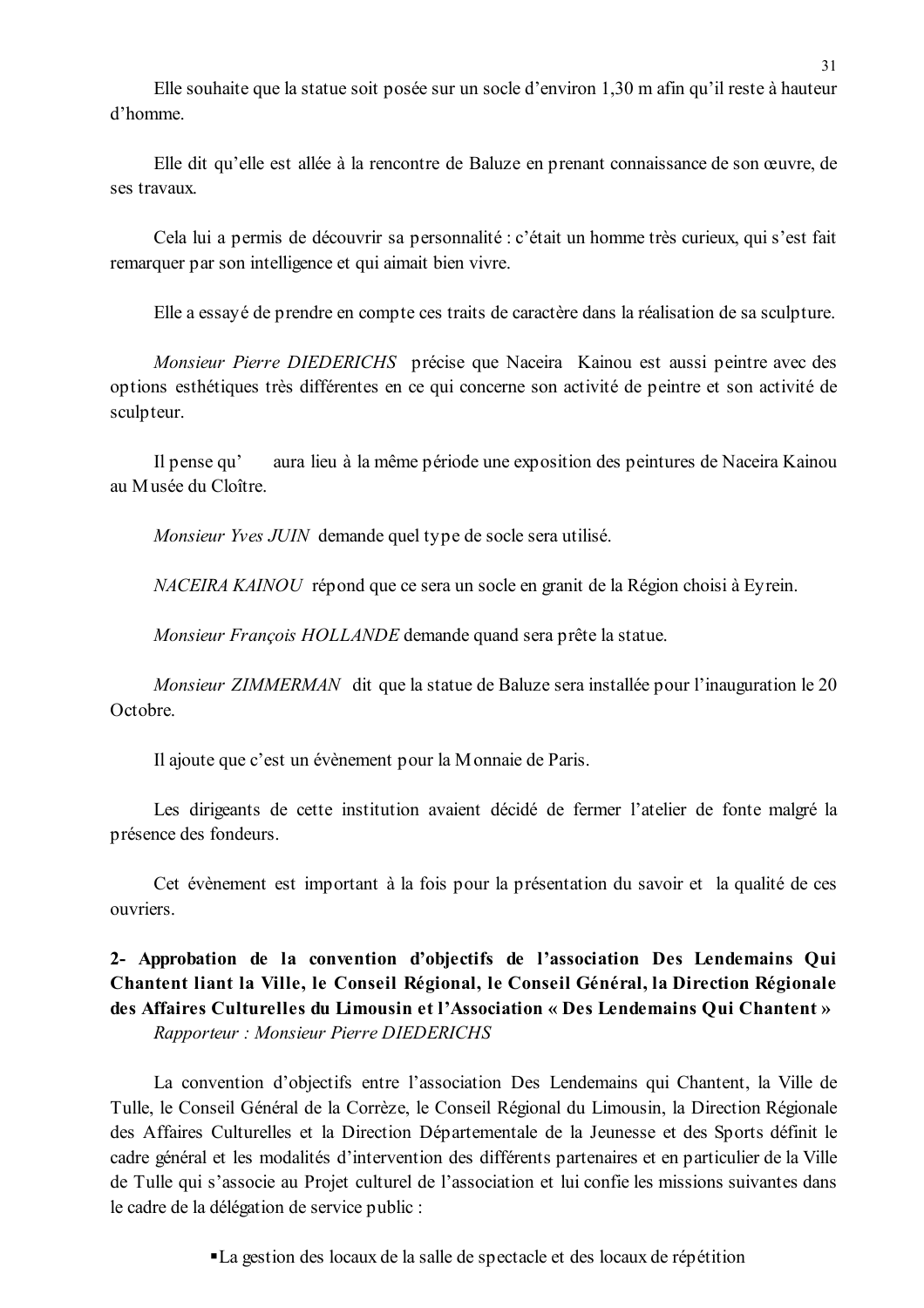•La découverte, la promotion et la diffusion des musiques actuelles à travers la programmation d'artistes limousins, français et étrangers, dans un souci constant de montrer les nouvelles tendances artistiques.

"L'encouragement d'initiatives locales en matière de promotion et de développement des musiques actuelles, y compris les cultures émergentes,

• L'action de mobilisation des publics dans un souci d'ouverture, de sensibilisation et d'approbation des nouvelles tendances artistiques (lycées, quartiers, étudiants),

•Les missions de service public liées à la gestion des locaux.

La convention d'objectifs précise les engagements de l'association en particulier liés à la Délégation de Service Public au projet artistique et culturel.

Elle définit les financements prévus ainsi que les aides à l'emploi sous réserve du vote annuel des budgets.

Le Comité de suivi est mis en place avec un bilan présenté par l'association.

# Il est proposé au Conseil municipal d'approuver la convention et d'autoriser Monsieur le Maire ou son représentant à la signer d'approuver la convention ci-annexée et d'autoriser Monsieur le Maire à la signer.

Monsieur Pierre DIEDERICHS dit que cette convention définit le cadre général et les modalités d'intervention des différents partenaires en particulier de la Ville de Tulle.

Il précise qu'au niveau du budget une progression parallèle des différentes institutions conditionnait l'engagement des autres.

APPROUVE à l'unanimité

# 3- Approbation de l'avenant n° 1 à la convention de dépôts d'armes appartenant au Musée de l'Armée au Musée des Armes de Tulle

La mitrailleuse de Châtellerault MAC 1931 type C, matricule 2862, détenue dans les réserves du Musée des Armes, recensée, à l'inventaire de la collection de Tulle et enregistrée sous le numéro 998-1-856 est à rajouter à la liste des armes mises en dépôt par le Musée de l'Armée par convention du 19 Juillet 1999.

Il convient par conséquent de régulariser cette situation.

# Il est proposé au Conseil municipal d'approuver l'avenant n° 1 à la convention du 19 Juillet 1999 et d'autoriser Monsieur le Maire ou son représentant à le signer.

 $APPROUVE$ à l'unanimité

# 4- Acceptation d'un don d'armes à feu de petit et moyen calibre par MANURHIN

Suite à un nombre erroné d'armes de 1<sup>ère</sup> catégorie obtenues par donation du centre de CUSSET – MANURHIN, la délibération n° 3 de la séance du 28 mai 2005 du Conseil Municipal doit être annulée et remplacée.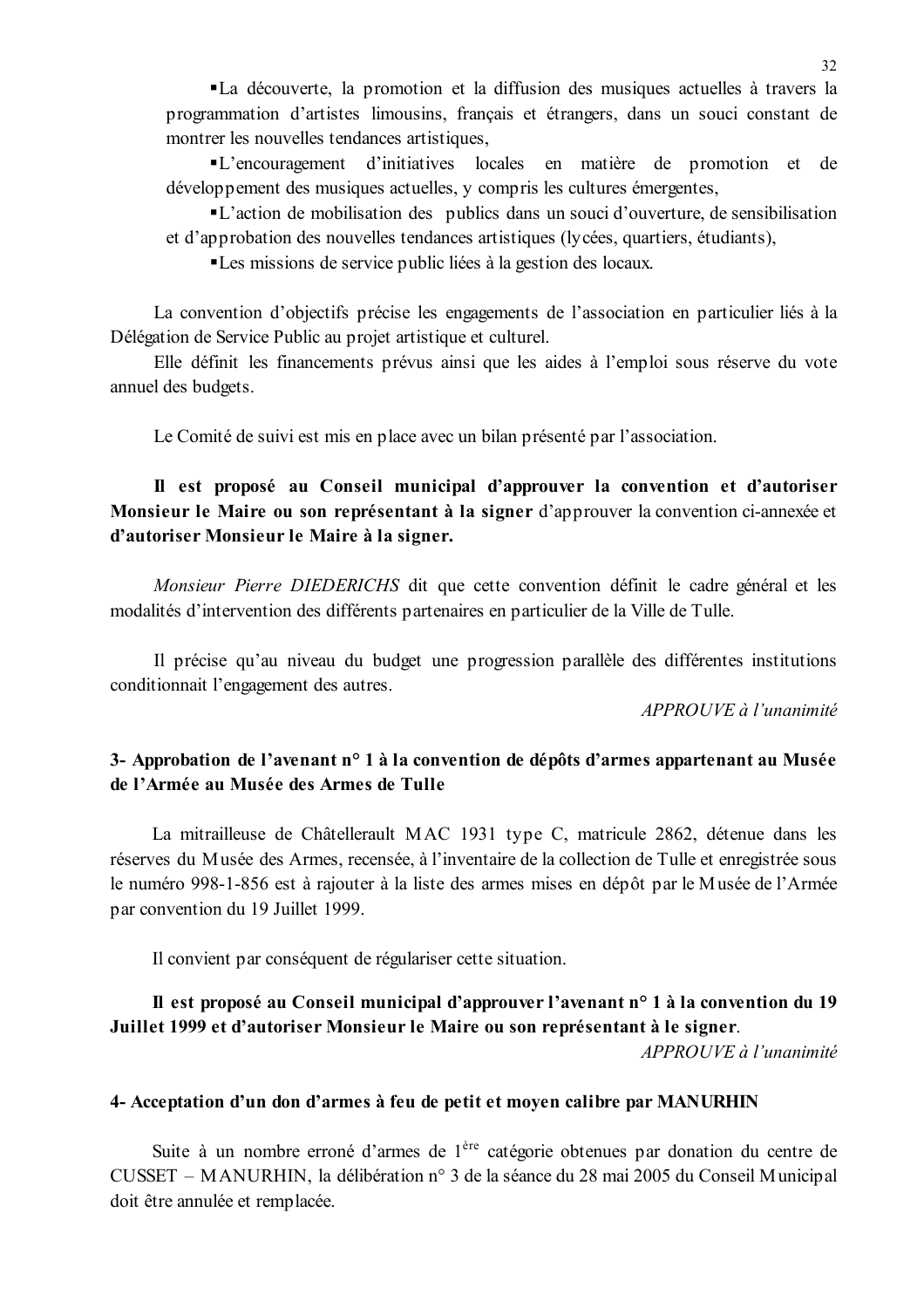Suite à la fermeture du Centre de l'armement de CUSSET, l'ensemble des armes présentes dans l'établissement était voué à la destruction

C'est pourquoi, le musée des Armes et l'A.P.A.T. (Association des Amis du Patrimoine de l'Armement de Tulle) en concertation avec MANURHIN ont décidé de sélectionner un fonds d'armes de petit et moyen calibre pour le musée : fonds complémentaire à la collection d'armes tulliste

Ce fonds se compose de 62 armes à feu de 1<sup>ère</sup> catégorie (fusils, mitrailleuses, canons de 20-30 et 35 mm, revolvers, pistolets, carabines...) et 35 accessoires (tubes, chargeurs).

La réception de ce fonds au Musée des Armes s'est tenue les jeudi 23 et vendredi 24 mars 2006, dans les conditions imposées pour le transfert de ces catégories d'armes.

# Il est proposé au Conseil Municipal :

- d'approuver cette donation,

- d'autoriser Monsieur le Maire ou son représentant à engager les démarches nécessaires relatives à la détention d'armes de 1<sup>ère</sup> catégorie,

- d'engager toutes les démarches administratives liées à cette donation.

APPROUVE à l'unanimité

# 5- Acquisition du Fonds Simone GITTON

# Rappels des acquisitions relatives à Martin CAYLA

### Novembre 2000 - Février 2001 : Fonds Simone GITTON 1

La Ville de Tulle a acquis l'ensemble de la boutique Martin CAYLA à des fins de reconstitution au sein du futur Musée de l'Accordéon.

### **Août 2001 : Fonds Simone GITTON 2**

Acquisition d'un lot hétérogène important intégrant les cabrettes de Martin CAYLA, un fonds iconographique, des objets personnels.

# **Novembre 2002 : Fonds Thierry GITTON 1**

Ce fonds regroupe un accordéon factice surdimensionné MAUGEIN Frères, objet publicitaire, deux accordéons (italien et tchèque), des matrices et des partitions.

### **Novembre 2004 : Fonds Thierry GITTON 2**

Acquisition de partitions, livrets et/ou recueils d'éditions musicales diverses avec une majorité de Martin CAYLA et Présence (de 1950 à 1997 avec une dominance des années 50 et 60).

# Il est proposé au Conseil Municipal d'approuver, pour régularisation, l'acquisition du fonds Simone GITTON 3 comportant :

- un album de 174 photographies personnelles et familiales de Martin CAYLA non légendées

- des tableaux, dessins, affiches,

- deux phonographes dans leurs boîtes d'origine,
- des bibelots,
- des photographies.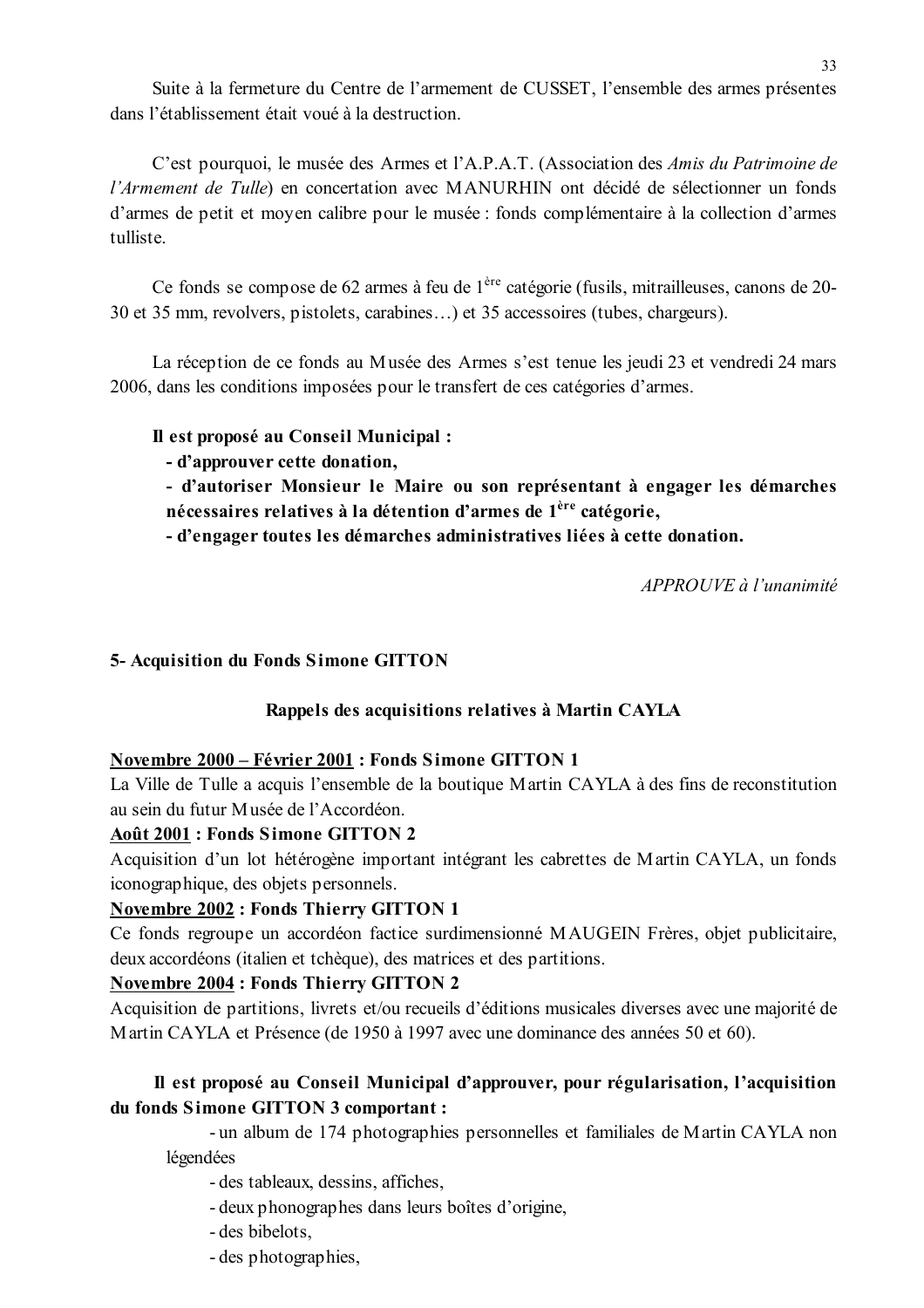- des affaires personnelles,

- des épreuves de partitions,
- des diplômes.
- des livres et revues.
- des disques  $(53$  exemplaires de 78T, 282 de 45T, 323 de 33T),

- un album de 381 cartes postales anciennes avant pour thème les costumes folkloriques de nombreuses régions françaises,

- un album de 497 cartes postales anciennes : vues de la France, scènes de vie de la population française au début du XXème,

- des partitions.

#### pour un coût de 600 € TTC.

Le Fonds Simone GITTON 3 représente les derniers objets divers non intégrés au Pôle Accordéons.

Le Pôle Accordéons est devenu le lieu de conservation de tous les documents liés à la vie de Martin CAYLA. Cohérence et complémentarité ponctuent l'histoire de nos acquisitions liées au personnage de Martin CAYLA.

Il est à préciser que cette acquisition n'aura aucune incidence sur l'exercice budgétaire en cours. Elle avait été programmée sur le budget investissement du Pôle Accordéons pour l'exercice 2005.

APPROUVE à l'unanimité

#### 6- Acquisition d'un accordéon chromatique

Il est proposé au Conseil municipal d'approuver l'acquisition d'un accordéon chromatique A. VAN HOUTTE (Lille) – système de clavier chant italien et clavier d'accompagnement belge, pour un prix de cession de  $450 \text{ }\in \text{TTC}$ .

#### Cet instrument est complémentaire par rapport à notre fonds instrumental actuel.

Il est à préciser que cette acquisition n'aura aucune incidence sur l'exercice budgétaire en cours. Cette acquisition avait été programmée sur le budget investissement du Pôle Accordéons pour l'exercice 2005.

 $APPROIIVE$  à l'unanimité

#### 7- Cession de chapiteaux

La Ville de Tulle est propriétaire depuis le 14 avril 1999 de deux chapiteaux acquis pour la somme de 1 600 000 F (soit 244 000 €).

Ces chapiteaux ont été mis à disposition de la société Doucet à Sarlande (Dordogne) par convention d'une durée de trois ans de décembre 2002 à décembre 2005. L'objet de cette convention était de faire réaliser gratuitement le montage de ces chapiteaux par la société contractante qui se rétribuait sur l'utilisation de ces matériels en location. La Ville restait propriétaire du matériel et en assumait la responsabilité et la maintenance.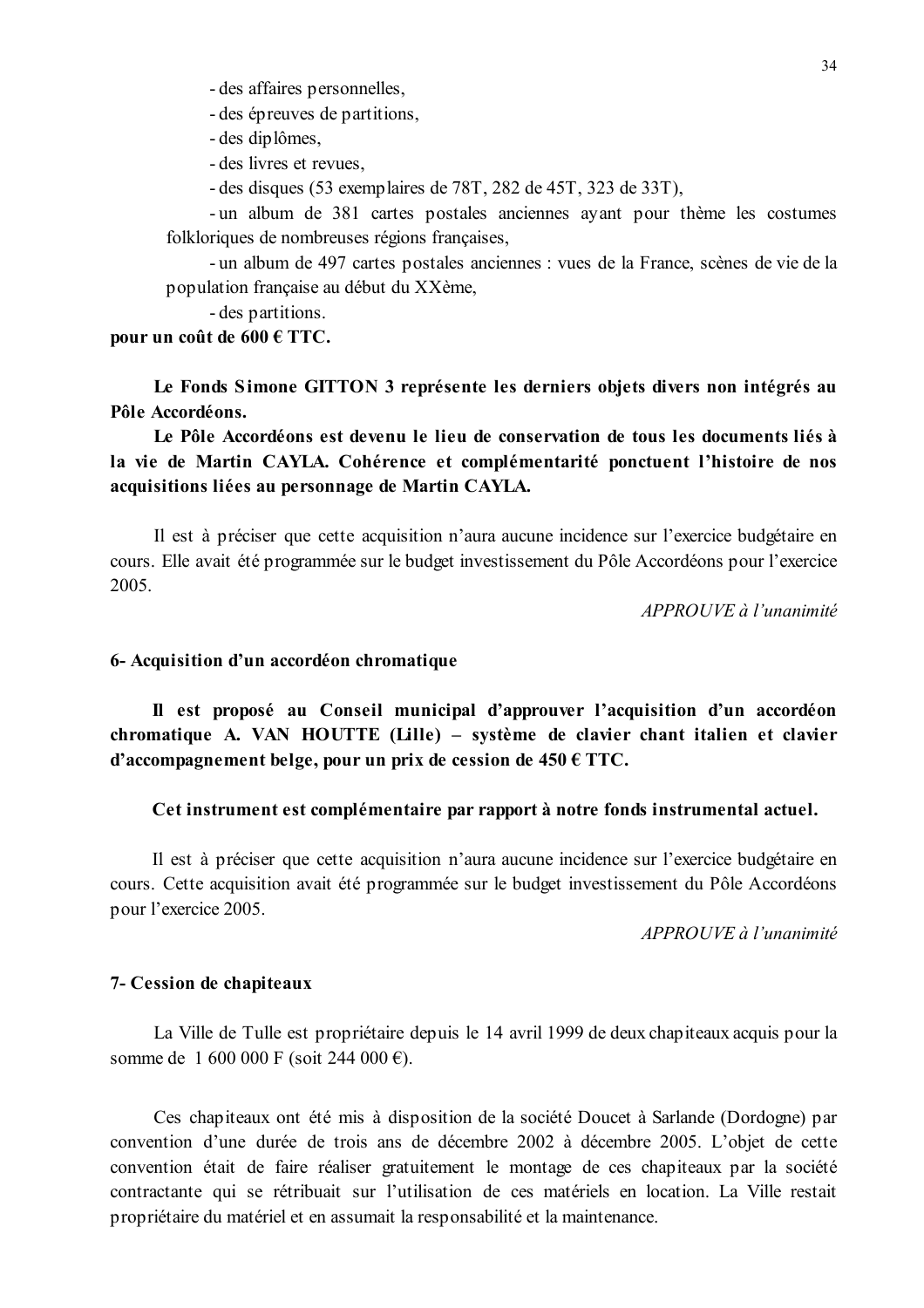Cette convention échue, un constat récent montre que nous entrons dans une phase coûteuse pour la collectivité de maintenance de ces matériels.

S'agissant d'un matériel spécifique de type Bator (qui n'est plus fabriqué aujourd'hui, le fabricant ayant été racheté par Delta-Structures), sept sociétés de location ont été contactées, quatre se sont déplacées pour voir le matériel (Panoramique Location, Pyrénées Chapiteaux, Limousin Réception et Doucet Location) et deux ont fait des propositions (Limousin Réception et Doucet Location).

Il est proposé au Conseil municipal de céder ces matériels à la Société Doucet pour un montant de prestations équivalent à un rachat à la valeur vénale évaluée à 100 000  $\epsilon$ (655 000 F) et de passer avec cette société le protocole ci-joint afin qu'en contrepartie de cette cession à titre gratuit, elle s'engage à monter gratuitement pour la Ville de Tulle 10 000 m<sup>2</sup> de chapiteau sur une durée de 4 ans, ce qui correspond aux besoins de la Ville entre les montages de juin et de septembre.

L'évaluation de la valeur des chapiteaux a été réalisée par la société fabricante (Delta -Structures) et sur avis de la société de vérification des tentes et structures Mervil.

Monsieur Pierre DIEDERICHS dit qu'au bout de 4 ans, la Ville ne sera plus propriétaire de chap iteaux.

L'évaluation aujourd'hui de la valeur vénale des chapiteaux correspond au coût du service obtenu par la Ville sur ces 4 ans.

Si la décision était prise de dire que les chapiteaux ne sont pas donnés à l'entreprise DOUCET, l'Ville devrait en supporter le coût pendant 4 ans et en assurer la maintenance.

La Ville aurait perdu au bout de 4 ans, la somme consacrée à cette cession.

Il n'y aurait plus d'intérêt à les garder.

Dans 4 ans, il faudra toutefois prendre des nouvelles dispositions puisque le besoin en chapiteaux se poursuivra.

Il faudra envisager d'autres solutions et d'ici là réfléchir à la limitation d'utilisation des chapiteaux. Il pense notamment à la rénovation de la salle de l'Auzelou qui a un rôle important dans l'utilisation associative

Il faudra avoir un programme pour rénover cette salle, en faire peut être quelque chose de plus performant sur le plan qualitatif et quantitatif.

 $APPROUVE \d{d} l'unanimit$ 

### Personnel -

Rapporteur : Monsieur Alain LAGARDE

#### 8- Création d'emplois saisonniers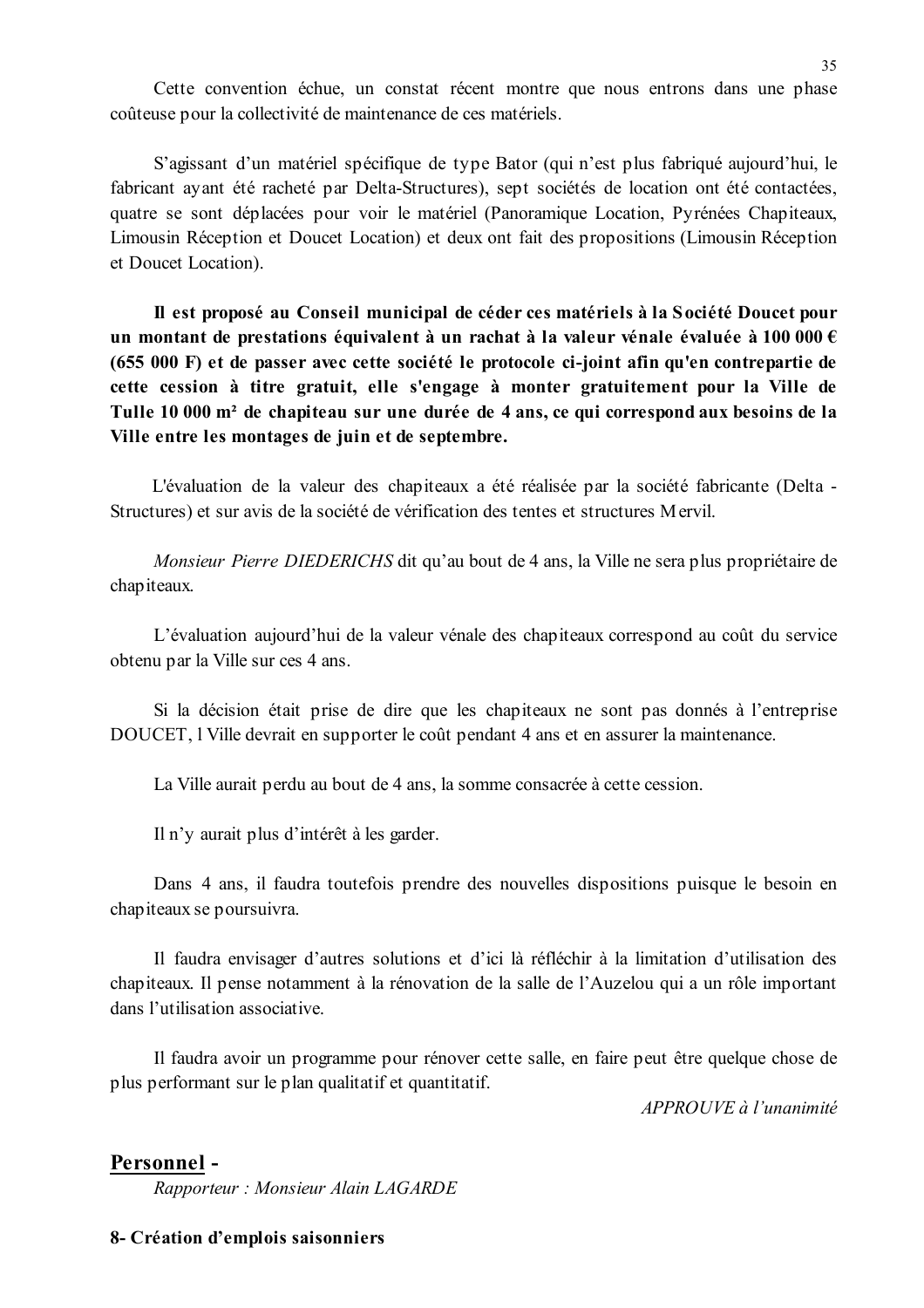Comme chaque année, il est demandé au Conseil municipal de bien vouloir délibérer afin d'ouvrir les postes nécessaires pour couvrir les besoins supplémentaires en emplois saisonniers pour la période estivale.

| <b>Service</b>       | Activité               | Emploi                          | <b>Nombre</b>  | Période            |
|----------------------|------------------------|---------------------------------|----------------|--------------------|
|                      |                        | Agent des Services Techniques   | $\overline{2}$ | juillet            |
| Camping              | accueil - entretien    | Agent des Services Techniques   | $\overline{2}$ | août               |
| Patrimoine           | entretien de locaux    | Agent des Services Techniques   | $\mathbf{1}$   | août               |
| Musée du Cloître     | accueil - surveillance | Agent du patrimoine             | $\overline{2}$ | juillet            |
|                      |                        | Agent du patrimoine             | $\overline{2}$ | août               |
| Pôle Accordéon       | accueil - surveillance | Agent du patrimoine             | 1              | août               |
|                      |                        | Educateur APS 2 <sup>e</sup> Cl | $\overline{4}$ | juillet            |
| Centre aquarécréatif | surveillance baignade  | Educateur APS 2 <sup>e</sup> Cl | 4              | août               |
|                      |                        | Educateur APS 2 <sup>e</sup> Cl | $\mathbf{1}$   | mi-juillet/mi-août |
|                      | accueil, caisse        | Agent administratif qualifié    | $\mathbf{1}$   | juillet            |
| Centre aquarécréatif |                        | Agent administratif qualifié    | 1              | août               |
| Centre aquarécréatif | entretien              | Agent des Services Techniques   | $\overline{2}$ | juillet            |
|                      |                        | Agent des Services Techniques   | $\overline{2}$ | août               |
| Manutention -        | manutention            | Agent des Services Techniques   | $\mathbf{1}$   | juin               |
| festivités           |                        | Agent des Services Techniques   | $\mathbf{1}$   | juillet            |
| Propreté Urbaine     | nettoiement voirie     | Agent des Services Techniques   | $\mathbf{1}$   | juillet            |
|                      | publique               | Agent des Services Techniques   | 1              | août               |
| Espaces verts        | arrosage - entretien   | Agent des Services Techniques   | $\mathbf{1}$   | juillet            |
|                      |                        | Agent des Services Techniques   | $\mathbf{1}$   | août               |
| Peinture routière    | manœuvre               | Agent des Services Techniques   | $\mathbf{1}$   | juillet            |
|                      |                        | Agent des Services Techniques   | $\mathbf{1}$   | août               |
| <b>Stades</b>        | arrosage - entretien   | Agent des Services Techniques   | $\mathbf{1}$   | août               |
| Maçonnerie - voirie  | manœuvre               | Agent des Services Techniques   | $\mathbf{1}$   | juillet            |
| Equipe polyvalente   | manœuvre               | Agent des Services Techniques   | $\mathbf{1}$   | juillet            |
|                      |                        | Agent des Services Techniques   | $\mathbf{1}$   | août               |

### **Total: 37 emplois saisonniers**

Monsieur Alain LAGARDE précise que les demandes sont de plus en plus nombreuses car les familles rencontrent des difficultés.

APPROUVE à l'unanimité

# Affaires générales -

Rapporteur : Monsieur Alain LAGARDE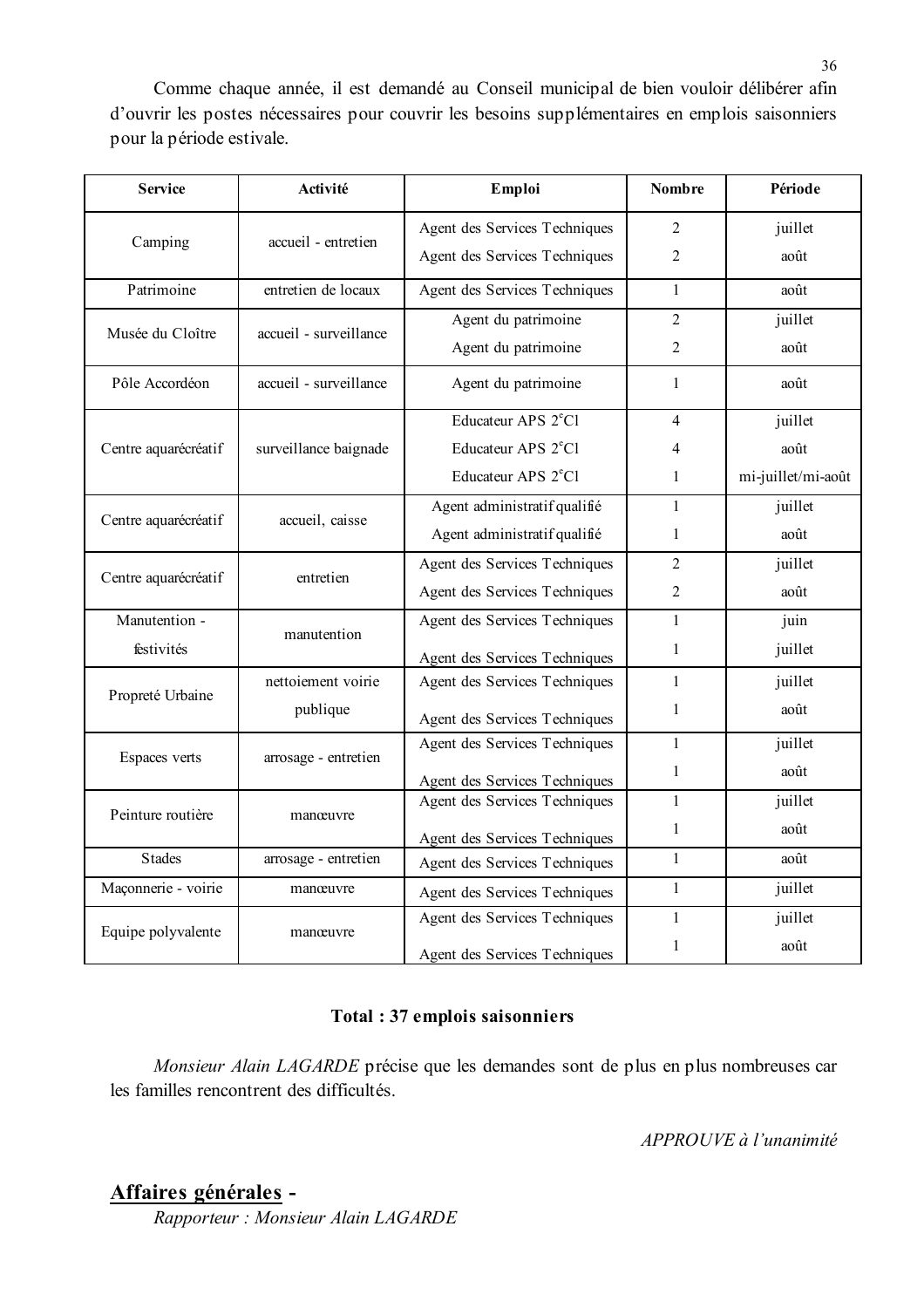#### 9- Reprises des concessions perpétuelles abandonnées au cimetière du Puy Saint Clair

La reprise des concessions en état d'abandon est autorisée et règlementée par les articles L.2223-17, L.2223-18 et R.2223-12 à R.2223-23 du Code Général des Collectivités Territoriales.

Une procédure de reprise de concessions perpétuelles abandonnées au cimetière du Puy Saint Clair a été lancée en février 2003. Elle entre maintenant dans la phase terminale.

En 2003, une liste de 7 concessions perpétuelles abandonnées au cimetière du Puy Saint Clair dans les sections B, C et F2 a été établie.

Pour chaque concession :

- un avis de reprise a été affiché à l'entrée du cimetière durant un mois

- ensuite, après transport sur les lieux le 3 février 2003, un procès-verbal constatant l'état d'abandon, a été rédigé par le Maire assisté du gardien assermenté du cimetière

- ledit procès-verbal n'ayant pu être notifié aux descendants des concessionnaires, a été affiché en Mairie et à la porte du cimetière.

Puis un délai de 3 ans s'est écoulé et aucune information complémentaire n'a été recueillie.

A l'expiration de ce délai de 3 ans, il y a eu :

- affichage le 23 mars 2006 pendant un mois d'un nouvel avis de reprise

- rédaction d'un nouveau procès-verbal constatant que l'état d'abandon n'a pas été interrompu par un acte d'entretien

Il est proposé au Conseil municipal de reprendre les 7 concessions dont l'état d'abandon n'a pas été interrompu, à savoir :

> section B n° 99 concession PIETRI section B n°100 concession BOSSOUTROT section  $B$  n°162 concession MARTIN section B n°243 concession ESTAGERIE section C n°345 concession GIBERT section C n°346 concession COINON section F2 n°33 concession DAUBECH

Il est précisé qu'après avis favorable du Conseil municipal, le Maire prononcera par arrêté la reprise par la commune des concessions.

APPROUVE à l'unanimité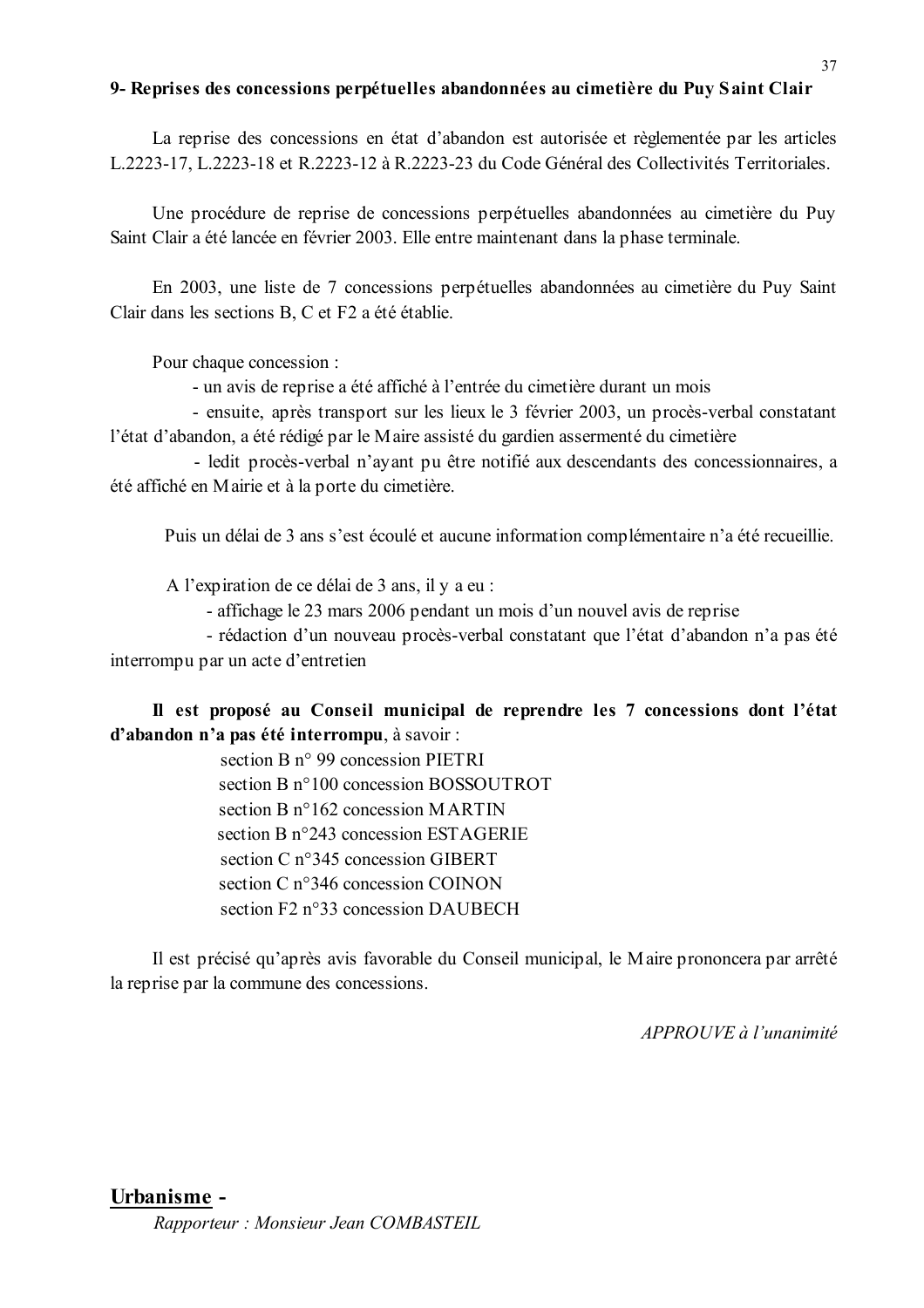# 10- Aménagement des berges - Convention de mandat avec la SEMABL - Approbation du bilan définitif avec remise des comptes

L'opération d'aménagement des berges de la Corrèze a été réalisée dans le cadre d'une convention de mandat signée entre la Ville de Tulle et la SEMABL approuvée par le Conseil Municipal le 13 juillet 2002.

La convention de mandat a été modifiée par un premier avenant approuvé en conseil municipal le 28 mai 2004 portant prorogation des délais de réalisation de l'opération jusqu'au 30 novembre 2004

Un deuxième avenant approuvé en Conseil Municipal le 28 mai 2005 portait sur l'actualisation du bilan de l'opération et du plan de trésorerie de l'opération.

L'opération est à ce jour entièrement achevée.

#### Reddition des comptes des berges de la Corrèze

Le coût final de l'opération s'élève à 2 478 355.78  $\epsilon$ .

Les recettes percues de la Ville à la SEM ABL sont de 2 482 288,46  $\epsilon$ .

Le trop perçu de recette d'un montant de 3 932,68 € sera retourné par la SEMABL à la Ville de Tulle

 $APPROIIVE \d{d} l'unanimit \d{e}$ 

# 11- Convention Publique d'Aménagement - Approbation du Compte rendu d'activité à la collectivité afférent à l'année 2005

Le compte rendu annuel aux collectivités locales est constitué par les dispositions combinées de l'article L.300-5 du Code de l'Urbanisme et des articles L.1523-2 et 1523-3 du Code Général des Collectivités Territoriales. Il reprend l'activité du 1<sup>er</sup> juillet 2004 au 30 juin 2005.

1- il précise le bilan prévisionnel actualisé des activités faisant apparaître l'état des réalisations en recettes et en dépenses et d'autre part, l'estimation des recettes et dépenses restant à réaliser.

2- Le plan de trésorerie actualisé faisant apparaître l'échéancier des recettes et des dépenses de l'opération.

3 - Le récapitulatif des acquisitions et cessions immobilières réalisées pendant la durée de l'exercice et notamment dans le cadre de l'opération du Périmètre de Restauration Immobilière

Par ailleurs ce document reprend l'avancement de chacune des actions et les échéances pour l'exercice à venir

L'ensemble de ces documents est soumis à l'examen de l'assemblée.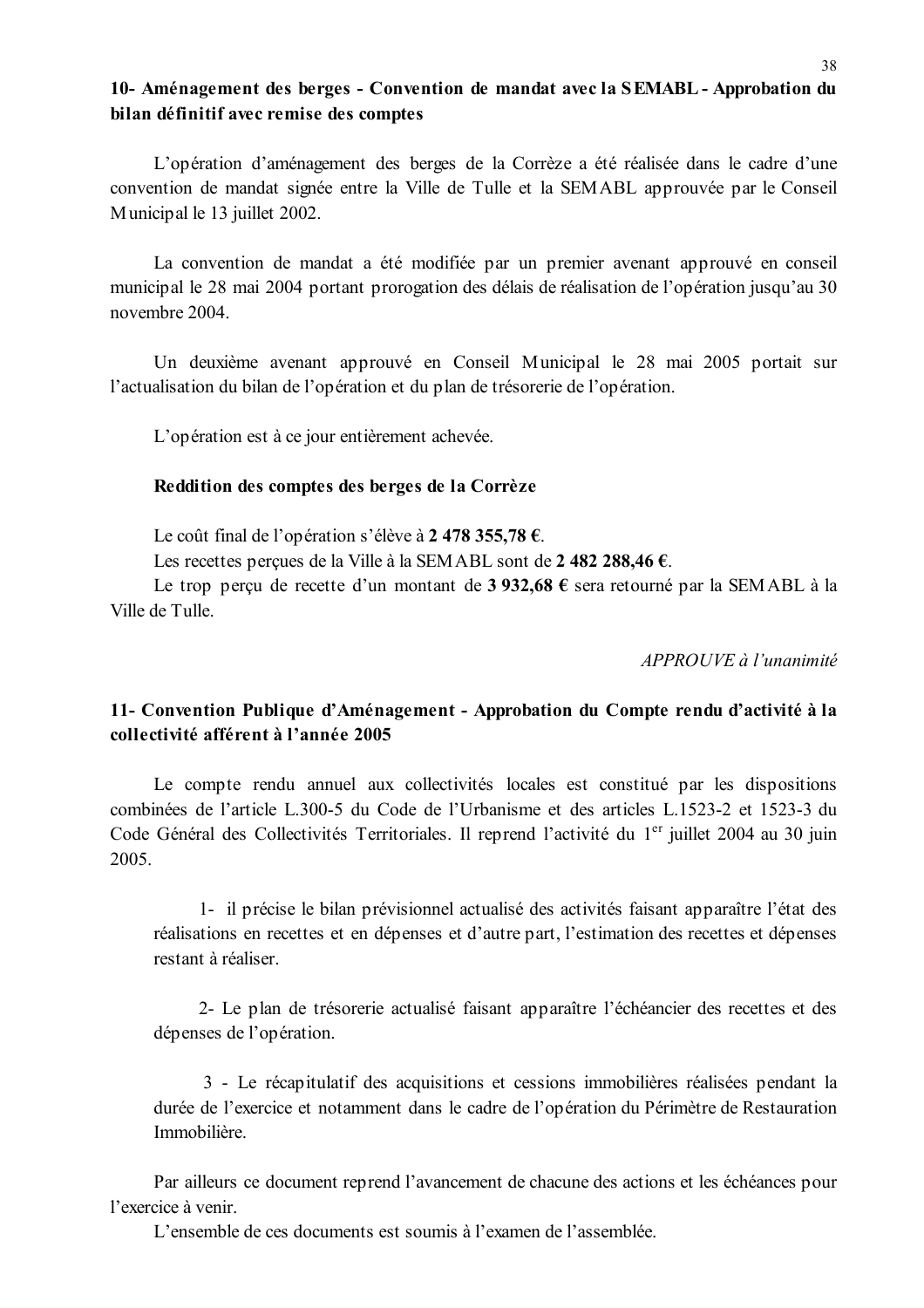# Il est donc proposé au Conseil municipal d'approuver le Compte rendu annuel remis par la SEMABL à la Collectivité.

Monsieur Jean COMBASTEIL attire l'attention sur le volume des transactions. l'exécution du PRI qui va se poursuivre en 2006. Les travaux place de la Cathédrale sont lancés.

Les travaux afférents à l'aménagement de l'Alverge devraient démarrer en Septembre.

Les travaux de l'avenue Charles de Gaulle vont se poursuivre ainsi que ceux de l'îlot Marc Eyrolles.

Monsieur Christian PRADAYROL demande si les logements sis au-dessus de la pharmacie et de Vival vont être loués. Il pensait que ces logements entraient dans la cession du patrimoine locatif de la SEMABL à POLYGONE.

*Monsieur GOURY* répond que trois logements sont vendus. Les autres vont être loués pour le moment mais l'opération de commercialisation se poursuit.

Monsieur Christian PRADAYROL dit que les travaux de l'avenue Charles de Gaulle ne démarrent pas vite. Il demande ce qui retarde les opérations Malraux.

Monsieur François HOLLANDE dit que le processus est long.

Monsieur GOURY dit que les deux propriétés n'étaient pas vendues ce qui posait des problèmes pour poursuivre l'opération.

De plus, les dossiers ANAH sont longs à monter.

Enfin, il faut consulter les entreprises.

Des délais de 6 à 7 mois s'écoulent entre l'achat des immeubles et les travaux.

Monsieur Christian PRADAYROL dit que des entreprises extérieures au Département interviennent.

Il faudrait solliciter les entreprises locales.

Monsieur GOURY indique que la priorité est donnée aux entreprises locales mais qu'il faut parfois rechercher des entreprises au-delà du Département car il est difficile d'en trouver sur place, celles présentes étant saturées.

Il faut veiller à ne pas retarder les travaux.

Monsieur Jean-Pierre ROSSIN demande si l'opération Sainte-Marie avance.

Monsieur GOURY dit que cette opération est considérable. Elle a nécessité beaucoup de travaux préalables notamment des travaux de sondage.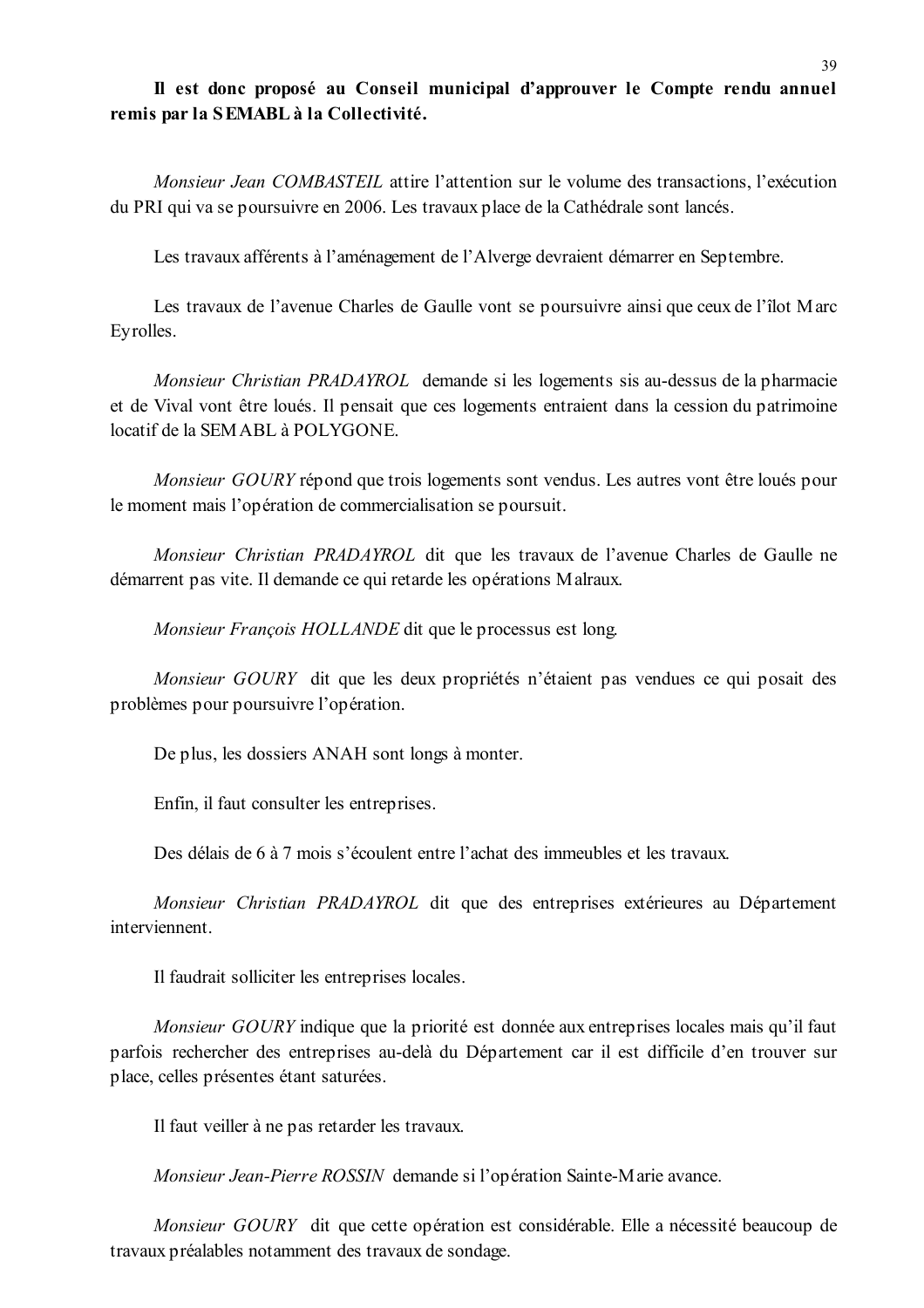Il faut analyser toute la structure du bâti et il va y avoir une légère reconsidération du travail fait à l'origine par Monsieur David, architecte à la conception du projet. Cela prend du temps. Les dossiers ANAH se concoivent.

L'opération devrait débuter en Juin voire en Septembre.

Il s'agissait d'un bâtiment qui était un ancien orphelinat. Beaucoup d'adaptation sont nécessaires. Les structures étaient très anciennes

Monsieur Jean-Pierre ROSSIN demande quel est le coût des travaux.

Monsieur GOURY dit que le coût des travaux pour l'entreprise générale devraient être maintenu

Il sera possible qu'il y ait une intervention de la SEMABL pour compenser certains travaux qui sont plus liés à la destruction et qui n'entrent pas dans le cadre de la loi Malraux. Cela car il s'agit d'une opération particulière nécessitant des travaux préalables.

APPROUVE à l'unanimité

#### 12- Acquisition d'un four à pain sis Impasse Clément Simon

Dans le cadre de la réhabilitation d'immeubles dans le Trech, Monsieur LAVAIRE a acquis un immeuble situé Impasse Clément Simon.

Un four banal (collectif) est adossé à cet immeuble et Monsieur LAVAIRE propose à la Ville de Tulle de lui céder gracieusement ce bâtiment.

Ce four à pain est intéressant au niveau architectural et pourrait être rénové et intégré dans le patrimoine communal.

# Il est proposé au conseil municipal d'acquérir le four banal cadastré  $AX N^{\circ} 36$  pour l'euro symbolique.

Les frais d'acte seront à la charge de la commune.

 $APPROIIVE$  à l'unanimité Monsieur PRADAYROL ne participant pas à la discussion et ne prenant pas part au vote

#### 13- Acquisition d'une portion de terrain sise ZAC de Mulatet

La voie située entre le bâtiment industriel appartenant à la Ville de Tulle et les Etablissements MAUGEIN dans la ZAC de Mulatet est pour partie propriété de ladite entreprise.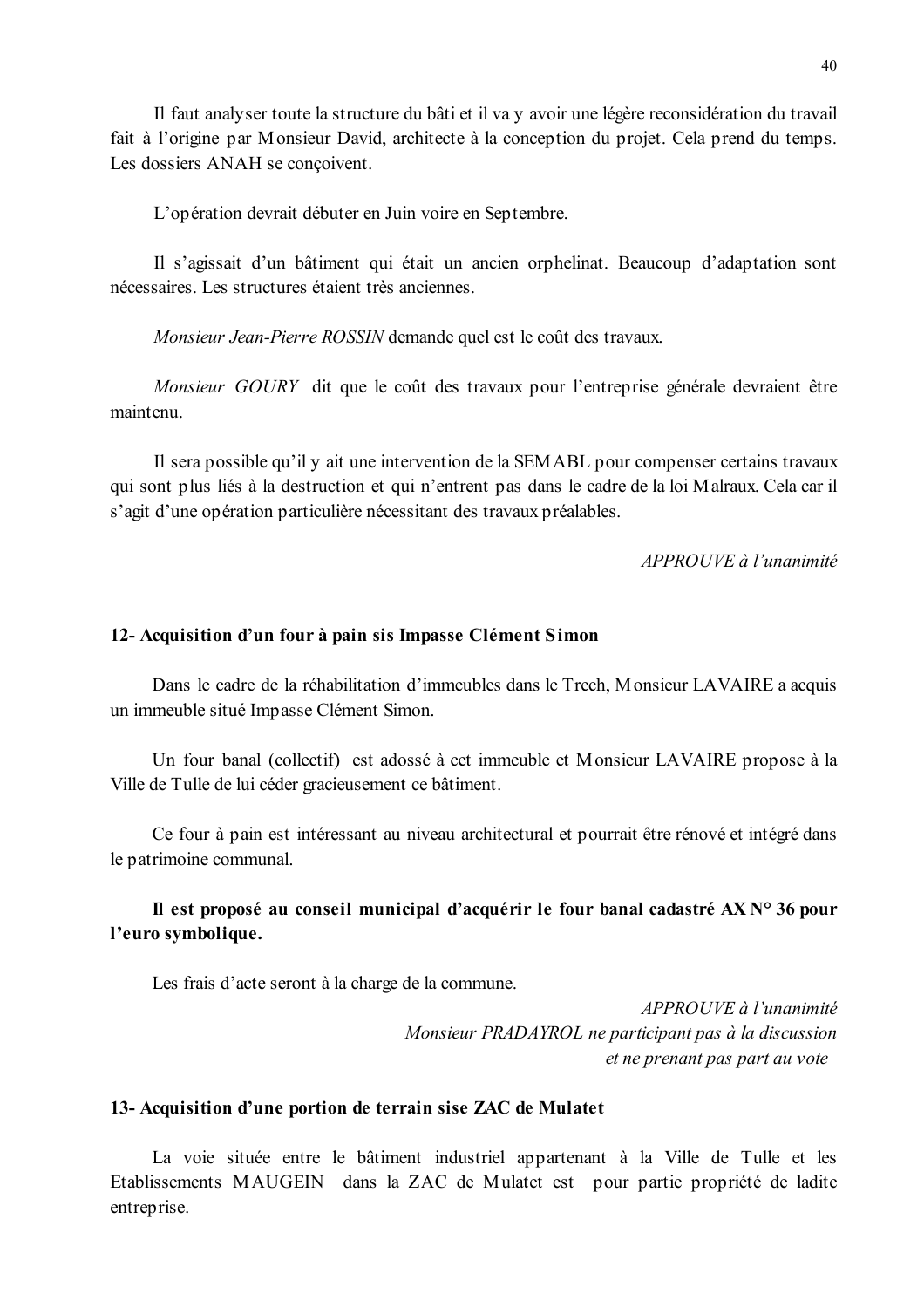### Il est proposé au conseil municipal de régulariser cette situation en intégrant cette portion de parcelle dans le domaine privé de la commune.

Les Etablissements MAUGEIN ont donné leur accord pour une cession à titre gracieux de la parcelle BT N° 291 pour partie.

Les frais d'acte et d'arpentage seront à la charge de la commune.

Monsieur François RABIER demande à qui appartiennent les terrains où intervient Monsieur POUQUET. Il craint un affaissement de terrain.

*Monsieur Jean COMBASTEIL* dit que les terrains appartiennent à l'intéressé qui réalise des travaux de terrassement en vue de réaliser quelque chose. Il n'a pas encore déposé de permis de construire pour cet espace.

> APPROUVE à l'unanimité Monsieur PRADAYROL ne participant pas à la discussion et ne prenant pas part au vote

# 14- Cession d'emplacements de stationnement sis parking 78, avenue Victor Hugo -Approbation du prix de vente

Rapporteur: Monsieur Philippe BERNIS

Par délibération en date du 25 mars 2005, la Ville de Tulle a acquis le sous-sol de l'espace culturel Leclerc. Une consultation a été lancée auprès de Bureaux d'Etudes afin d'étudier l'aménagement d'un parking à usage privatif sur une assise cadastrée AS N° 378, 377 et 376 (lot  $N^{\circ}$  14, 3, 9).

Après l'élaboration d'un avant-projet détaillé réalisé par le Cabinet SAUNIER et Associés, il en résulte qu'en fonction du coût de l'opération (acquisition et travaux) estimé à 350 000  $\epsilon$ H.T. et des 35 places de stationnement créés, il est proposé au Conseil Municipal d'approuver le prix de vente d'une place du parking 78, avenue Victor Hugo au prix de 10 000 € hors frais d'acte.

Les ventes seront confiées à un seul notaire pour faciliter les démarches. Un règlement de copropriété devra être établi et un syndic devra être nommé.

Les frais d'actes seront à la charge des acquéreurs.

APPROUVE à l'unanimité Monsieur PRADAYROL ne participant pas à la discussion et ne prenant pas part au vote

15- Cession de parcelles de terrain sises ZI de Tulle-Est au Puy Pinçon Rapporteur : Mademoiselle Christèle COURSAT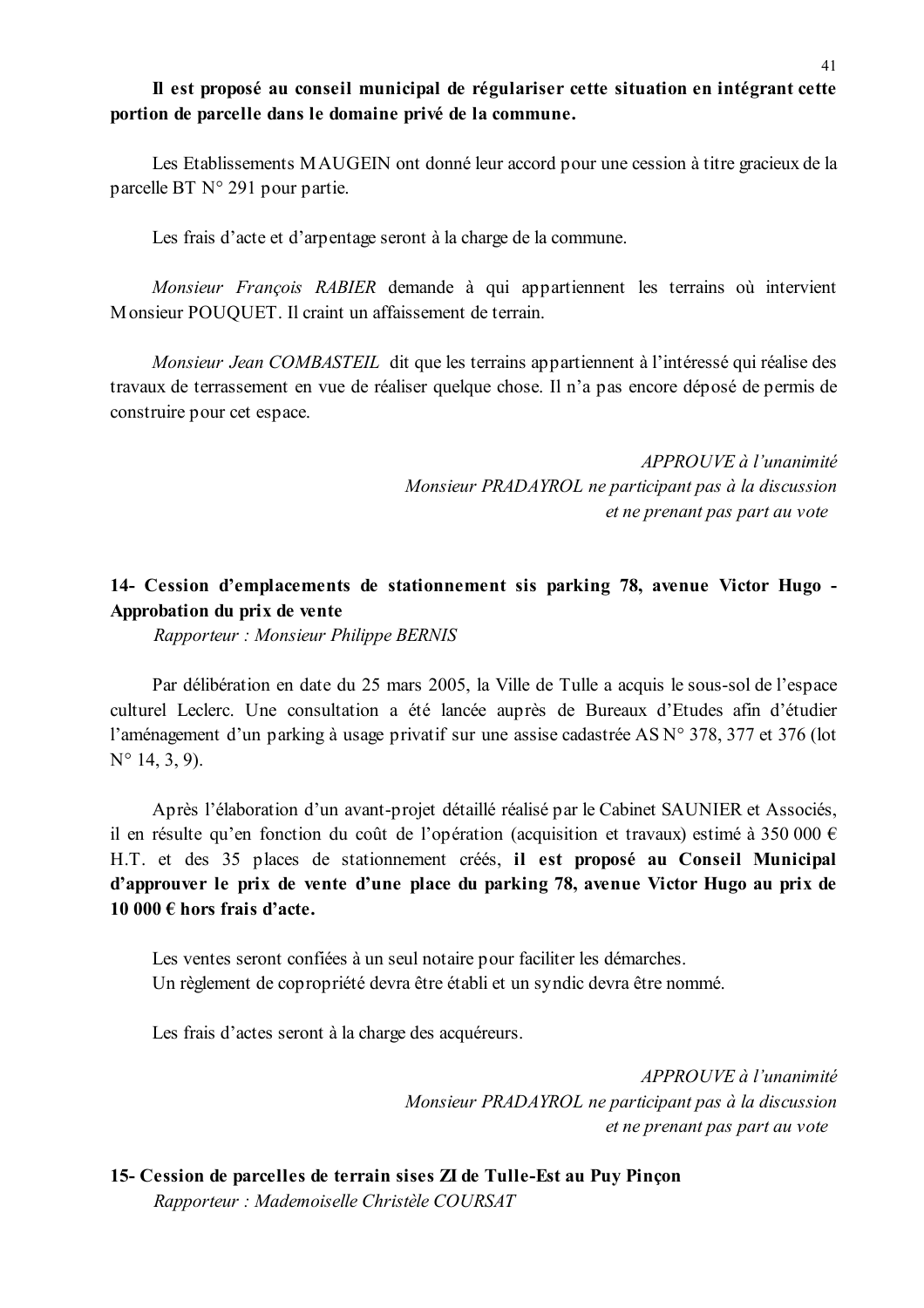La société SCI 2 J DEVELOPPEMENT va construire un bâtiment à louer vide à usage d'activités sur la zone industrielle de Tulle-Est au Puy Pinçon d'une superficie de 1460 m<sup>2</sup>. Elle a déposé un permis de construire qui a été accordé le 18 avril 2006.

Cette construction nécessitera la réalisation de parkings nécessaires à l'installation d'entreprises dans ce bâtiment.

Les travaux d'aménagement en parking sur ces parcelles seront réalisés par la Société SCI 2 J DEVELOPPEMENT.

En conséquence, il est proposé au Conseil Municipal de céder à la SCI 2 J DEVELOPPEMENT les parcelles cadastrées pour partie AN N° 282 et 97 dont la superficie exacte sera définie par un document d'arpentage pour un montant de 10  $\epsilon$ .

Les frais d'acte et d'arpentage seront à la charge de l'acquéreur.

*Mademoiselle Christèle COURSAT* précise que ces parcelles se situent à l'entrée de la Zone de Tulle Est, sous la cuisine centrale.

> APPROUVE à l'unanimité Monsieur PRADAYROL ne participant pas à la discussion et ne prenant pas part au vote

### Affaires économiques -

Rapporteur : Mademoiselle Christèle COURSAT

# 16- Approbation de l'avenant de résiliation à la convention de location liant la Ville et la Pépinière d'entreprises IMPACT Création pour un local commercial sis Zone Industrielle de Mulatet

Par délibération en date du 25 mars 2005 et par bail avec effet au 1<sup>er</sup> mars 2005, la Ville de Tulle loue moyennant un loyer mensuel de  $100 \in \hat{a}$  la Pépinière d'Entreprises Impact Création un local de 30 m<sup>2</sup> dans un bâtiment industriel situé à Mulatet.

La Pépinière d'Entreprises Impact Création n'utilise plus ce local depuis le 1<sup>er</sup> janvier 2006 et souhaite en conséquence résilier le bail.

# Il est proposé au Conseil Municipal d'approuver cet avenant et d'autoriser Monsieur le Maire ou son représentant à le signer.

Mademoiselle Christèle COURSAT indique qu'au dernier Conseil communautaire, il a été décidé de contribuer au financement de la pose d'Algeco positionnés devant la pépinière IMPACT pour accroître la capacité d'accueil de l'association dans l'unique objectif de pouvoir commencer à prévenir la rentrée dans le futur Hôtel d'entreprises.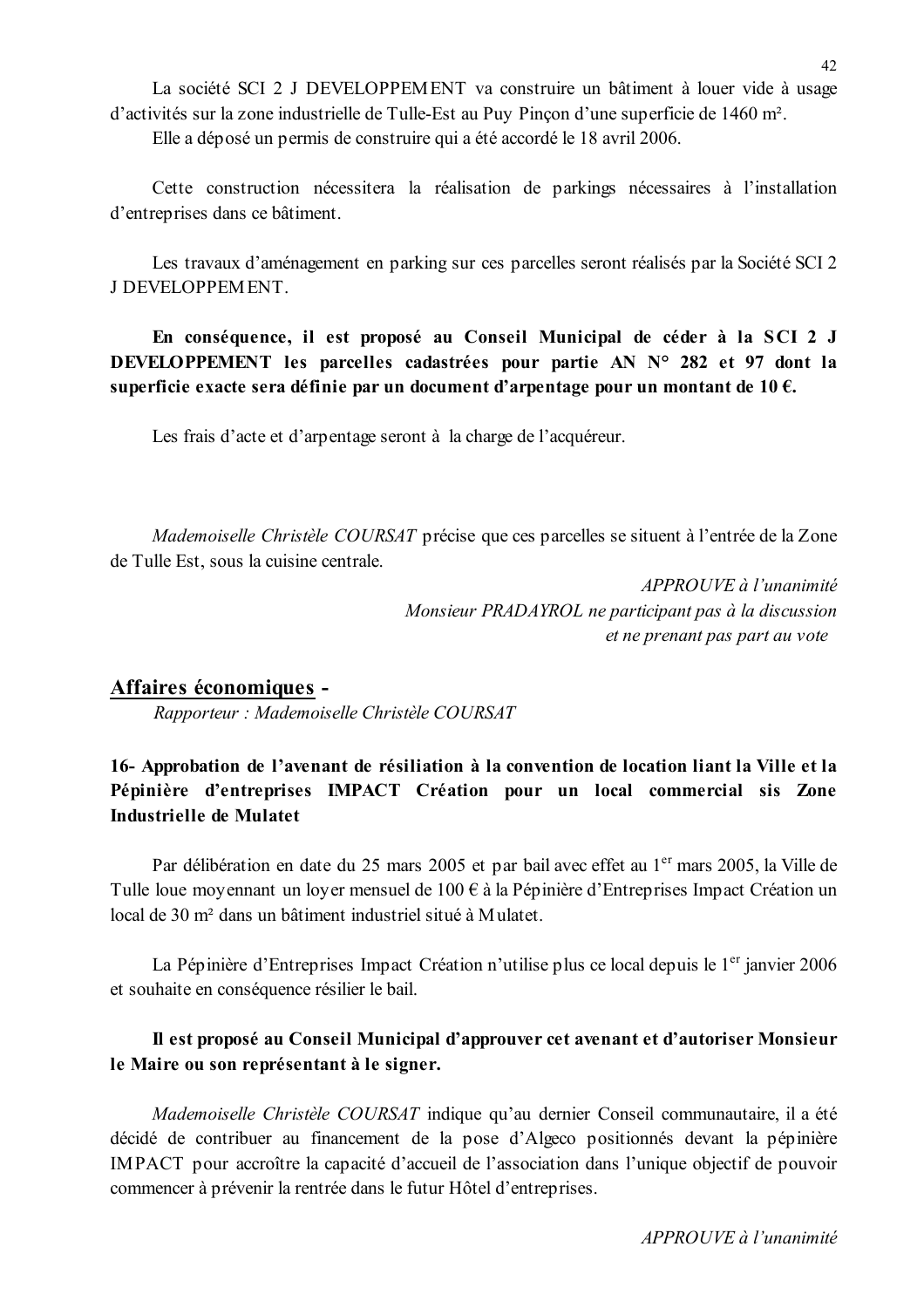#### 17- Cession de locaux industriels

# a- à la SARL Galinon **b**- à la SAS ACMETO c- à la Société Limousin Industries

### a - à la SARL GALINON

Par délibération du 22 septembre 2000 et par convention avec effet au 1<sup>er</sup> janvier 2001, la Ville de Tulle loue à la **SARL GALINON** un local de 500 m<sup>2</sup> dans un bâtiment industriel ZAC de Mulatet

La SARL GALINON a manifesté son souhait d'acquérir lesdits locaux.

Ces locaux ont été estimés par le Service des Domaines à 90 000  $\epsilon$ .

La couverture du bâtiment est constituée de plaques ondulées en fibre ciment. Après analyse les plaques contiennent de l'amiante et la toiture du bâtiment est dégradée.

L'enlèvement des tôles de fibre ciment et le transport ont été estimés à 27 000 € pour la totalité de la toiture du bâtiment. Ce prix n'inclut pas le coût pour refaire la toiture à neuf. Cette dépense incombera à la copropriété de l'ensemble du bâtiment industriel.

# En conséquence, il est proposé au Conseil Municipal de céder lesdits locaux à la SARL Galinon au prix de 62 500  $\epsilon$ .

Les frais d'acte et d'arpentage seront à la charge de l'acquéreur.

 $APPROUVE \d{d} l'unanimit\acute{e}$ Monsieur PRADAYROL ne participant pas à la discussion et ne prenant pas part au vote

### $h - \lambda$  la SAS ACMETO

Par délibération du 4 octobre 1996 la Ville de Tulle loue à la SAS ACMETO un local de 1 000 m<sup>2</sup> dans un bâtiment industriel ZAC de Mulatet

La SAS ACMETO a manifesté son souhait d'acquérir lesdits locaux.

Ces locaux ont été estimés par le Service des Domaines à 180 000  $\epsilon$ .

La couverture du bâtiment est constituée de plaques ondulées en fibre ciment. Après analyse les plaques contiennent de l'amiante et la toiture du bâtiment est dégradée.

L'enlèvement des tôles de fibre ciment et le transport ont été estimés à 27 000 € pour la totalité de la toiture du bâtiment. Ce prix n'inclut pas le coût pour refaire la toiture à neuf. Cette dépense incombera à la copropriété de l'ensemble du bâtiment industriel.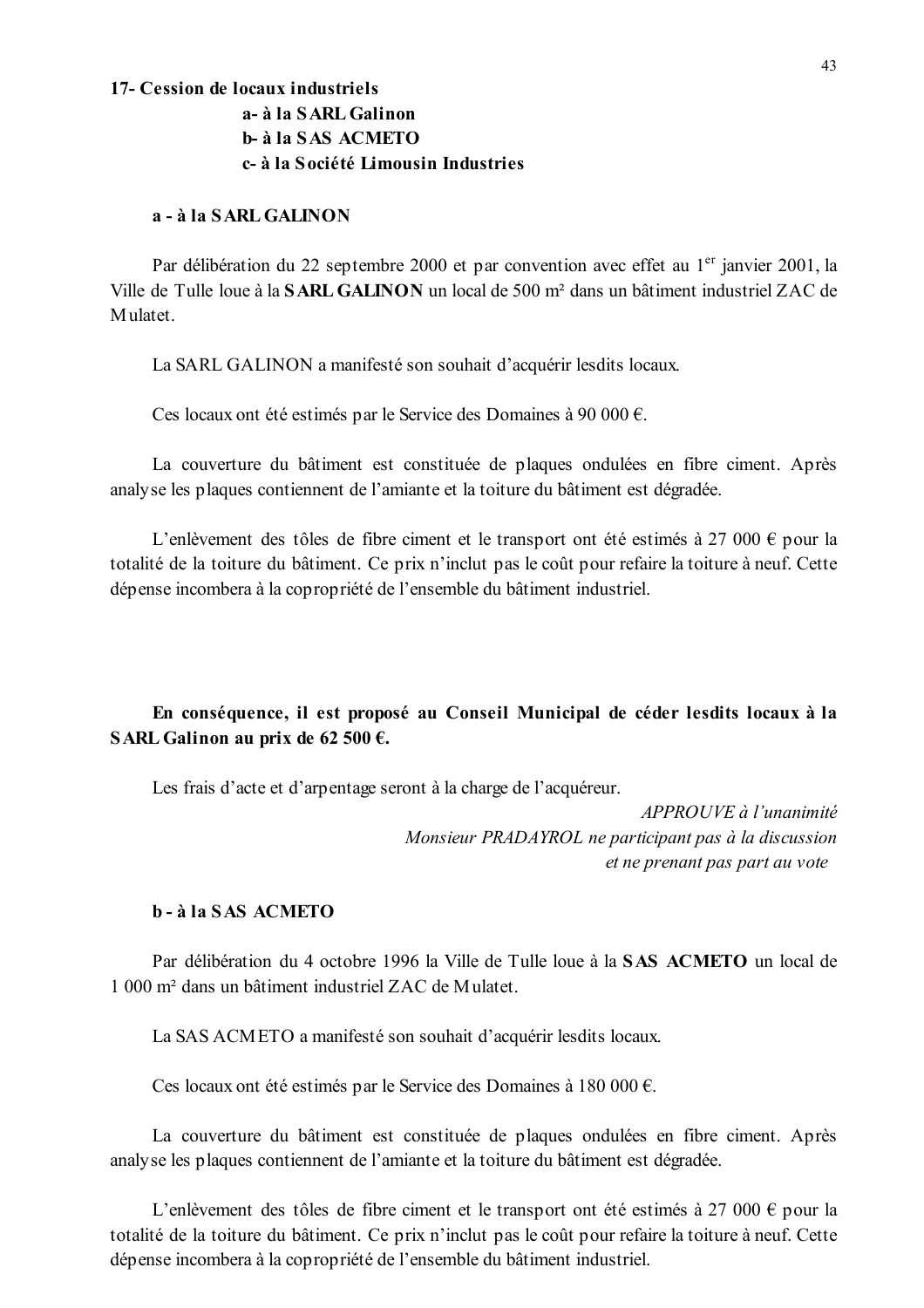# En conséquence, il est proposé au Conseil Municipal de céder les dits locaux à la SAS ACMETO au prix de 125 000  $\epsilon$ .

Les frais d'acte et d'arpentage seront à la charge de l'acquéreur.

 $APPROUVE \d0$  l'unanimité Monsieur PRADAYROL ne participant pas à la discussion et ne prenant pas part au vote

### c - à la Société Limousin Industries

Par délibération du 22 septembre 2000 et par convention avec effet au 1<sup>er</sup> décembre 2000 la Ville de Tulle loue à la Société Limousin Industries un local de 200 m<sup>2</sup> dans un bâtiment industriel ZAC de Mulatet. La Société Limousin Industries a manifesté son souhait d'acquérir lesdits  $locaux$ 

Par délibération du 14 décembre 2001 et par convention avec effet au 1<sup>er</sup> mars 2002 la Ville de Tulle loue à La Société MEZEAU Productique Mécanique 500 m<sup>2</sup> dans le même bâtiment. mais celle-ci ne souhaite pas acquérir les locaux qu'elle occupe.

La Société Limousin Industries a manifesté son souhait suite au refus de la Société MEZEAU Productique Mécanique d'acquérir les 500 m<sup>2</sup> concernés.

Les locaux ont été estimés par le Service des Domaines :

- locaux Société Limousin Industries : 25 000  $\epsilon$ .
- $\Delta \sim 10^4$ locaux Société MEZEAU Productique Mécanique : 90 000  $\epsilon$

La couverture du bâtiment est constituée de plaques ondulées en fibre ciment, après analyse les plaques contiennent de l'amiante et la toiture du bâtiment est dégradée.

L'enlèvement des tôles de fibre ciment et le transport ont été estimés à 27 000 € pour la totalité de la toiture du bâtiment. Ce prix n'inclut pas le coût pour refaire la toiture à neuf. Cette dépense incombera à la copropriété de l'ensemble du bâtiment industriel.

En conséquence, il est proposé au Conseil Municipal de céder les dits locaux au prix de :

- 20 000  $\epsilon$  pour les locaux Société Limousin Industries
- 62 500  $\epsilon$  pour les locaux Société MEZEAU Productique Mécanique

soit au total une cession au prix de  $82\,500 \,\epsilon$  à la Société Limousin Industries.

Les frais d'acte et d'arpentage seront à la charge de l'acquéreur.

*Monsieur François HOLLANDE* dit qu'il s'agit d'une bonne opération pour les entreprises qui deviennent propriétaires de leurs actifs immobiliers et pour la Ville de Tulle qui récupère des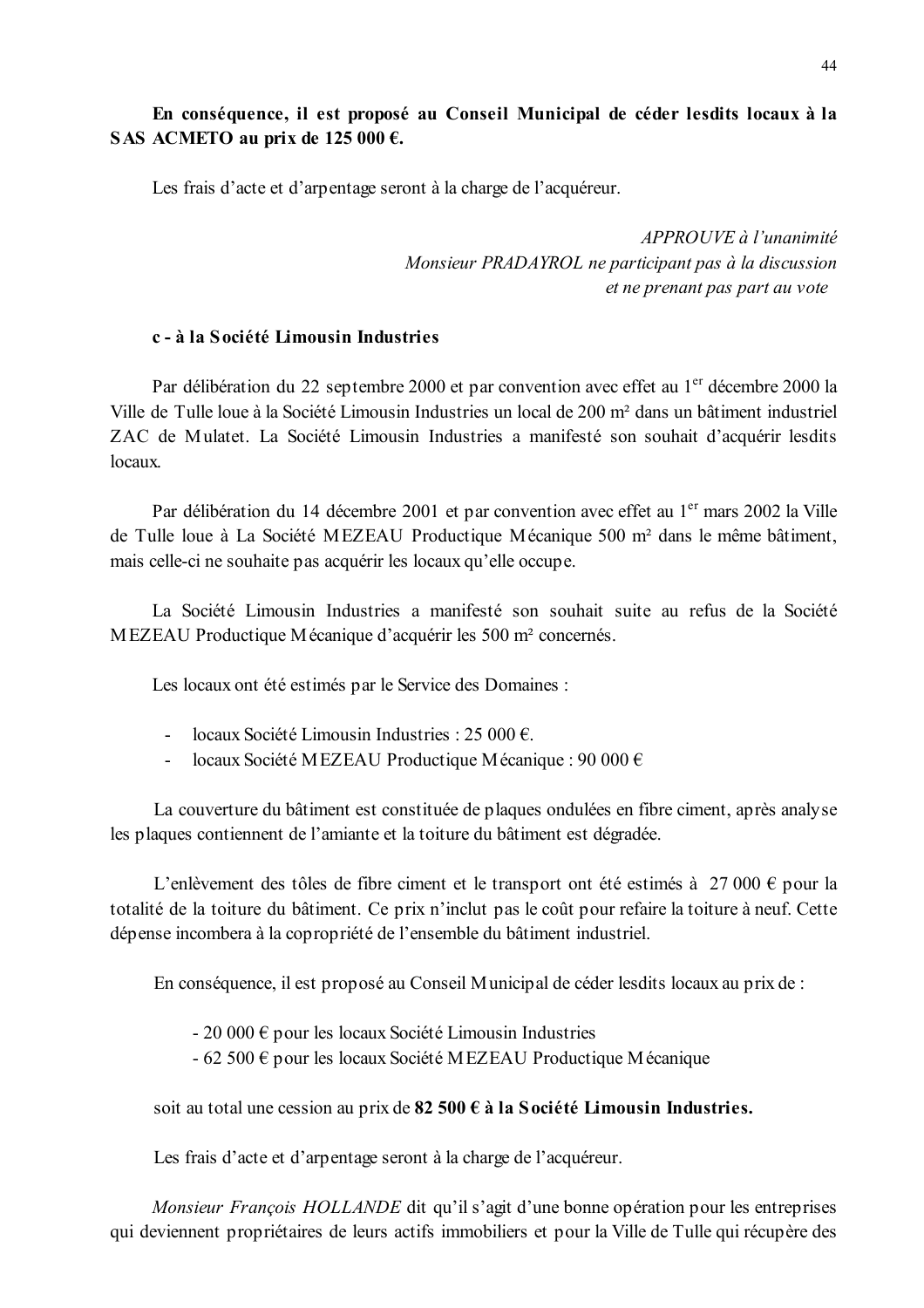fonds pouvant être utilisés à d'autres fins sur le plan économique. Les opérations les meilleures consitent à permettre des installations, à louer puis à vendre.

APPROUVE à l'unanimité Monsieur PRADAYROL ne participant pas à la discussion et ne prenant pas part au vote

### **Transports -**

Rapporteur: Monsieur Philippe BERNIS

18- Approbation de la convention technique et financière de mise en œuvre d'une centrale de mobilité régionale liant la Région Limousin, le Département de la Haute-Vienne, le Département de la Creuse, le Département de la Corrèze, la Communauté d'Agglomération de Limoges Métropole, la Communauté d'Agglomération de Brive, la **SNCF** et la Ville de Tulle

Les collectivités, organisatrices de transports, ont souhaité s'associer à la Région Limousin pour réaliser un système commun d'information multimodale sur les transports en Limousin.

La convention entre les différents partenaires :

- présente l'organisation fonctionnelle de l'exploitation du système d'information multimodale des voyageurs (modalités de mise en œuvre du système, de mise à jour des données, missions des autorités de transports et de leurs exploitants, missions des autres partenaires....)

- définit les engagements financiers entre les partenaires et la Région et les modalités des flux financiers entre les partenaires.

La convention prend effet à la date de la signature et est conclue pour une durée d'un an, renouvelable annuellement par tacite reconduction.

# Il est proposé au Conseil Municipal d'approuver cette convention et d'autoriser Monsieur le Maire ou son représentant à la signer.

Monsieur Philippe BERNIS dit que le principe de cette centrale est d'assurer pour un voyageur l'ensemble de l'offre de transport avec les horaires et les correspondances équivalentes sur un seul site.

En investissement, la Ville de Tulle n'intervient pas.

Elle intervient en fonctionnement à hauteur de 2,5 % du coût estimé pour chaque année.

La participation est revalorisée la 2<sup>ème</sup> année.

Pour les autres années, la participation se chiffrera à 2 500 €.

Cela devrait permettre de mieux accueillir les gens venant par le train jusqu'à la Gare de Tulle.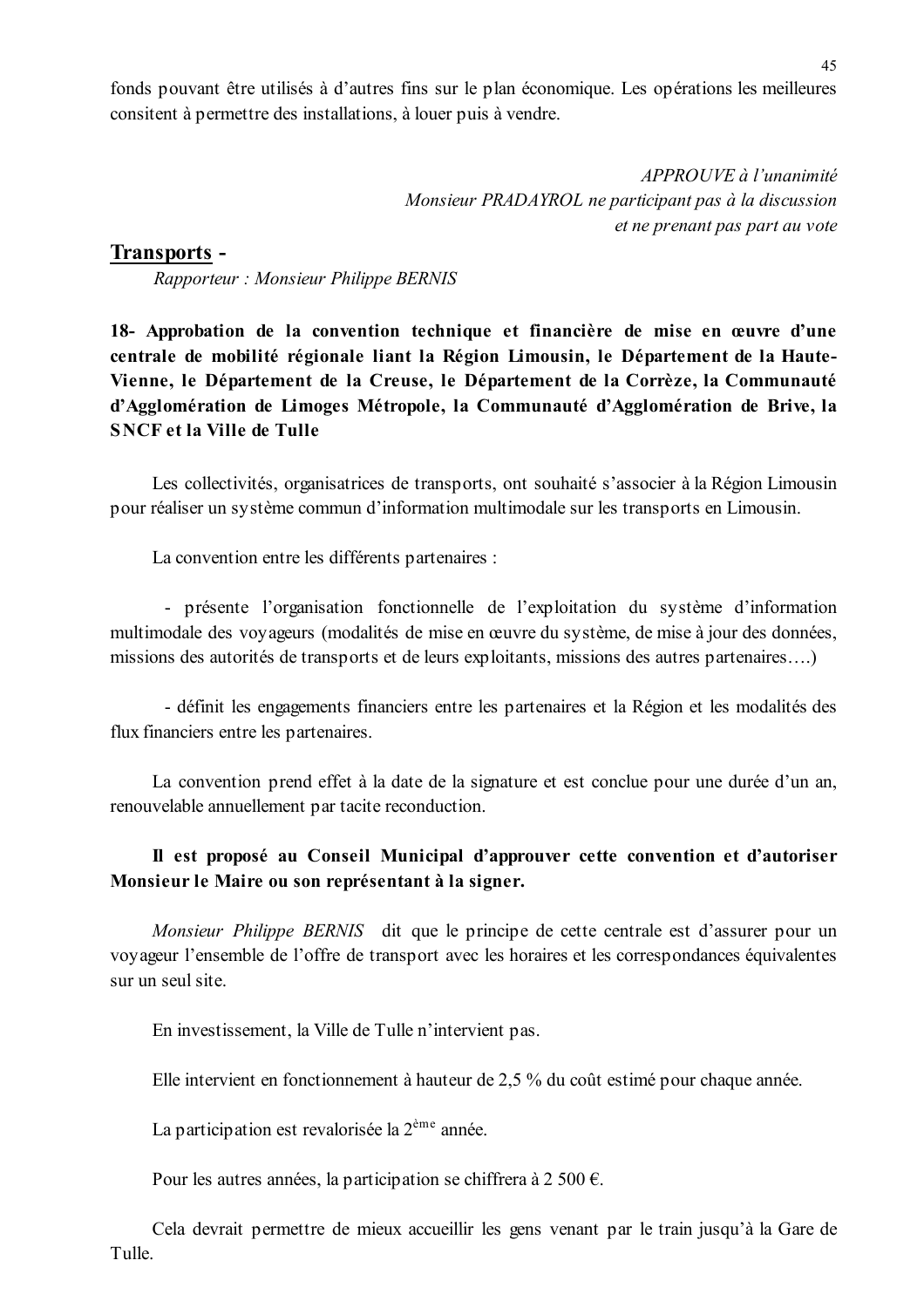C'est un pas de plus vers la mise en place d'un titre de transport unique.

Monsieur Philippe BERNIS dit qu'en début de séance, Monsieur Francois HOLLANDE a parlé des difficultés de circulation et de stationnement dans le cadre de la Fête de la Saint-Clair.

 $- - - - - - - -$ 

La Ville a pris des décisions notamment en raison du déplacement du marché les mercredis et samedis matin sur le quai Baluze.

Il a été décidé de laisser ouverts toute la nuit les parkings bâtis de façon à ce que pendant ces 15 jours les automobilistes arrivant tard puissent se garer sans problème.

D'autres dispositions ont été prises pour inviter les gens venant de l'extérieur de Tulle à prendre des navettes en se stationnant sur le parking de Gamm Vert à l'entrée Ouest de Tulle.

Ce jour-là l'ensemble du réseau du bus sera gratuit et en accès libre pour tout le monde.

APPROUVE à l'unanimité

#### Travaux -

 $\blacktriangleright$ 

### 19- Réhabilitation du CCS - Approbation d'avenants aux marchés de travaux Rapporteur: Monsieur Alain LAGARDE

Les travaux d'aménagement et de réhabilitation de l'ensemble des locaux visés par la Tranche Ferme de Mise en Sécurité du Centre Culturel et Sportif de TULLE ont mis à jour un certain nombre d'insuffisances qui, n'étant pas visibles avant les travaux, n'ont pu être prévues lors de l'établissement du projet.

Ces éléments ont été validés par le Bureau de Maîtrise d'œuvre R3i en accord avec le Maître d'Ouvrage et le Bureau de Contrôle Technique VERITAS.

La réalisation de ces travaux supplémentaires s'avère indispensable à la continuité et à la conformité du chantier, soit sur le plan technique, soit sur le plan sécurité.

Les travaux à réaliser sont les suivants :

Reprise des élévations intérieures des façades Nord et Ouest de la Salle  $\blacktriangleright$ Omnisports

 $\blacktriangleright$ Habillage des rives de couverture pour mise hors d'air et continuité d'isolation

 $\blacktriangleright$ Doublage intérieur en bardage pour reprise de la façade composé de matériaux hétéroclites

Mise en place de trappes Coupe-feu pour maintien de l'accès entretien.

 $\blacktriangleright$ Surface vitrée du bureau accueil dans Hall d'Entrée agrandie pour meilleure visibilité du public

 $\blacktriangleright$ Réalisation d'une gaine de ventilation du local chaufferie Coupe Feu 2h

 $\blacktriangleright$ Reprise des gaines existantes pour désenfumage et mise en conformité des circulations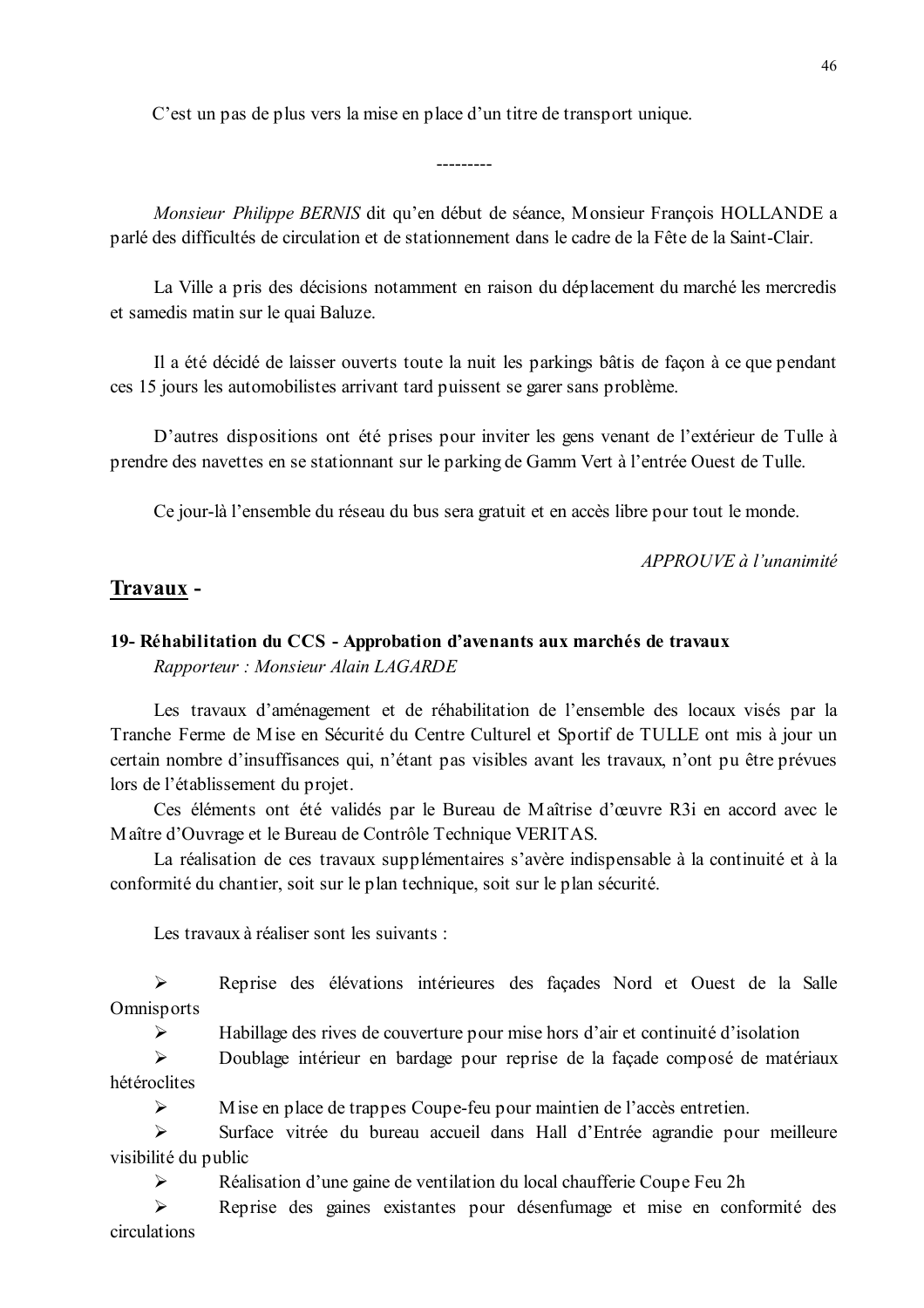$\blacktriangleright$ Modification des luminaires pour optimisation de la qualité d'éclairement par rapport à la consommation des luminaires

Modification du coffret de prises destiné au raccordement électrique des spectacles  $\blacktriangleright$ dans la salle Omnisports

 $\blacktriangleright$ Mise en sécurité de l'Espace Jeune par le raccordement d'une centrale de gestion d'accès commandée depuis les bureaux du CCS

Mise en place d'un détecteur de fumée supplémentaire destiné à mettre en sécurité  $\triangleright$ toutes les pièces existantes.

| N° Lots / Nature Lots                | <b>Entreprises</b>                           | Montant travaux à<br>réaliser H.T. | Montant Marché+<br>Avenants antérieurs HT | Nouveau Montant<br>Marché TF HT |
|--------------------------------------|----------------------------------------------|------------------------------------|-------------------------------------------|---------------------------------|
| 01- Gros Œuvre                       | <b>FERNANDES</b>                             | 3 764,00                           | 87 150.65                                 | 90 914.65                       |
| 03- Couverture                       | <b>FOUSSAT</b>                               | 8 100,00                           | 163 420.87                                | 171 520.87                      |
| 04- Etanchéité                       | <b>SMAC</b><br><b>ACÏEROID</b>               | 680,62                             | 7 797.70                                  | 8 478.32                        |
| 05 - Menuiserie extérieure alu RIOUX |                                              | 716,66                             | 51 334.10                                 | 52 050.76                       |
| 06- Menuiserie intérieure<br>bois    | <b>DES</b><br><b>ATELIER</b><br><b>DOMES</b> | 4 204,12                           | 70 114.86                                 | 74 318.98                       |
| 08- Plâtrerie/Peinture               | <b>RIVIERE</b>                               | 8 640,90                           | 119 668.24                                | 128 309.14                      |
| 14- Chauffage                        | <b>LEMAIRE</b>                               | $-128,00$                          | 73 505.00                                 | 73 377.00                       |
| 15- Electricité                      | <b>AMEC SPIE</b>                             | 11 170,51                          | 160 115.18                                | 171 285.69                      |
| <b>TOTAUX</b>                        |                                              | 37 148,81 $\epsilon$               |                                           |                                 |

Les travaux à réaliser concernent les lots suivants pour un montant total de 37 148.81  $\epsilon$  HT.

Seuls les travaux relatifs aux lots n°3 (Couverture), n°4 (Etanchéité), n°8 (Plâtrerie/Peinture) et n°15 (Electricité) entraînent une plus value nécessitant l'avis de la CAO.

La commission d'appel d'offres dans sa séance du 15 mai courant a émis un avis favorable pour la passation de ces avenants.

Monsieur Alain LAGARDE dit que la salle omnisport pourra être livrée fin Juin, début juillet.

En Septembre, les travaux sur le TC1 débuteront. Ils concernent l'aménagement de la salle de gymnastique à la place de l'ancienne piscine et du Club House qui jouxtait l'ancienne piscine.

La TC 2 concernera les salles du 2<sup>ème</sup> étage.

APPROUVES à l'unanimité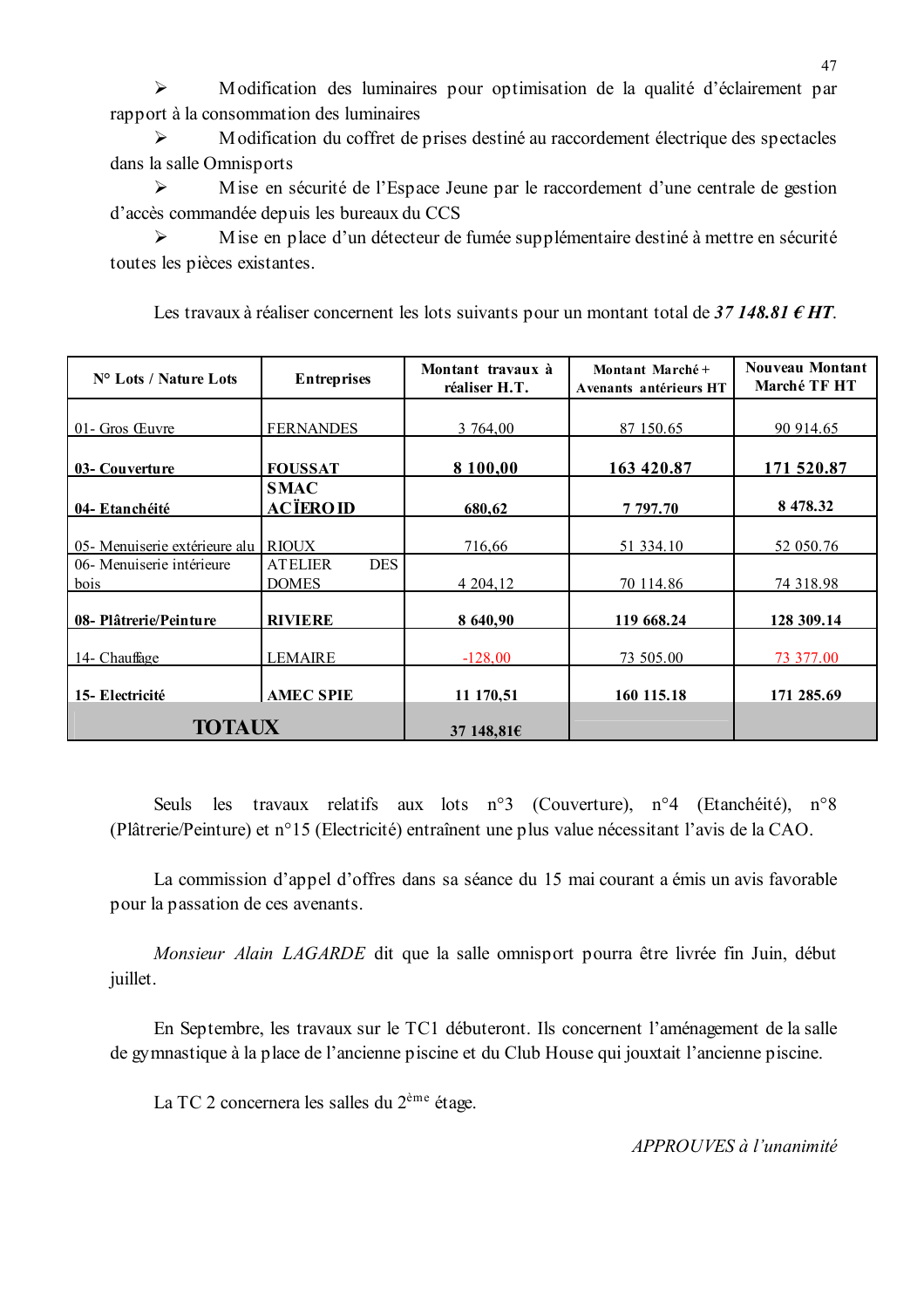20- Travaux de voirie rue du Chandon et rue Marc Eyrolles - Demande de subvention à l'Agence de l'Eau Adour Garonne pour le financement de l'élimination d'un rejet direct dans la Solane

Dans le cadre de l'aménagement de voirie de la rue du Chandon et de la Rue Marc Eyrolles, la Ville de Tulle (sous la maîtrise d'ouvrage de la SEMABL et la maîtrise d'œuvre des SERVICES TECHNIQUES) souhaite supprimer le déversoir d'orage entraînant un rejet direct d'eaux usées dans la Solane.

Le rejet d'eaux usées est estimé à 30 Eq.

Les travaux exécutés sous CHARTE DE QUALITE, consistent à la mise en séparatif du réseau des deux rues. Les eaux usées seront raccordées sur le collecteur en encorbellement dans la Solane.

La Ville sollicite donc une subvention auprès de l'Agence de l'Eau Adour Garonne, au titre de l'élimination de rejets directs en milieu naturel.

Le montant des travaux est estimé à 26 000 € HT sur le budget Ville et 32 000 € HT sur le budget assainissement.

APPROUVE à l'unanimité

# 21- Aménagement d'un square rue du Chandon - Intégration de cette opération dans la CPA - Demandes de subventions à l'ANRU et à la Région

Par délibération du 23 septembre 2005, le Conseil municipal a sollicité une subvention de l'ANRU pour le financement de l'ingénierie d'opérations afférentes au projet global de rénovation urbaine de Tulle dont la maîtrise d'ouvrage est assurée par la SEMABL dans le cadre de la CPA. L'aménagement d'un square Quai Baluze faisait partie de ces opérations. Cette opération n'ayant pas été réalisée, il est demandé le transfert de la subvention correspondante pour le financement d'une nouvelle opération : l'aménagement d'un square rue du Chandon dont le coût s'élève à 80  $000 \in HT$ 

#### Il est demandé au Conseil municipal :

- de se prononcer sur l'intégration de cette opération sur la CPA

- de solliciter une subvention de l'ANRU à hauteur de 40 000  $\epsilon$  et de la Région à hauteur de 16 000  $\epsilon$  pour son financement

- d'autoriser la SEMABL à percevoir les subventions allouées.

 $APPROIIVE$  à l'unanimité

Finances -

Rapporteur: Monsieur Michel BREUILH

# 22- Décision modificative

- Budget Ville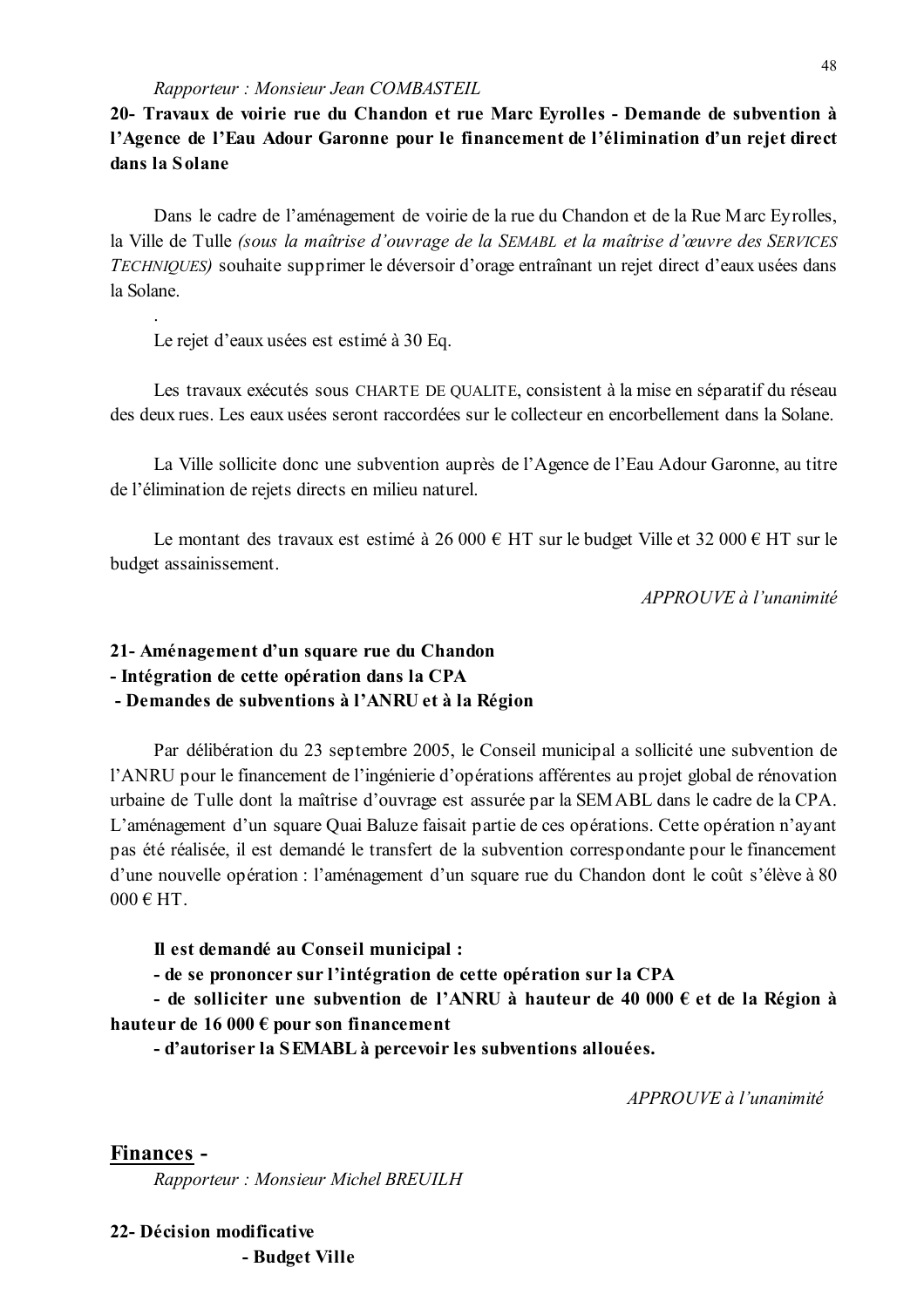Monsieur Michel BREUILH dit qu'elle concerne :

- plusieurs sinistres dont la liste apparaît en dépenses et en recettes  $\Delta \phi$
- une participation NOVCAT qui est à compléter  $\sim$
- des subventions peu importantes mais indispensables  $\omega_{\rm{eff}}$
- un reliquat de 2005 à régler
- une participation au titre du FISAC de plus de 22 000  $\epsilon$
- un complément de subvention spécifique qui n'avait pas pu être intégré dans le budget à hauteur de 16 000  $\in$
- des virements de crédits

23. Vote des tarifs 2006-2007

- une ouverture de crédits qui va en dépenses et en recettes qui correspond au reversement à la SEMABL de la participation FISAC qui avait été versée à la Ville pour le parking St Pierre. Il fallait passer toutes les écritures comptables afin de faire la remise d'ouvrage du parking Saint-Pierre.
- la prise en compte de travaux de nettovage nécessaires rue du Point du Jour  $\omega_{\rm{max}}$

Il y a des recettes plus importantes en matière de fonctionnement ce qui permet un virement intéressant à hauteur de près de 8 100  $\epsilon$  à la section d'investissement.

APPROUVE par 26 voix pour et 7 abstentions

| a - Equipements sportifs |                                                                                           |
|--------------------------|-------------------------------------------------------------------------------------------|
|                          | APPROUVE à l'unanimité                                                                    |
|                          | b - Ecole Nationale de Musique                                                            |
|                          | APPROUVE à l'unanimité                                                                    |
| c - Cantines scolaires   |                                                                                           |
|                          | APPROUVE à l'unanimité                                                                    |
|                          |                                                                                           |
|                          | 24- Adhésion au titre de l'année 2006 à divers organismes et associations et versement de |
|                          |                                                                                           |

la cotisation correspondante :

a-Fédération Nationale des Collectivités Territoriales pour la Culture et versement de la cotisation correspondante

b-Association Française des Communes, Départements et Régions pour la Paix

c- Profession Sport Corrèze Limousin

Il est proposé au Conseil municipal de se prononcer sur l'adhésion de la Ville au titre de l'année 2006 aux organismes et associations suivants et de leur verser la cotisation correspondante: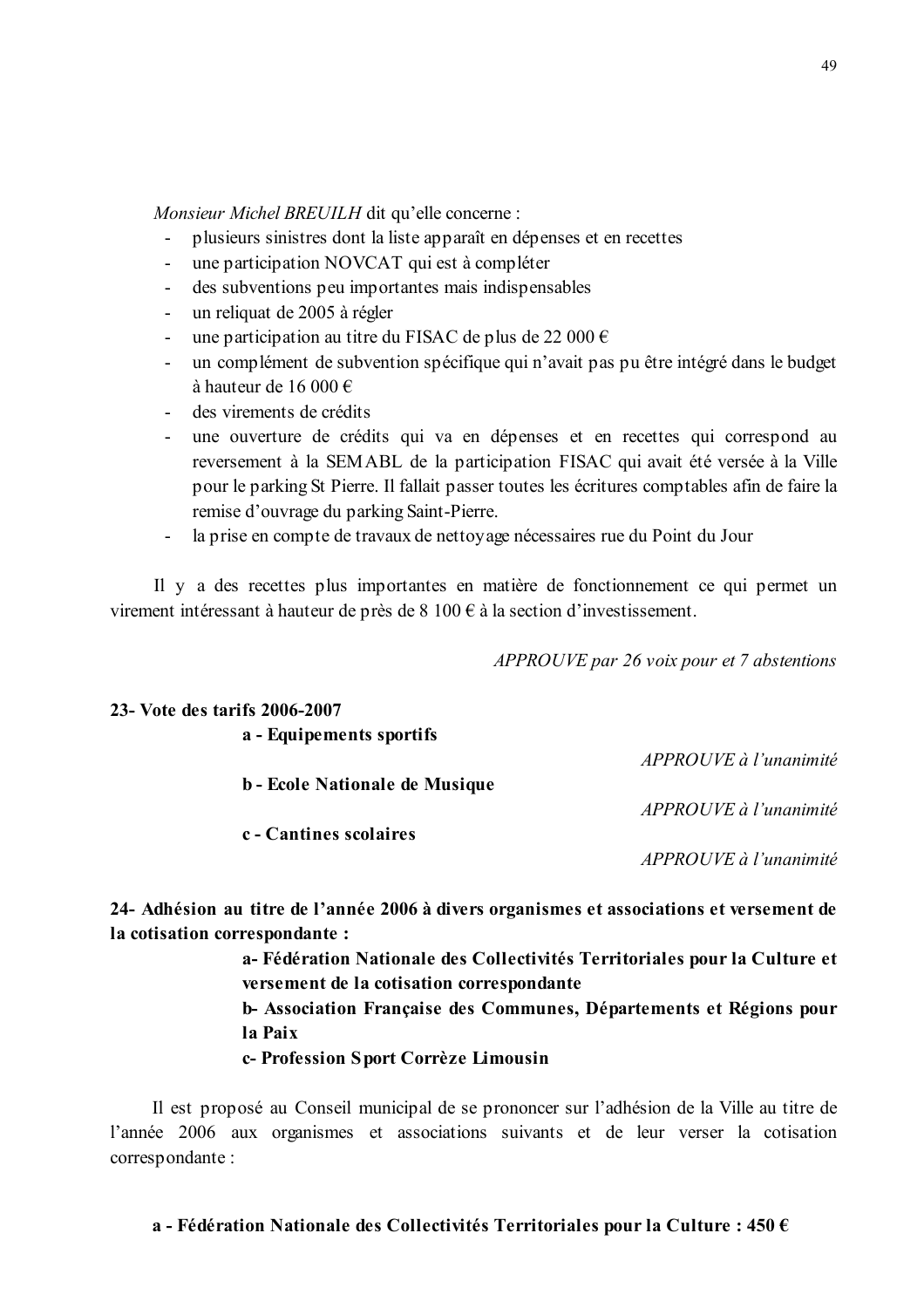La FNCC a de nombreux projets pour l'année à venir et continue également, pour répondre aux attentes de collectivités, à mener des réflexions approfondies sur des thèmes tels que le spectacle vivant, la décentralisation culturelle, l'éducation artistique, les bibliothèques (droits d'auteur, numérisation...).

 $APPROUVE \d0$  l'unanimité

# b - Association Française des Communes, Départements et Régions pour la Paix: 773 $\epsilon$

Il est précisé que pour 2006, l'AFCDRP représentera ses membres à deux occasions : au  $9^{\text{ème}}$  Congrès international des Villes Educatrices à Lyon ainsi qu'au  $2^{\text{ème}}$  Salon international des initiatives de Paix

 $APPROUVE$ à l'unanimité

#### c - Profession Sport Corrèze Limousin : 23 €

La Ville doit adhérer à cette association pour bénéficier de ses intervenants notamment dans le cadre des activités organisées au titre des Contrats Educatifs Locaux.

APPROUVE à l'unanimité

#### 25- Attribution de subventions exceptionnelles :

a- Comité de Jumelage Tulle - Bury (Rapporteur : Monsieur Pierre **DIEDERICHS** b- Les Restos du Cœur (Rapporteur : Madame Janine PICARD) c- A petits pas (Rapporteur: Madame Sylvie NONI)

#### a - au Comité de Jumelage Tulle Bury

Monsieur CHAUMEIL, Président du Comité de Jumelage Tulle-Bury, va se rendre à Bury, au nom de cette association en tant que membre de la délégation officielle dans le cadre des rencontres internationales de la Jeunesse et du Sport.

Il est proposé au Conseil municipal de verser une subvention exceptionnelle à hauteur de 244,60  $\epsilon$  au Comité de Jumelage Tulle-Bury, correspondant au montant des frais de transports de Monsieur CHAUMEIL, la Ville souhaitant prendre en charge ces derniers.

APPROUVE à l'unanimité

### **b** - à l'association « Les Restos du Cœur »

L'association « les Restos du Cœur de la Corrèze » a constaté une augmentation sensible du nombre de repas distribués sur Tulle : + 25% (37500).

De ce fait, elle a sollicité une subvention de 5000 Euros au titre de l'année 2006.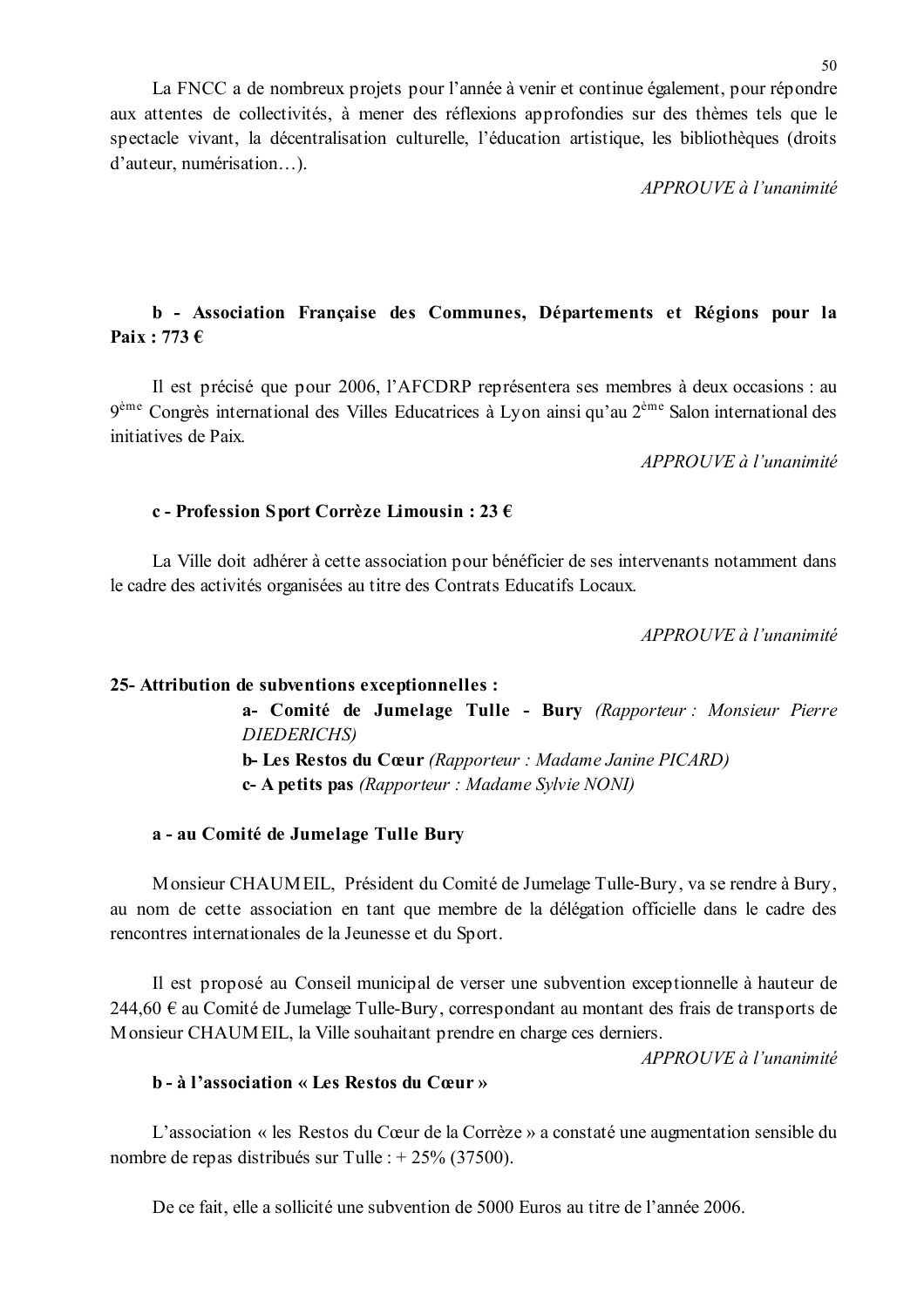Compte tenu de cette situation mais aussi parce qu'à Tulle, les Restos assurent toute l'année une continuité afin de mieux répondre aux besoins alimentaires des familles les plus en difficulté, il est proposé au Conseil Municipal d'allouer une subvention complémentaire de 2000 Euros aux Restos du Cœur.

 $APPROUVE \d0$  l'unanimité

#### $c - \hat{a}$  l'association « A petits pas »

L'association « A petits pas » créée en Juin 1994 par des parents de la crèche hospitalière soutient l'action de l'équipe de la crèche et instaure un dialogue avec les différents acteurs (équipe, parents, administration).

L'association et l'équipe ont décidé de procéder à l'aménagement d'une aire de jeu extérieure (psychomotricité) répondant aux normes en vigueur et permettant de développer les acquisitions motrices de l'enfant

L'investissement nécessaire à la réalisation de ce projet représente 15 423 Euros HT.

Vu le coût important de cet aménagement, l'association a décidé de procéder à une réalisation progressive.

A ce titre, la CAF, le Centre Hospitalier et l'association sur ses fonds propres, ont décidé de participer à ce financement.

Dans la mesure où la Ville de Tulle dispose de 12 places à la crèche hospitalière pour des enfants dont les parents ont des horaires de travail décalés, il est proposé au Conseil Municipal d'allouer une subvention exceptionnelle de 1000 Euros à l'association « A petits pas » pour lui permettre de commencer l'aménagement de l'aire de jeux.

 $APPROIIVE$  à l'unanimité

# Affaires scolaires -Rapporteur: Madame Dominique GRADOR

# 26- Approbation d'une convention souscrite avec l'Inspection Académique de la Corrèze pour la dotation annuelle de la Ville en fournitures de bureau dans les écoles primaires

La Ville de Tulle souhaite mettre à la disposition du service social en faveur des élèves de l'Inspection Académique de la Corrèze, une dotation annuelle en fournitures de bureau, à titre gracieux.

Il est proposé au Conseil municipal d'approuver la convention afférente ci-annexée liant la Ville et l'Inspection Académique et d'autoriser Monsieur le Maire ou son représentant à la signer.

Il est précisé que cette convention sera renouvelable chaque année par tacite reconduction.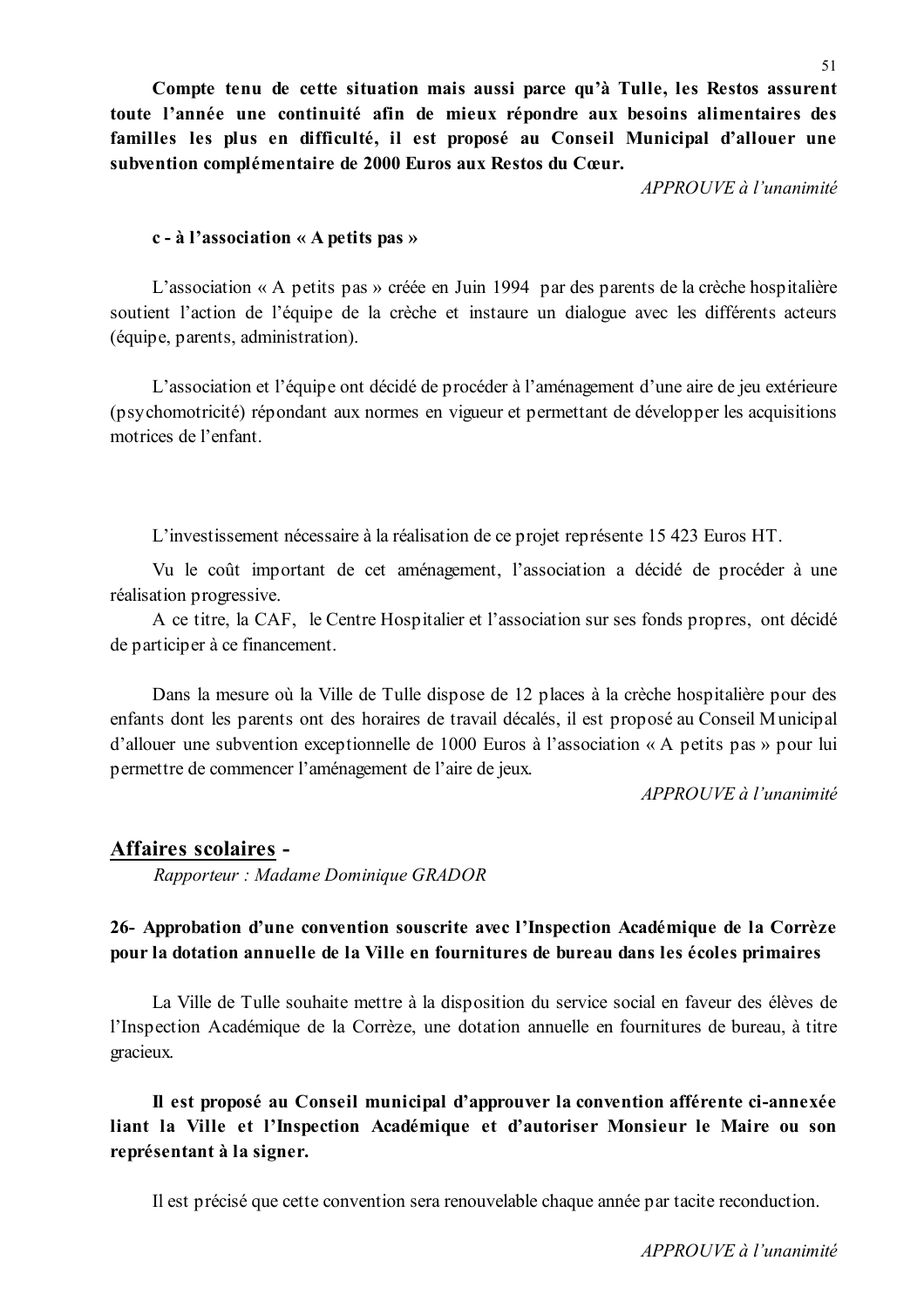Rapporteur: Madame Magali LACHASSAGNE

#### 27-Logement des jeunes :

# - Approbation d'une convention liant la Ville et la Caisse d'Allocations Familiales - Demande de subvention à la Caisse d'Allocations Familiales pour le logement des jeunes

Il a été créé au sein des services municipaux un service logement des jeunes qui propose une offre de logement adaptée à la population jeune (étudiant, jeunes en situation d'insertion professionnelle, jeunes en difficulté ou en voie d'exclusion).

Afin d'aider et accompagner les jeunes à trouver un logement, la Ville de Tulle a décidé de créer un service logement des jeunes.

Il est proposé au Conseil municipal :

- d'approuver une nouvelle convention à intervenir avec la Caisse d'Allocation Familiale.

- de solliciter, pour l'année 2006, une subvention de la Caisse d'Allocation Familiale de la Corrèze dans le cadre de l'animation de la vie sociale et de l'habitat pour le fonctionnement du service logement des jeunes.

Plan de financement prévisionnel pour l'année 2006 : \* Coût total HT: 36 338.62  $\in$ 

Participations financières :

\* Ville de Tulle : 32 838,62  $\epsilon$ 

\* Subvention Caisse d'Allocations Familiales : 3 500 €.

APPROUVE à l'unanimité

#### Affaires sportives -

Rapporteur: Monsieur Alain LAGARDE

# 28- Approbation du bail pour l'occupation durant l'été d'une buvette installée au Centre aquarécréatif

Dans le cadre du fonctionnement estival du Centre aquarécréatif, il est prévu de permettre à un exploitant de proposer un service de restauration légère. Pour cela une buvette sera installée sur le haut de la plage engazonnée.

Par délibération du 30 mars 2006, le Conseil municipal a décidé de procéder au lancement d'une consultation pour l'exploitation de ce service.

Suite à une consultation, il a été décidé de confier ce service à Monsieur HAMZAOUI à compter du 1<sup>er</sup> Juin et ce jusqu'au 31 août 2006.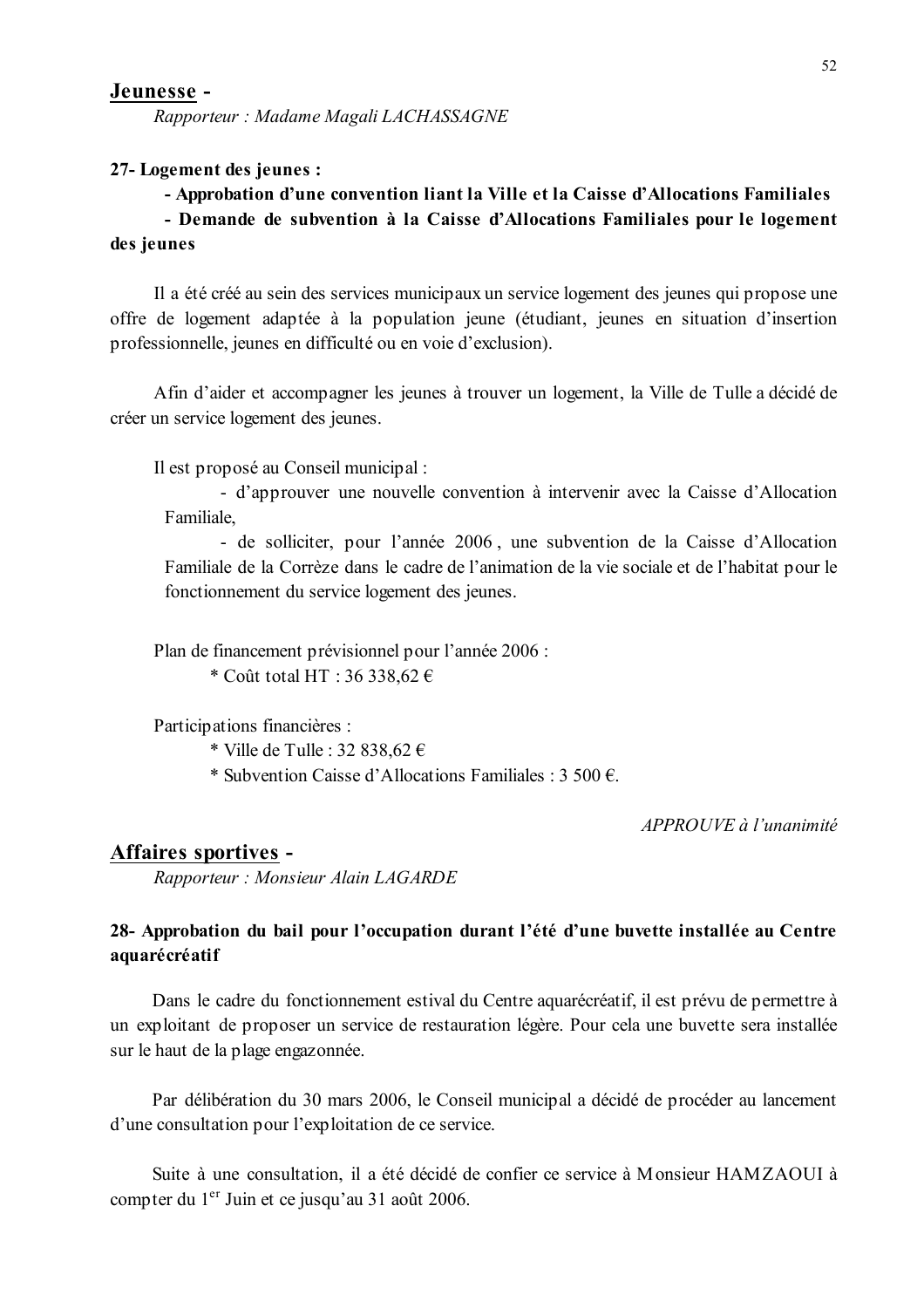Il est proposé au Conseil municipal d'approuver le bail afférent aux modalités de mise à disposition de l'intéressé des locaux dans lesquels il exercera son activité.

 $APPROIIVE \d{d} l'unanimit \d{e}$ 

### Tourisme -

Rapporteur: Monsieur Jacques VIREFLEAU

# - Information sur le concours 2006 de fleurissement de la ville : modalités, communication et déroulé

- Cf document annexe -

Monsieur Jacques VIREFLEAU dit que le concours de fleurissement exprime la volonté de l'Office de Tourisme de proposer des produits originaux qui répondent à une demande nouvelle.

Parallèlement à la mise en valeur de la Ville, l'Office a décidé d'associer au plus près les tullistes en proposant un concours de fleurissement établi en collaboration avec le Service Jardins de la Ville

Ont été rencontrés plusieurs fois les représentants des associations de quartier, des professionnels de l'horticulture qui apportent leur soutien et leurs conseils.

Cette action est soutenue par une commission efficace.

Plusieurs catégories sont définies :

- maisons et jardins individuels
- fenêtres, terrasses, immeubles collectifs
- commerces  $\mathcal{L}^{\text{max}}$

Pour les prix, la Ville a demandé à la Toque Blanche de proposer des repas qui concerneront les trois premiers prix des trois catégories.

L'Office de Tourisme offrira une demi-journée découverte et gastronomie à Tulle pour les trois seconds prix.

Les partenaires professionnels se sont associés afin de remettre des chèques cadeaux pour les trois troisièmes prix.

#### Urbanisme -

Rapporteur: Monsieur Jean COMBASTEIL

# 29- Approbation de la convention de suivi façade des quartiers ouest liant la Ville et le **PACT Corrèze**

L'OPAH des quartiers ouest s'est achevée le 30 avril 2006 ainsi que le suivi de l'opération façade par le PACT de la Corrèze.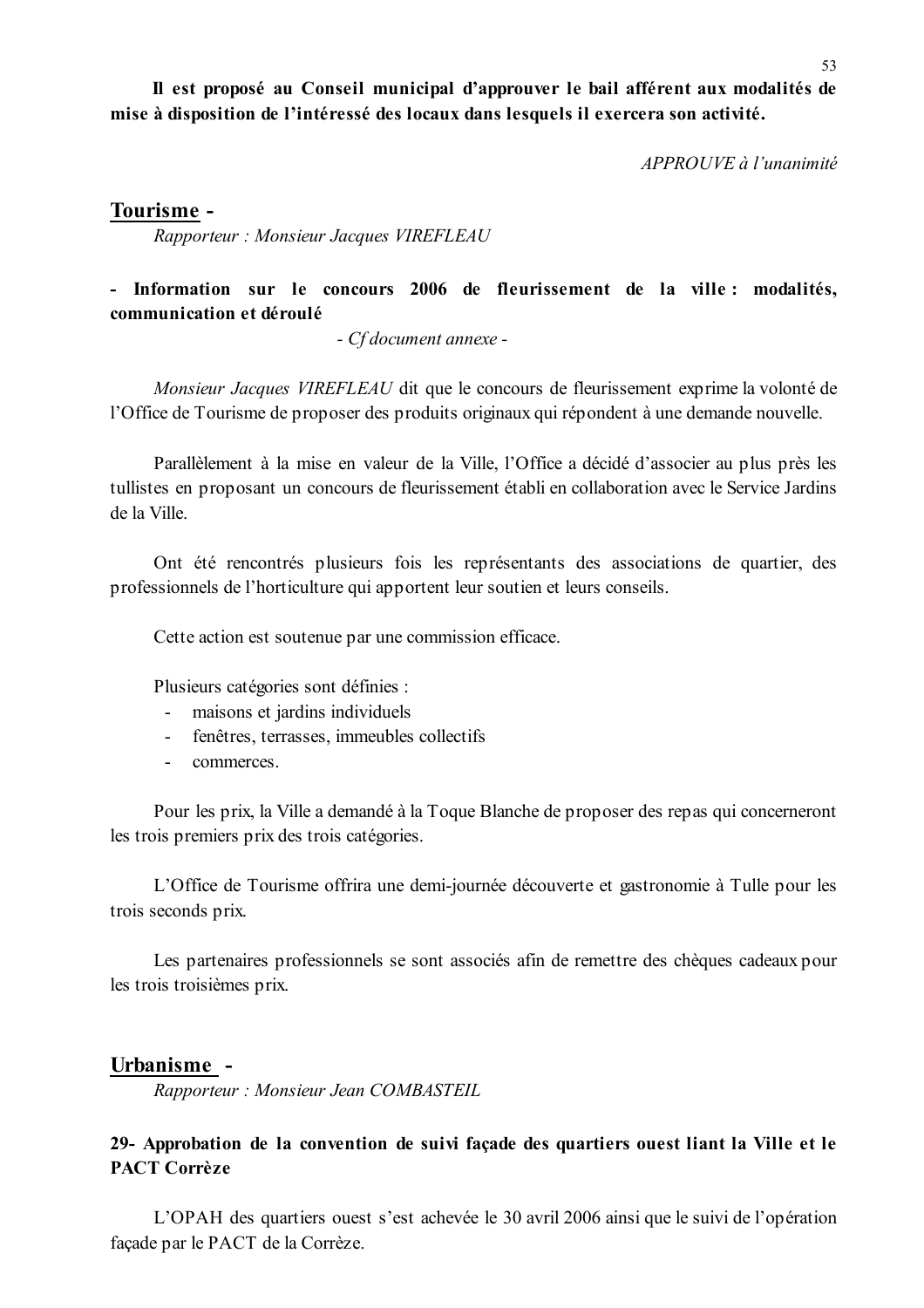Il convient toutefois de continuer à confier le suivi de l'opération façade sur les quartiers ouest au PACT Corrèze pour une durée supplémentaire d'un an : du 1<sup>er</sup> mai 2006 au 1<sup>er</sup> mai 2007.

Le coût du service est établi à 5 624 € HT soit 6 726,30 € TTC.

Il est proposé au conseil municipal d'approuver la convention de suivi façade sur les quartiers ouest afférente et d'autoriser Monsieur le Maire ou son représentant à la signer.

APPROUVE à l'unanimté

#### 30- Acquisition de portions de parcelles sises Chemin de Lespinat

Par délibération en date du 24 septembre 2004, la Ville de Tulle a délibéré sur le projet de travaux d'élargissement du Chemin de Lespinat afin de permettre une circulation en toute sécurité, l'accès aux véhicules de secours et le croisement de deux véhicules légers.

La Ville de TULLE avait également décidé :

- l'acquisition de parcelles requises pour la réalisation de cette opération

 $et$ 

- en cas de désaccord des riverains concernés par la cession de leur terrain, la possibilité d'engager une procédure d'utilité publique.

Après plusieurs contacts écrits et verbaux sur ces cessions, la Ville de Tulle a obtenu l'accord des propriétaires des portions de terrains nécessaires à l'élargissement de la voie.

En conséquence, il est proposé au conseil municipal d'acquérir les parcelles suivantes pour partie :

| <b>PROPRIETAIRE</b>           | <b>PARCELLE</b>                      | <b>SUPERFICIE</b>     | <b>MONTANT ACQUISITION</b>                                                                                                                                                   |
|-------------------------------|--------------------------------------|-----------------------|------------------------------------------------------------------------------------------------------------------------------------------------------------------------------|
| Mr Dominique<br><b>RONDET</b> | $BXN^{\circ}80$                      | $195 \; \mathrm{m}^2$ | 1 500 $\epsilon$                                                                                                                                                             |
| Mr Antoine SOULIER            | $BXN^{\circ}82$                      | $6 \text{ m}^2$       | Euro symbolique                                                                                                                                                              |
| Mr MONTEIL Jean-<br>Baptiste  | 150,<br>$BX \tN^{\circ}$<br>151, 152 | $260 \; \mathrm{m}^2$ | Cette<br>fera<br>cession<br>se<br>en<br>échange<br>de<br>$\text{travaux}:$<br>goudronnage entrée hangar,<br>clôture,<br>coupe d'arbre avec<br>restitution en billes de bois. |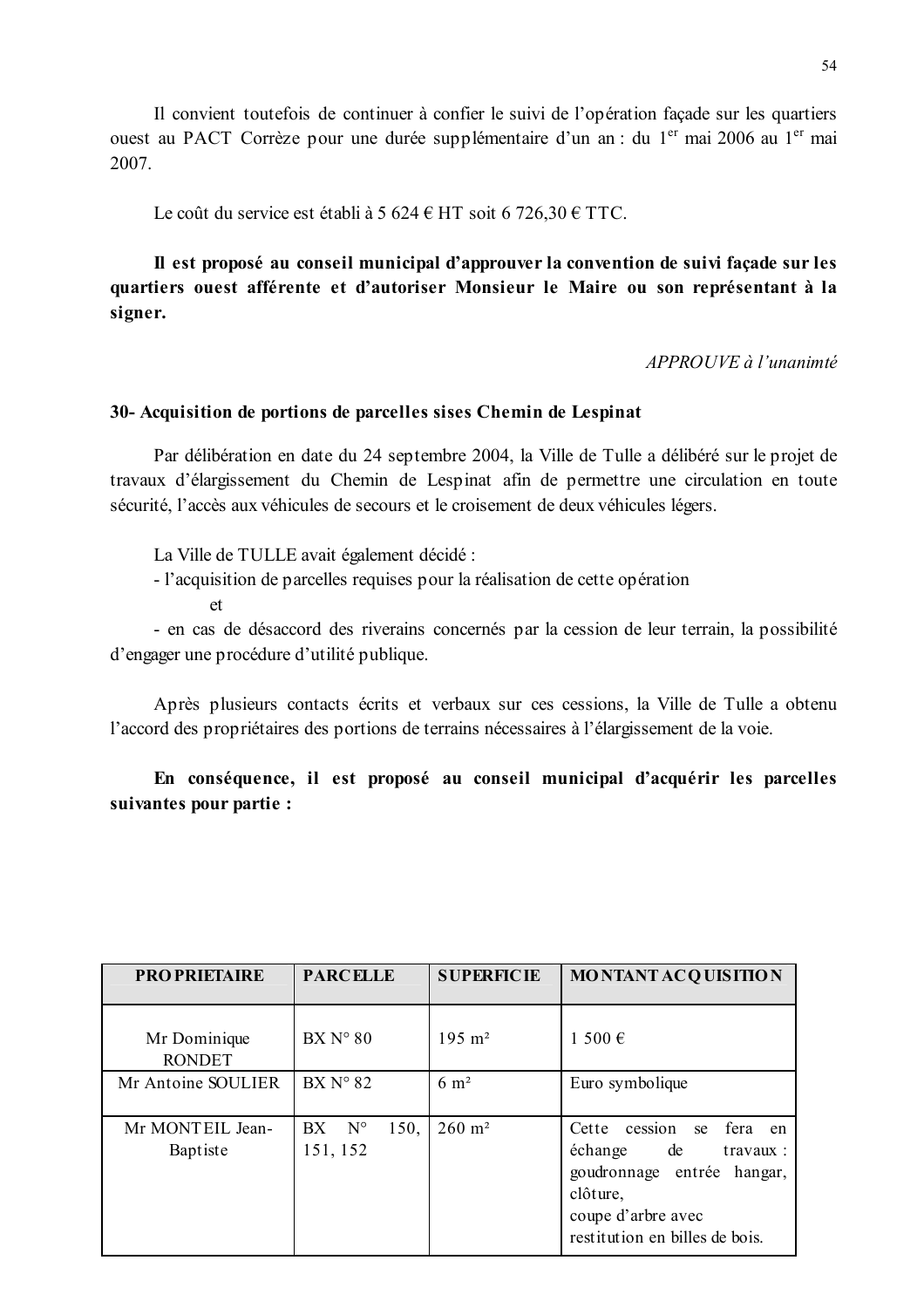| Mr Gérard HUNT | $N^{\circ}$ 100 et 1<br>BX<br>10 <sub>1</sub> | 146m <sup>2</sup> | Euro symbolique |
|----------------|-----------------------------------------------|-------------------|-----------------|
|----------------|-----------------------------------------------|-------------------|-----------------|

Les frais d'acte et d'arpentage seront à la charge de la commune.

Monsieur François HOLLANDE demande si beaucoup d'Anglais se sont installés à Tulle.

Monsieur Jean COMBASTEIL dit qu'il ne que Monsieur Hunt à Lespinat et un autre anglais demeurant à Peyrafort.

Monsieur François HOLLANDE demande à Monsieur Pradayrol s'il a des informations sur ce point.

Monsieur Christian PRADAYROL dit qu'il n'a pas traité personnellement de dossiers concernant des anglais.

> APPROUVE à l'unanimité Monsieur PRADAYROL ne participant pas à la discussion et ne prenant pas part au vote

#### 31- Acquisition de terrain rue de Germain

Dans le cadre d'une remise aux normes définies dans le règlement du Plan d'Occupation des Sols, la Ville de Tulle envisage de porter la largeur de la voie reliant la rue de Germain à la rue de Saquet à 5 mètres permettant ainsi le passage de véhicules de secours.

Pour réaliser ces travaux la Ville de Tulle doit acquérir une partie de la parcelle BV N° 364 d'une superficie d'environ 100 m<sup>2</sup> et une partie de la parcelle BV  $N^{\circ}$  383 d'une superficie  $d'$ environ 10 m<sup>2</sup>

Le service des Domaines a estimé le prix du m<sup>2</sup> du terrain à 15  $\epsilon$ .

Monsieur et Madame CHASSAING, propriétaires de la parcelle BV N° 364, ont donné leur accord pour cette cession au prix fixé par les Domaines et ils ont demandé que la clôture existante soit refaite par la Ville de Tulle avec un grillage de treillis soudé d'une hauteur de 1m70.

Monsieur et Madame JUIN, propriétaires de la parcelle BV N°383, ont également donné leur accord pour la cession de la portion de terrain requise au prix fixé par les Domaines.

Il est proposé au conseil municipal d'acquérir une partie des parcelles BV N° 364 et N° 383 au prix de 15  $\epsilon$  le m<sup>2</sup>. Un document d'arpentage définira la superficie exacte des terrains nécessaires à l'élargissement.

Les frais d'acte et d'arpentage seront à la charge de la commune.

APPROUVE à l'unanimité Monsieur PRADAYROL ne participant pas à la discussion et ne prenant pas part au vote Monsieur JUIN ne prenant pas part au vote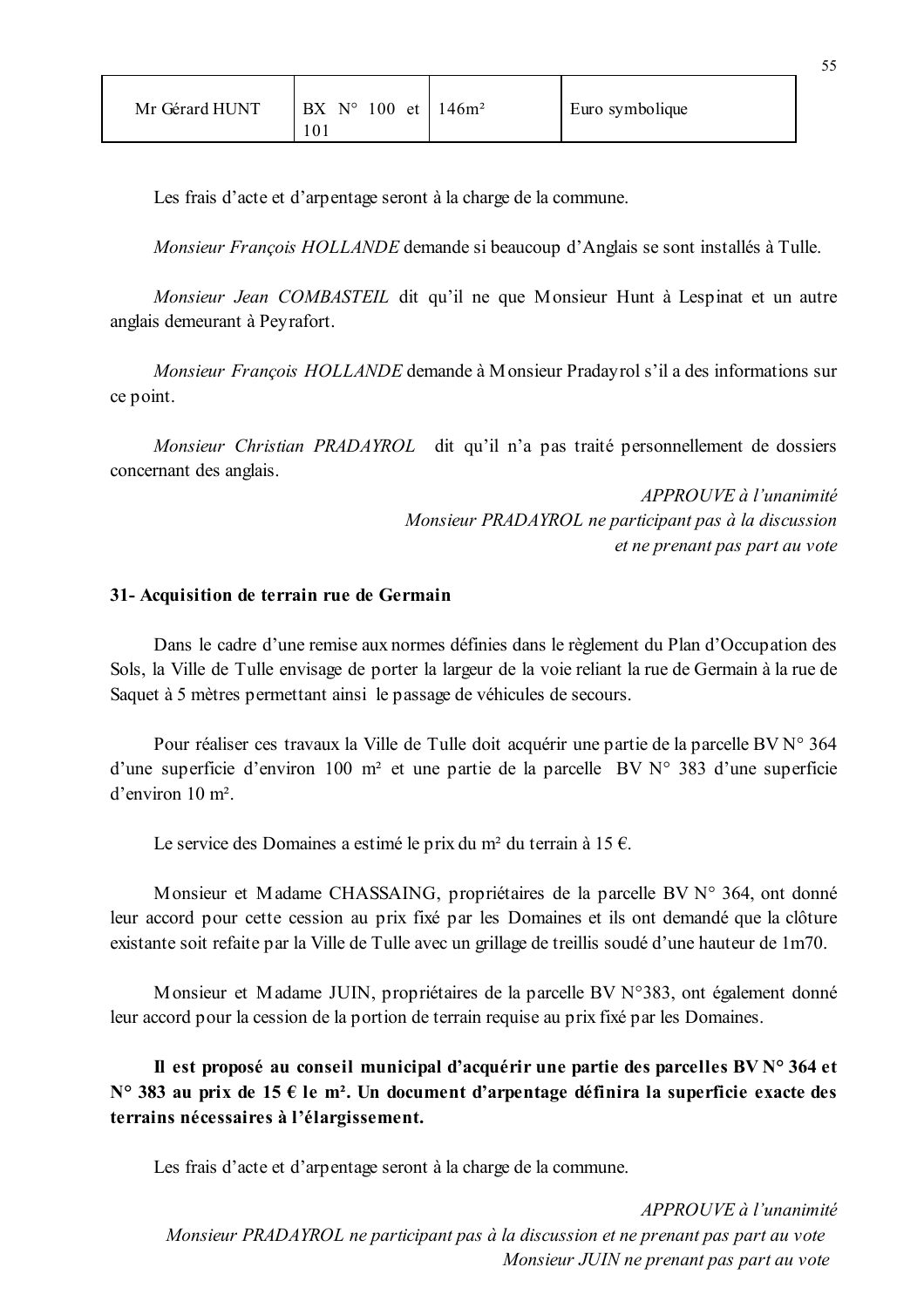### 32- Approbation de l'avenant n<sup>o</sup>1 au marché à bons de commandes 2005 « Réseau Eau **Potable et Assainissement »**

Suite à des difficultés techniques sur l'aménagement de la place de la cathédrale pour le projet assainissement, des travaux sont nécessaires sur l'avenue Charles De Gaulle afin de permettre le raccordement définitif de cette dernière à la station d'épuration.

Cependant, l'aménagement de voirie de l'avenue prévu début septembre dans la continuité de celui de la place de la cathédrale nécessite d'intervenir rapidement pour réaliser l'assainissement

Les travaux à réaliser sont estimés à 180 000  $\epsilon$  HT à répartir de la facon suivante : 110 000 € HT sur le budget assainissement et 70 000 € HT sur le budget Ville pour les travaux à réaliser sur le réseau eaux pluviales.

Afin de réaliser ces travaux dans les meilleures conditions, il convient de les intégrer dans le marché à bons de commandes 2005 « Réseau eau potable et assainissement ». Pour cela il convient d'augmenter le montant maximum du marché et de proroger la durée du marché de trois mois, par voie d'avenant.

Le montant maximum du marché va donc passer de 450 000 € HT à 504 000 € HT et le marché se prorogera jusqu'au 27 septembre 2006.

La Commission d'appel d'offres dans sa séance du 15 mai courant a émis un avis favorable pour la passation de cet avenant.

Il est proposé au Conseil municipal d'approuver cet avenant et d'autoriser Monsieur le Maire ou son représentant à le signer.

APPROUVE à l'unanimité

#### Affaires culturelles -

Rapporteur: Monsieur Pierre DIEDERICHS

# 33- Désignation de trois membres associés pour siéger au conseil d'Administration des **Sept Collines**

Par délibération du 4 mai 2001, le conseil municipal a désigné des membres associés devant siéger au Conseil d'Administration des Sept Collines.

Par délibération du 22 juin 2001, le conseil municipal a désigné Monsieur Jean Marie Barthoumeyrou pour sièger au Conseil d'Administration de l'association les Sept Collines en remplacement de Monsieur Paul Cluzeaud, démissionnaire.

Par délibération du 20 juin 2003, le conseil municipal a désigné deux membres associés pour siéger au Conseil d'Administration des Sept Collines pour une période de trois ans (Monsieur Feydeau, Madame Magry).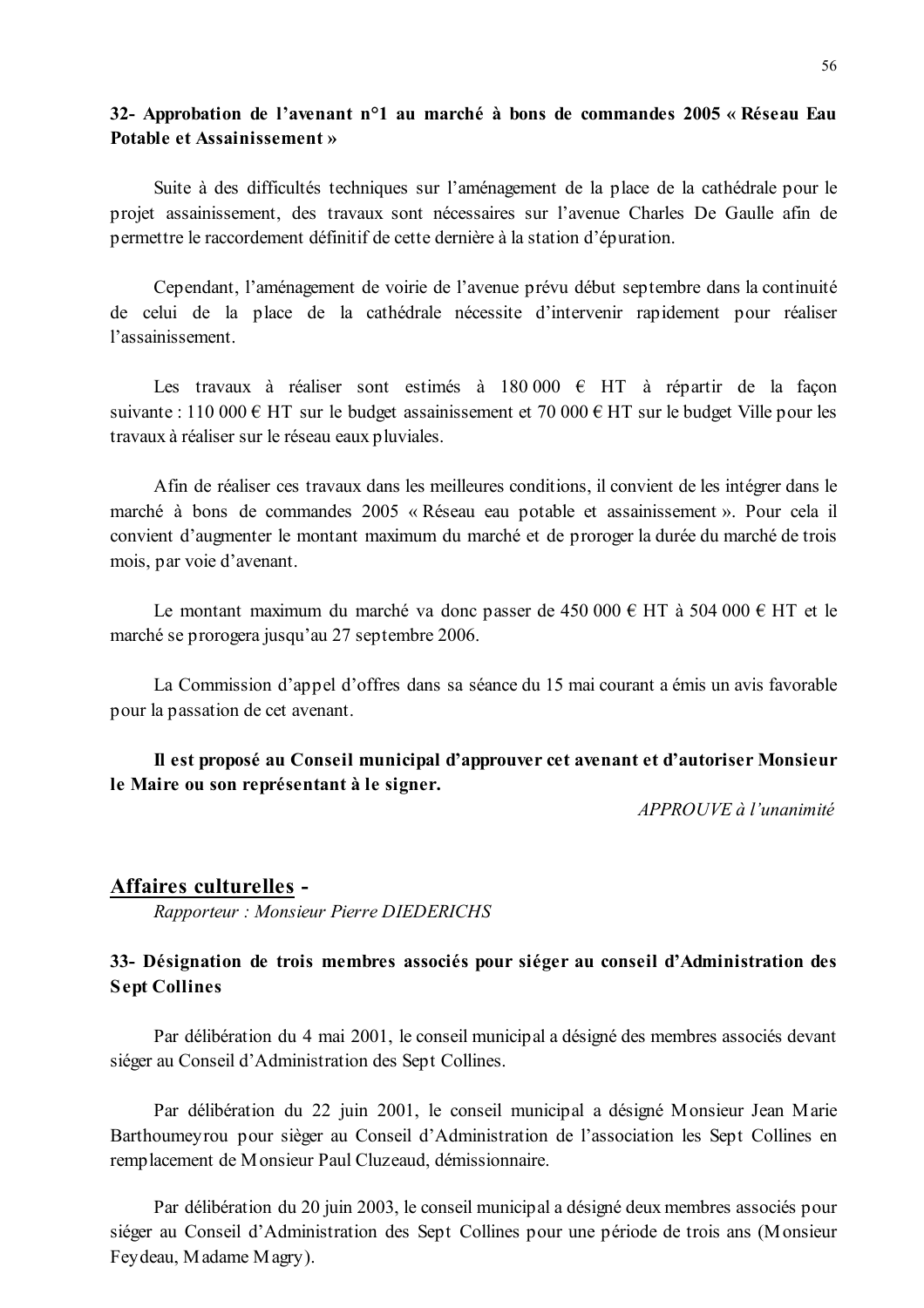Par délibération du 23 septembre 2005, le conseil municipal a renouvelé le mandat de Monsieur Barthoumeyrou pour une période de trois ans, celui-ci étant arrivé à échéance.

Le mandat des membres désignés par délibération du 20 juin 2003 arrivant à échéance, il est proposé au conseil municipal de procéder à de nouvelles désignations.

Monsieur Pierre DIEDERICHS précise que l'association 7 Collines est constituée de représentants des différentes collectivités dont la Ville de Tulle représentée par des Conseillers municipaux : Nelly IBARZ, Jean-Louis WUYTS, Jean-Paul DUSSOURD siègeant au Conseil d'Administration et lui-même y siégeant en qualité de représentant de François HOLLANDE.

Outre ceux-ci, y siègent des membres désignés par le Conseil municipal.

Le mandat est de 3 ans renouvelable une fois

Il précise que :

- Monsieur FEYDEAU a effectué deux mandats
- Madame MAGRY a effectué un seul mandat et peut être renouvelée

- Monsieur BARTHOUMEYROU a été renouvelé l'an passé mais ne souhaite pas continuer à exercer son mandat pour des raisons personnelles et profite du renouvellement des deux autres membres pour remettre à disposition son mandat ce qui permet d'harmoniser les durées.

La Majorité propose donc comme administrateur :

- Madame Christiane MAGRY
- Madame Rosine CLAIR

- Madame Valérie FAURE qui est présidente de l'Association Eclat de Sens et connaît bien le fonctionnement des structures culturelles.

Monsieur François HOLLANDE dit qu'il faut remercier ce qui partent, féliciter ce qui restent ou arrivent.

> APPROUVE à l'unanimité Madame LACHASSAGNE ne prenant pas part au vote

### **Motion -**

#### 34-Motion

Madame Dominique GRADOR indique que la municipalité a été informée par la Presse que comparaîtrait le 7 Juin prochain un jeune homme qui est prévenu d'entrave à la circulation à l'occasion d'une manifestation contre le CPE.

Cela intervient dans une situation où, au niveau national, les jeunes ont été, suite ces manifestations, victimes d'un acharnement à la fois policier et judiciaire.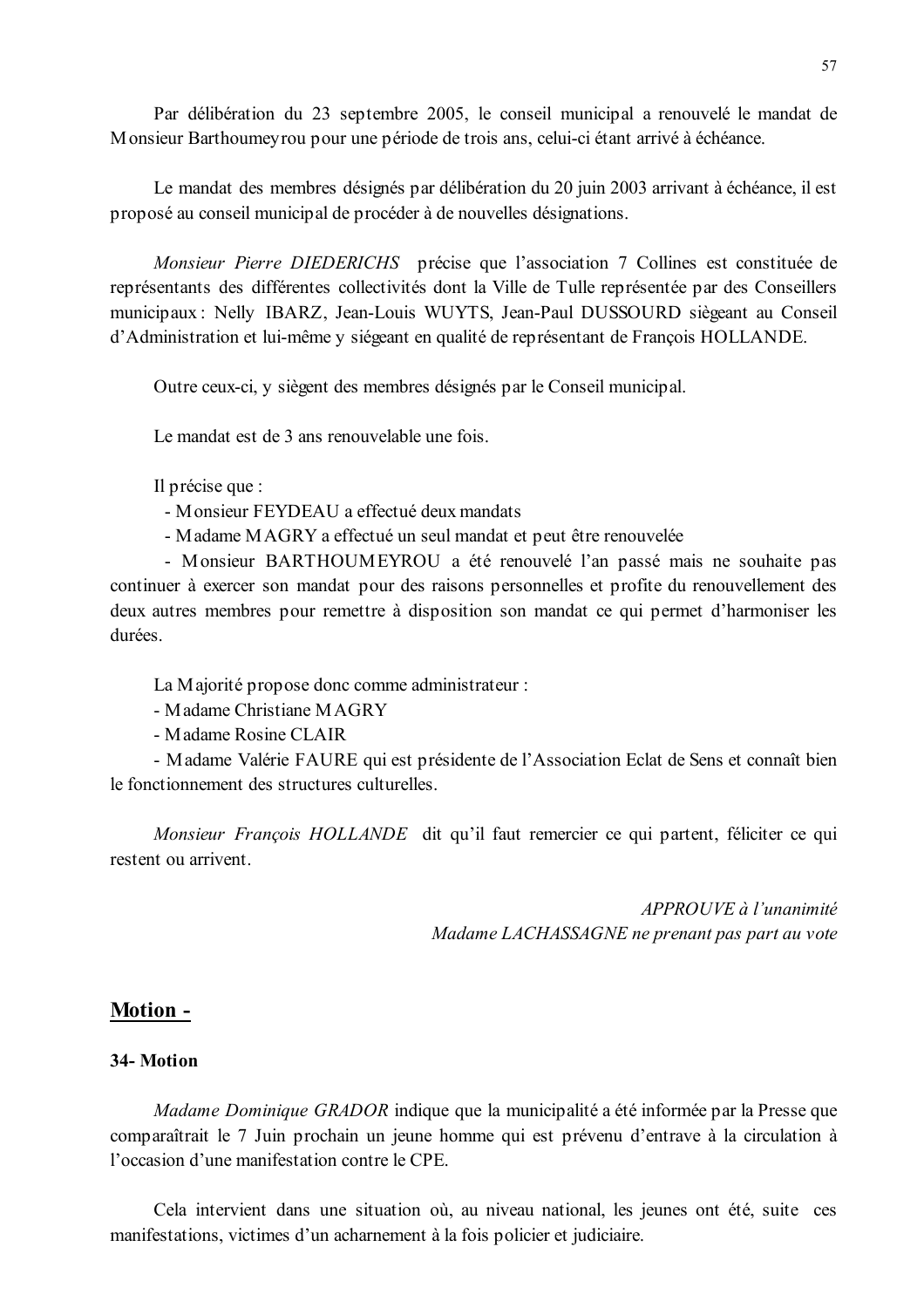Il y a plus de 4 000 jeunes qui ont été arrêtés, 670 ont fait l'objet de condamnations.

Les exemples révélant l'iniustice et l'arbitraire de ces arrestations abondent.

A Tulle, ceux qui ont défilé ont pu mesurer que les manifestations étaient déterminées, festives mais sans aucune incidence

Le texte de la motion proposée est le suivant :

Les manifestations contre le CPE ont donné lieu au niveau national et local à une vague de protestation qui a abouti à faire le projet de loi.

Aujourd'hui des poursuites sont engagées contre des jeunes qui ont participé à des manifestations, sans pour autant avoir commis d'actes de violence.

C'est dans ce contexte que le 7 juin à 9h15 comparaîtra devant le Tribunal Correctionnel de Tulle un jeune lycéen prévenu d'entrave à la circulation à l'occasion d'une manifestation.

Reconnaissons que ces défilés, à Tulle, se sont déroulés sans qu'aucun incident n'ait été signalé. Les rassemblements de jeunes ont été vivants, déterminés, festifs sans donner lieu à aucune violence à l'encontre de qui ou quoi que ce soit.

Le Conseil municipal exprime son soutien au jeune incriminé et appelle les élus à exprimer leur solidarité avant le procès qui aura lieu au tribunal de Tulle le 7 juin prochain.

Monsieur François HOLLANDE dit qu'il faut distinguer les violences commises dans des manifestations à Paris ou ailleurs qui ont été le fait de jeunes sur des jeunes : racket, agressions directes et qui, inexcusables, méritent d'être sanctionnées, même s'il y a toujours des causes.

Lors de manifestations, tout manifestant bloque la circulation. Il ne connaît pas de manifestations qui permette de fluidifier le trafic.

Tulle a été suffisamment le cadre, le lieu de manifestations nombreuses pour savoir que si de tels faits avaient été sanctionnés, verbalisés, pénalisés, beaucoup de personnes présentes ici auraient eu des condamnations sévères et répétées de la part des tribunaux.

Il n'y a pas eu un acte de dégradation, ni de violence dans la Ville.

Il ne s'agit pas de faire pression sur la justice.

Il pense que ce garçon et sa famille méritent le soutien de la Ville.

Monsieur Michel CAILLARD dit que la justice doit pouvoir travailler sereinement.

Monsieur François HOLLANDE répond que la justice peut aussi travailler avec des informations données par la Ville.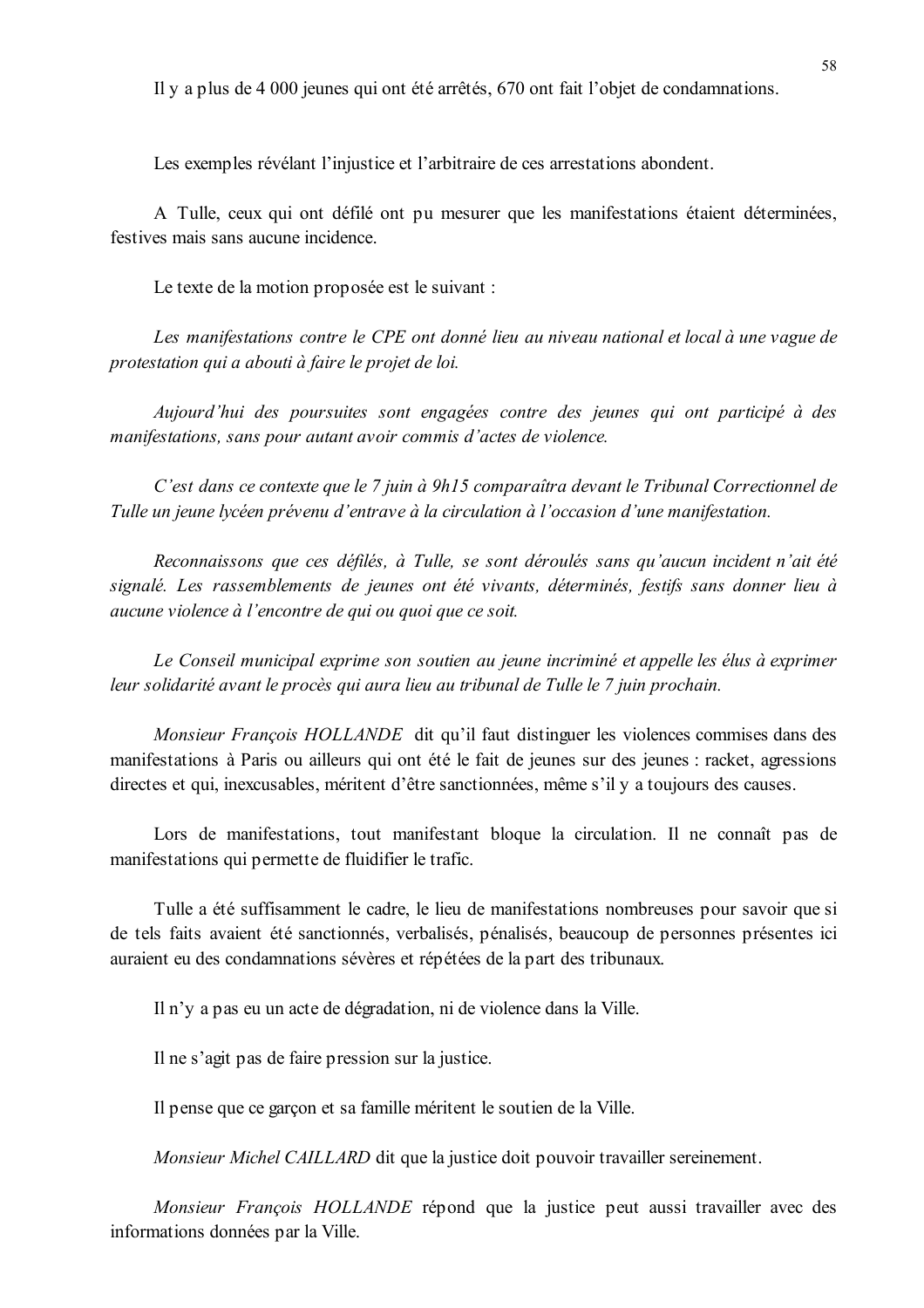De nombreuses manifestations ont eu lieu à Tulle : des manifestations de commerçants, d'artisans, d'agriculteurs, de réseaux de salariés ... Aucune procédure judiciaire n'a été engagée à l'encontre de l'un des manifestants y participant.

Monsieur Philippe BERNIS intervient sur les procédures judiciaires engagées à l'encontre des actions de militants.

Stéphane LHOMME a été placé en garde à vue pour avoir divulgué un document dans le cadre d'un débat public sur l'EPR.

Cette mise en garde intervient alors que le débat sur l'EPR est soupçonné d'avoir été mal conduit.

La maîtrise de l'énergie ne relève pas du secret défense.

Plusieurs militants associatifs se sont vus inculpés. Il s'agit d'une atteinte à la libre expression.

Il convient de s'interroger sur l'inculpation de jeunes résultant de faits non avérés.

Monsieur Christian PRADAYROL dit que les manifestations n'ont pas généré de débordements

Ce garçon a dû avoir un comportement qui a dépassé les limites.

Les Forces de Police ont eu un comportement normal.

Ce débat ne concerne pas le Conseil municipal.

Monsieur François HOLLANDE dit que la Police n'est pas en cause.

Le Ministère Public est saisi et il ne comprend pas qu'il ait pu l'être.

Le Maire aurai dû être sollicité pour savoir s'il y avait eu des débordements.

Il ne s'agit pas de faire pression sur la Justice.

Cette phase judiciaire n'aurait pas dû avoir lieu.

Monsieur Pierre DIEDERICHS ne comprend pas qu'ait lieu cet épisode judiciaire.

Il a été possible de lire que des jeunes étaient armés alors qu'ils disposaient de canifs et de coquillages.

Il faut dénoncer l'obsession sécuritaire

ADOPTEE par 26 voix pour et 7 abstentions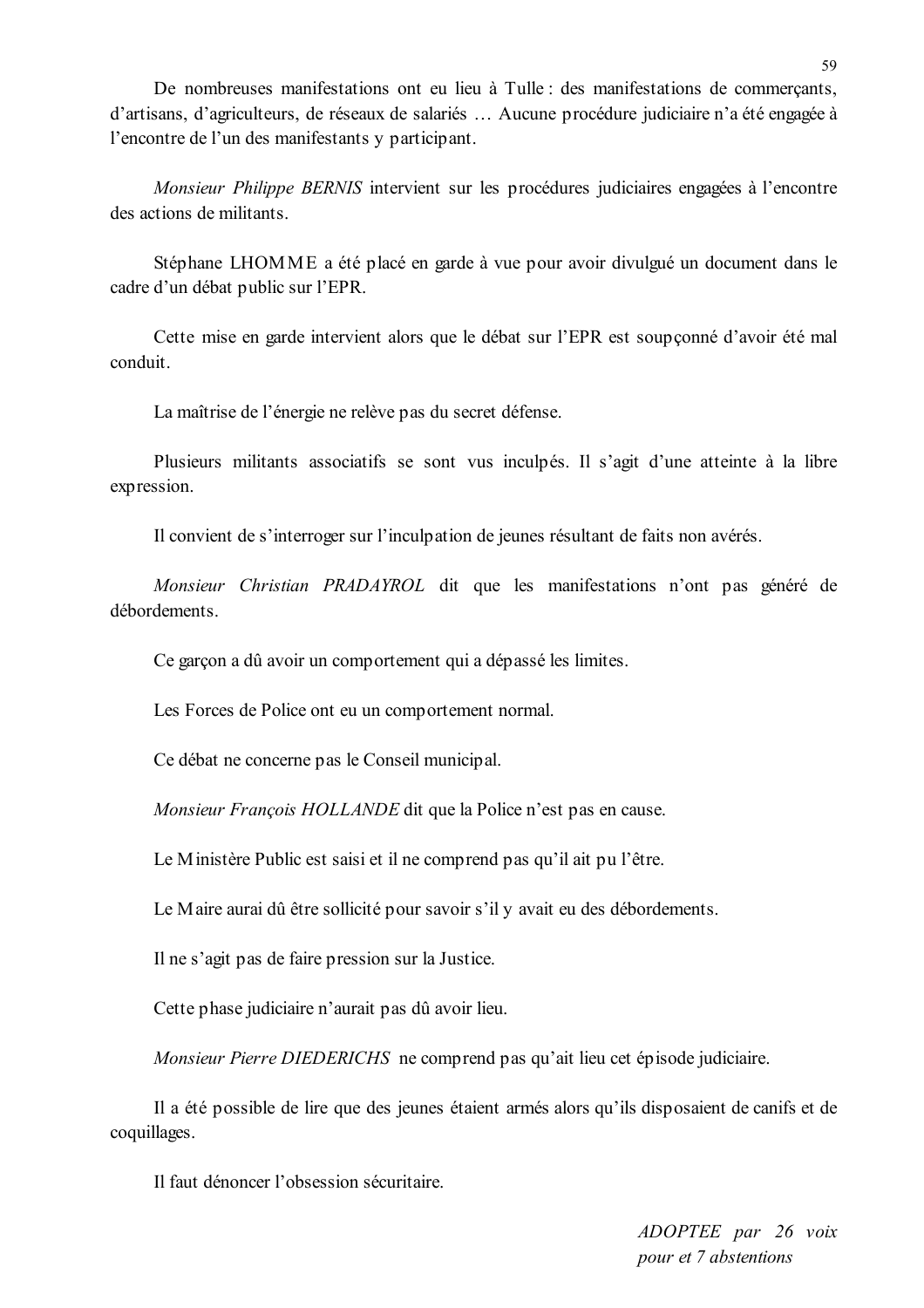#### **Environnement -**

Rapporteur: Monsieur Philippe BERNIS

35- Approbation de la convention liant la Ville et l'Université de Limoges pour la mise à disposition de la Ville de locaux de l'IUT de Tulle à l'occasion de l'organisation d'une exposition sur le thème du développement durable

APPROUVE à l'unanimité

# Délégations au Maire -

- Arrêtés des 31 mars 2006 ; 19 avril 2006

La présente convocation est adressée, aujourd'hui et par écrit, à chacun des membres du Conseil Municipal et affichée à la porte de la Mairie.

Tulle, le 22 Mai 2006

Le Maire